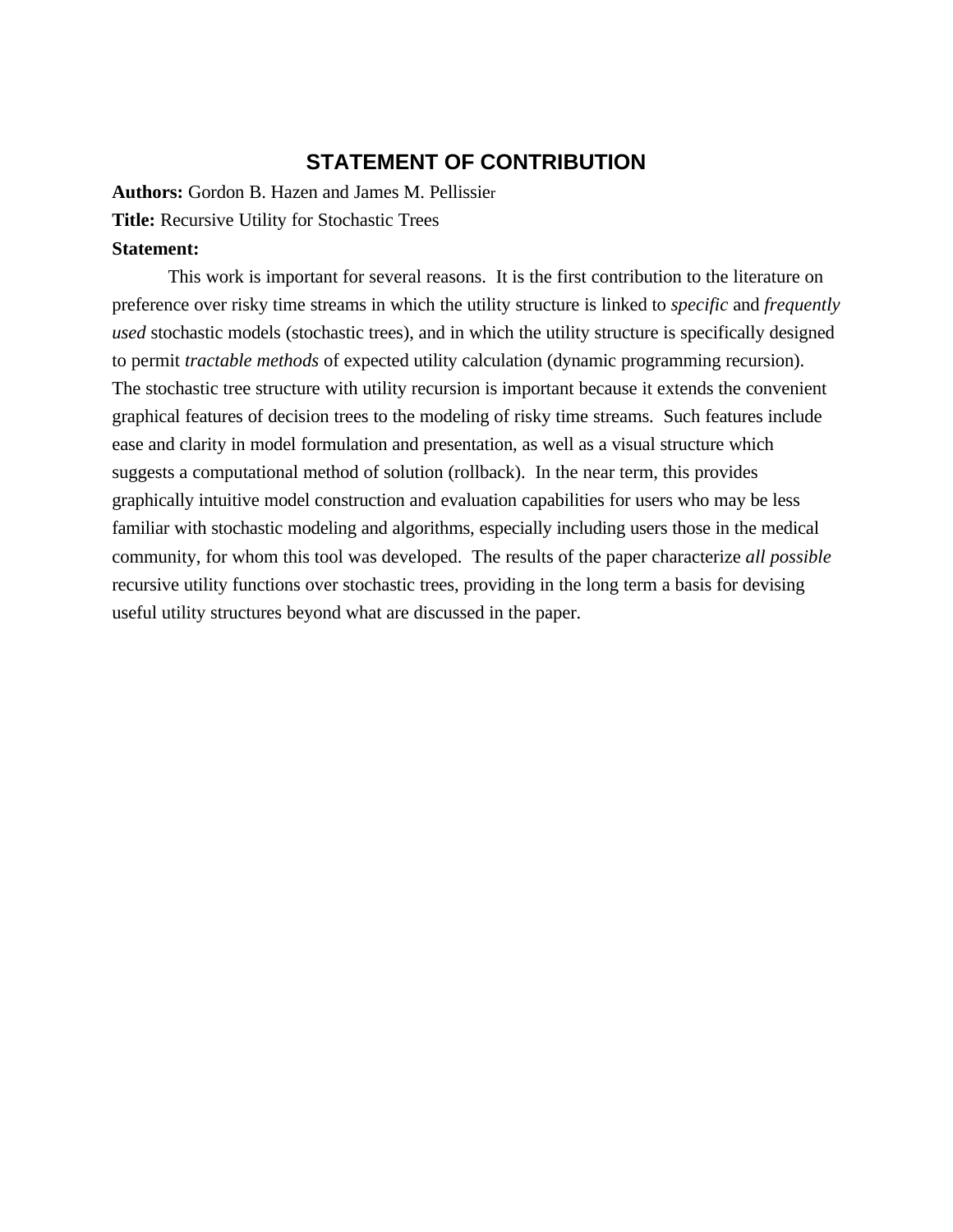# **RECURSIVE UTILITY FOR STOCHASTIC TREES**

**Gordon B. Hazen**

**James M. Pellissier**

**Department of Industrial Engineering and Management Sciences Northwestern University Evanston IL 60202-3119**

**Management Science Department Loyola University Chicago IL 60611**

**March 1995**

#### **Abstract**

*Stochastic trees* are semi-Markov processes represented using tree diagrams. Such trees have been found useful for prescriptive modeling of temporal medical treatment choice. We consider utility functions over stochastic trees which permit recursive evaluation in a graphically intuitive manner analogous to decision tree rollback. Such rollback is computationally intractable unless a low-dimensional preference summary exists. We present the *most general* classes of utility functions having specific tractable preference summaries. We examine three preference summaries - *memoryless, Markovian, and semi-Markovian* - which promise both computational feasibility and convenience in assessment. Their use is illustrated by application to a previous medical decision analysis of whether to perform carotid endarterectomy.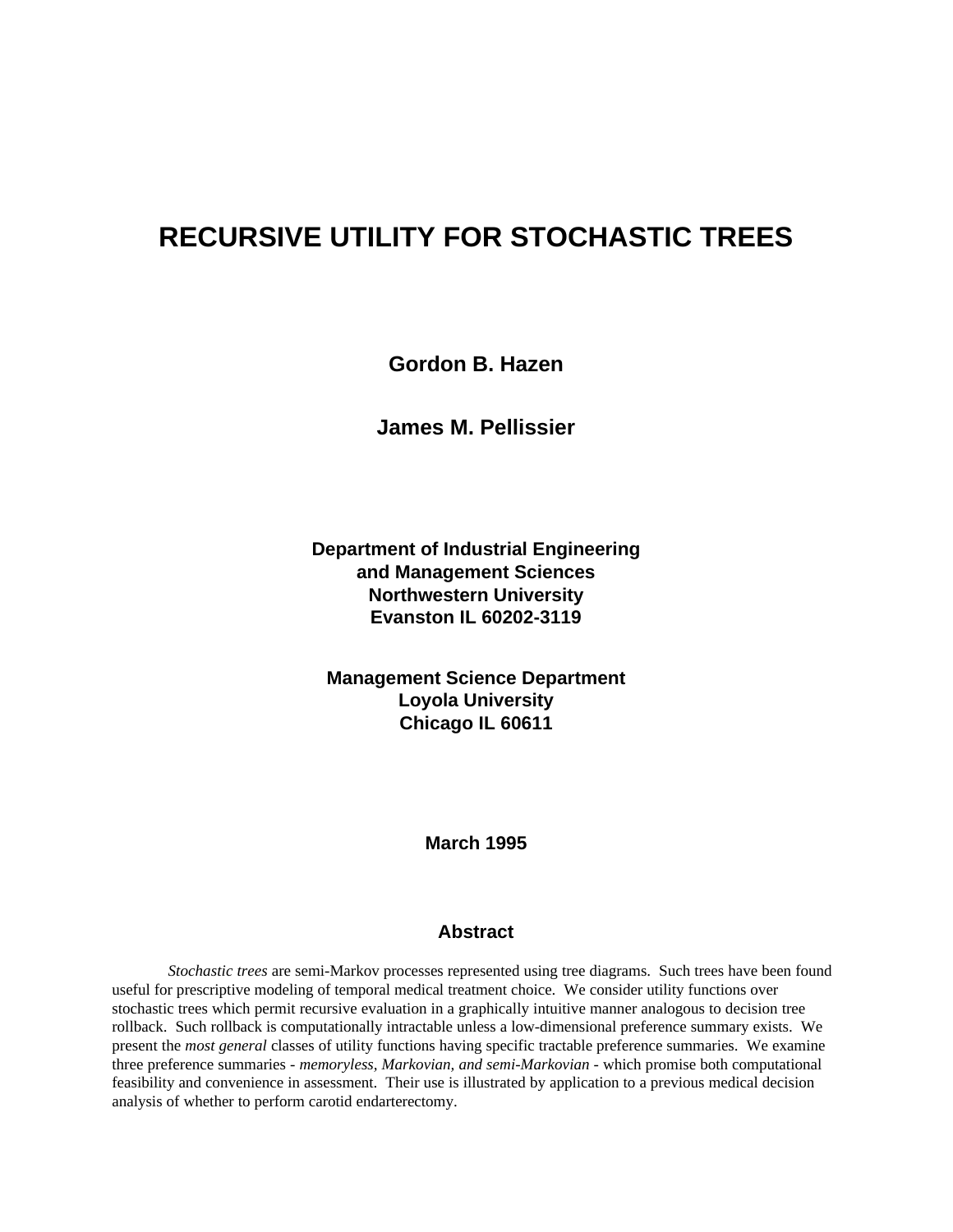A *stochastic tree* is a graphical modeling approach which combines useful features from semi-Markov process transition diagrams and decision trees. This paper concerns itself with the recursive evaluation of utility functions over stochastic trees, that is, the calculation of an expected utility measure using iterative methods akin to the method of successive approximations (value iteration) in the stochastic dynamic programming literature (e.g. Bertsekas 1976, Ross 1983). Predecessors in this area include the works of Mitten (1974), Sobel (1975) and Sniedovich (1981) on preference-order dynamic programming; Howard and Matheson (1972), and Chung and Sobel (1987) on dynamic programming with an exponential utility function; and Kreps (1977a, 1977b, 1978) on dynamic programming using arbitrary utility functions.

One of the most striking properties of the utility functions we present is that they may be evaluated over any particular stochastic tree using a rollback process akin to that used for decision trees. Such rollback is achievable *in principle* for an arbitrary utility function (a nonobvious fact on which we elaborate below), but is in general computationally intractable unless a low-dimensional *preference summary* exists. The essential contribution of this paper is to present the *most general* classes of utility functions having specific tractable preference summaries. We examine three preference summaries - *memoryless, Markovian, and semi-Markovian* - which promise both computational tractability and convenience in assessment. For each of these summaries, we derive the corresponding class of utility functions having that summary.

Our approach may be viewed as an addition to the decision analytic literature on utility over time streams (Fishburn 1965, Keeney and Raiffa 1976, Bell 1977, Fishburn 1978, Barrager 1980, Harvey 1988). Stochastic tree modeling was motivated by applications to medical treatment decision making (Hazen 1992, 1993). This paper may therefore also be regarded as a contribution to the literature on health status indices (Torrance 1976, Bodily 1980, Pliskin, Shepard and Weinstein 1980, Torrance, Boyle and Horwood 1982). One distinguishing aspect of our work is that in contrast to nearly all the literature mentioned above, we model time as a continuous rather than a discrete quantity. We feel that modeling in continuous rather than discrete time has significant advantages in formulation and presentation (Hazen 1992).

Because stochastic trees have only recently been introduced and are as yet not widely used, we open the paper in Section 1 with a brief introduction to the topic. Our main results are presented in Section 2. We discuss assessment issues and present an application in Section 3.

## **1. Stochastic Trees**

What is a stochastic tree? In its simplest and most useful form, a stochastic tree is merely a transition diagram for a continuous-time Markov chain, unfolded into a tree structure, and

1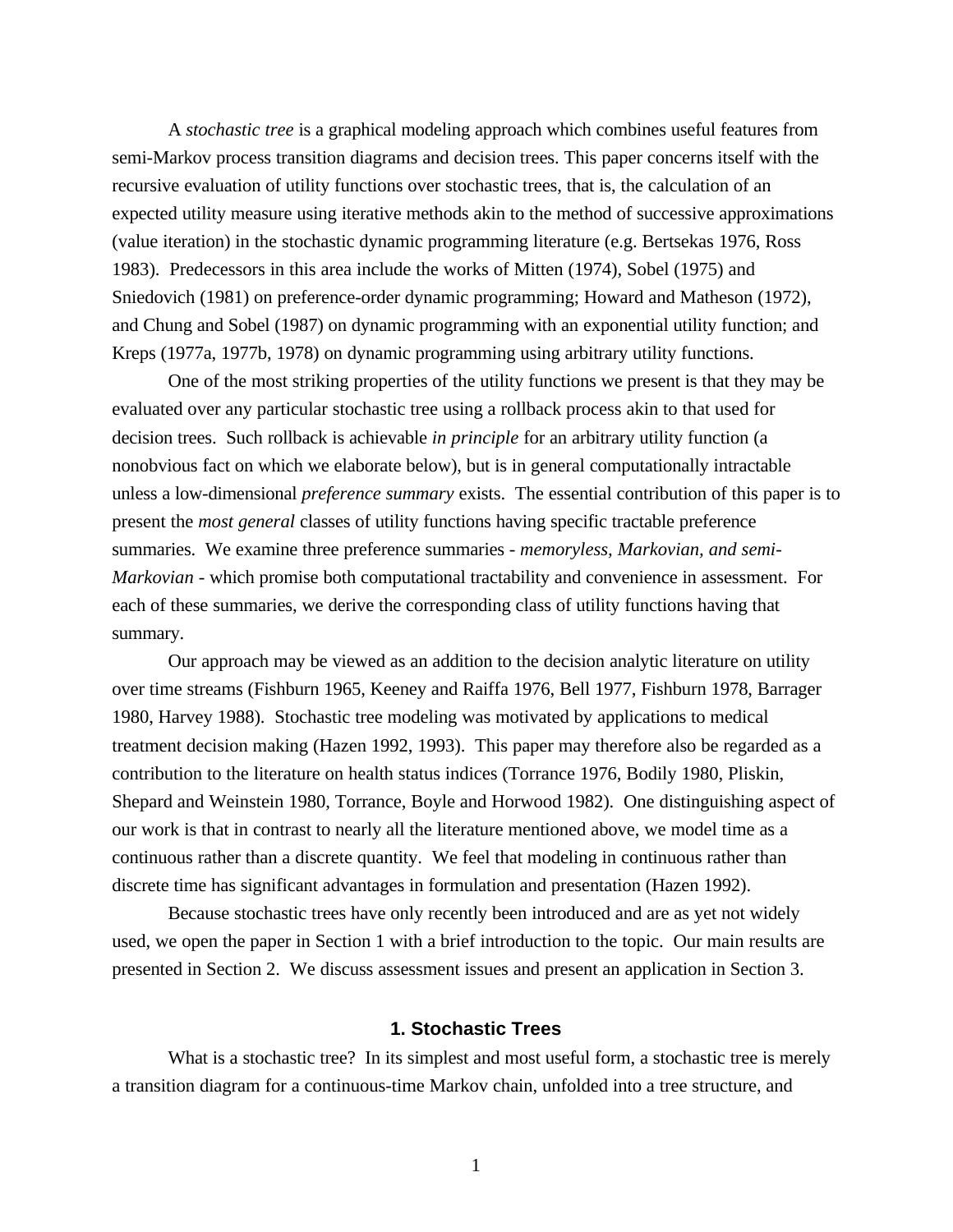augmented by chance nodes. We have used stochastic trees as modeling tools for the analysis of medical treatment decisions (Hazen 1992; Hazen 1993; Chang, Pellissier & Hazen 1993, Pellissier and Hazen 1994).

As an example, consider the stochastic tree of Figure 1, which is a model of nonsurgical treatment of transient ischemic attacks, based on Matchar and Pauker (1986). The usual conventions for transition diagrams apply: The nodes represent states (Well, Big Stroke, Post Big Stroke, and so on), and the arrows represent transitions between states. There are two types of arrows, corresponding to the two types of possible transitions. Wavy arrows are labeled with rates, and signify transitions which take time to accomplish. For instance, from the initial state Well, there is an exponentially distributed duration with rate  $\mu_0 + \mu_{\text{excess}}$  until transition to Dead, and an exponential ( $\mu_{\text{stroke}}$ ) duration until transition to Stroke. The next state occupied is determined by the shorter transition time, just as in any continuous-time Markov chain. Straight arrows are labeled with probabilities, and signify immediate transition to one of the states indicated. For example, from the state Stroke, there is an immediate transition to Big Stroke with probability  $p_{\text{big}}$  and to Small Stroke with probability  $1 - p_{\text{big}}$ . Wavy arrows emanate from *stochastic nodes*, and straight arrows from *chance nodes*.



**Figure 1.** Stochastic tree model for nonsurgical treatment of transient ischemic attacks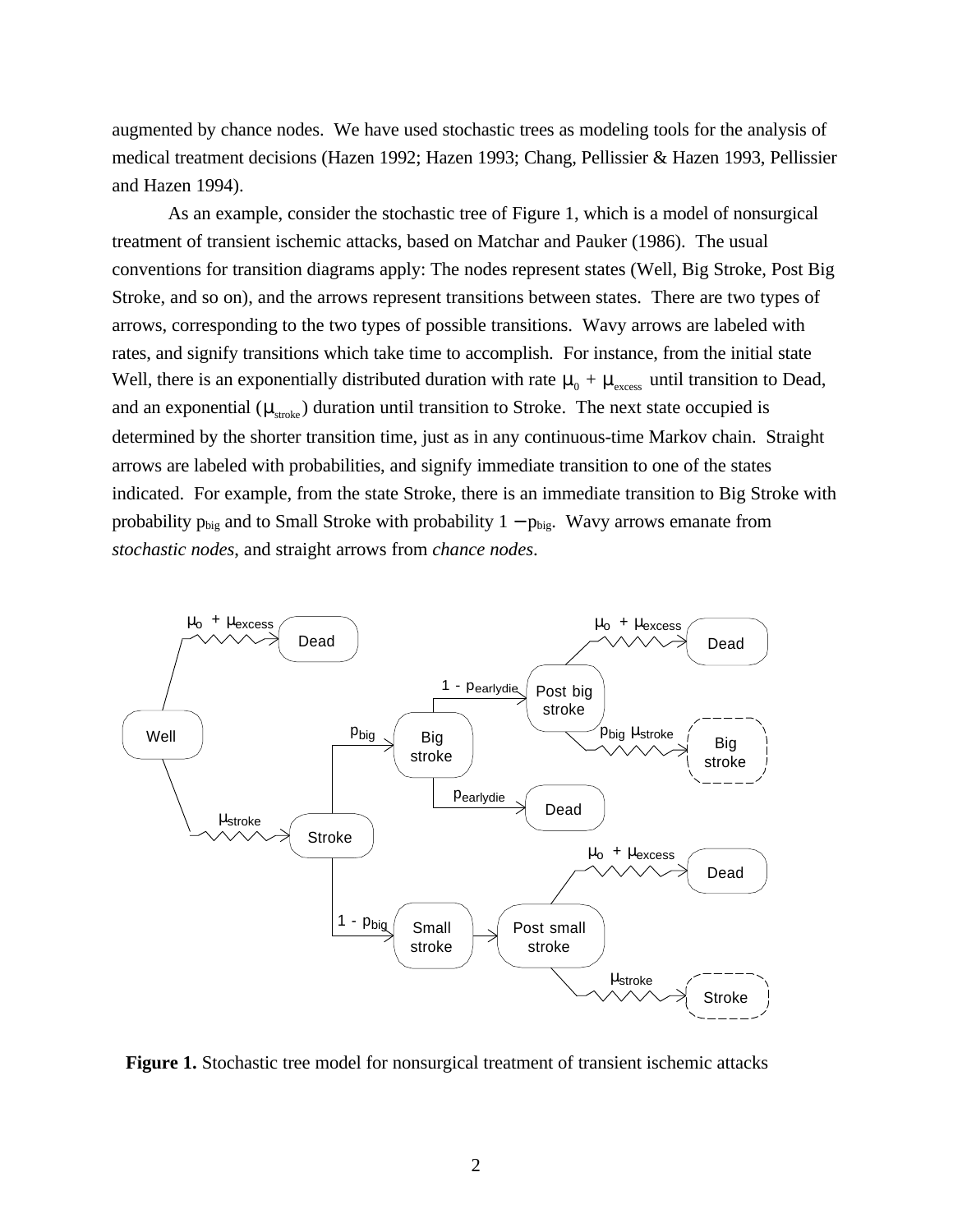Nodes with dashed-line borders indicate transitions to previously depicted states. We call these *phantom* nodes. For example, from the state Post Small Stroke, the next state visited is either Dead or the previously depicted state Stroke. Note that there are several states to which repeated visits are possible. When this occurs, we say the stochastic tree is *cyclic.* Otherwise it is *acyclic.*

#### *Transformation of stochastic trees*

There are several ways in which a stochastic tree can be transformed into a different but equivalent representation. One of the most useful is a consequence of the familiar superposition/ decomposition rules for Poisson processes (e.g. Cinlar 1975, Ch. 4), and may be depicted as follows:



where

$$
\lambda = \sum_{y} \lambda_{y}, \qquad p_{y} = \lambda_{y} / \lambda
$$

The diagram indicates that a sojourn in state x having several competing exponential  $(\lambda_y)$ 

transitions leading to respective states y is equivalent to an exponential  $(\lambda)$  sojourn in x followed by a chance  $p_y$  of transition to y. A second elementary transformation involves the aggregation of several distinct transitions to the same state:



A third useful transformation is the elimination of self-transitions: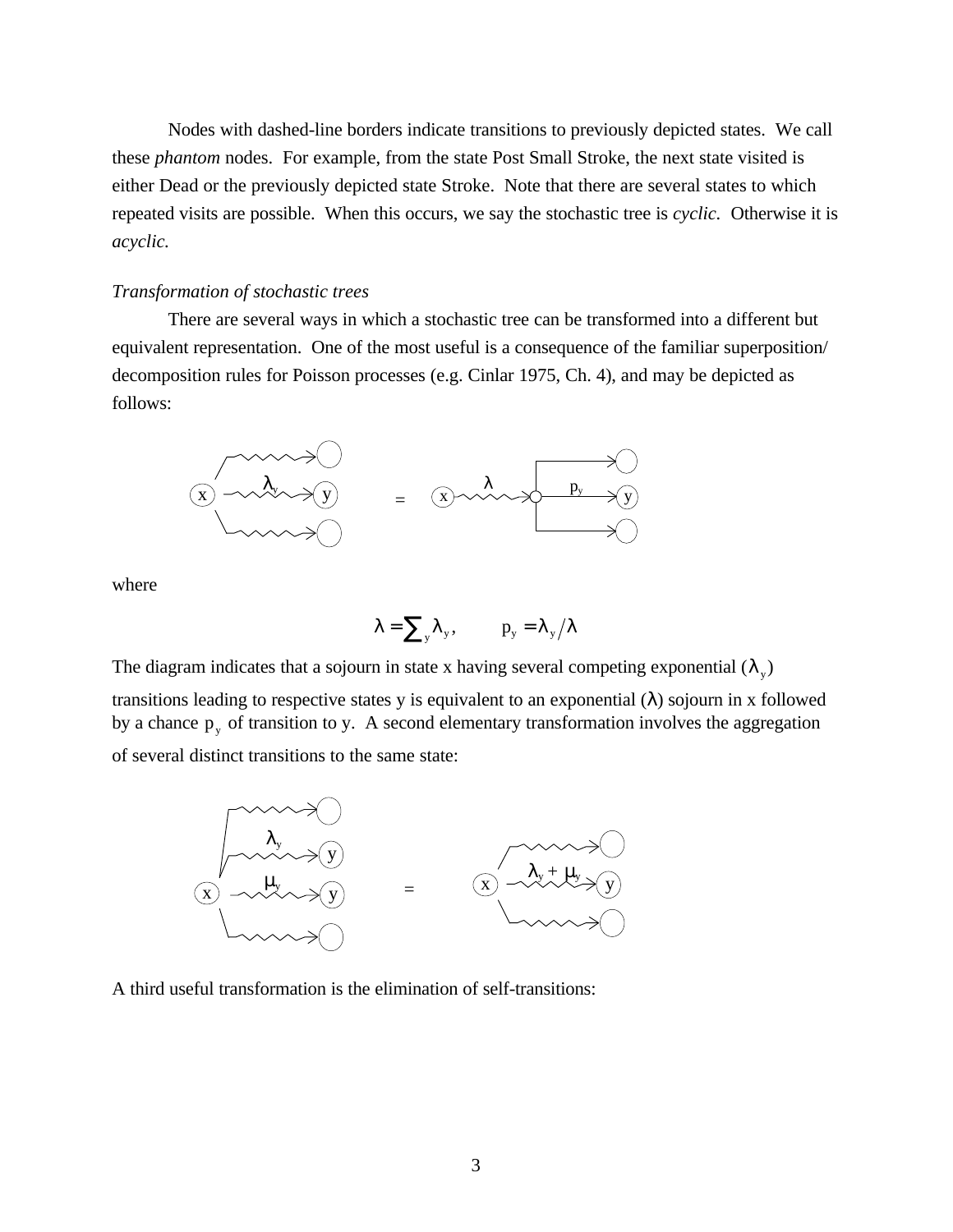

Its validity arises from the fact that a sum of geometrically many independent exponential durations is also exponential.

As an example, in the recurrent stroke model of Figure 1, the states Big Stroke and Small Stroke serve only descriptive purposes and can be eliminated. Once this is done, the resulting tree can be transformed using these rules into the acyclic tree of Figure 2 . The details are left to the reader. (In Figure 2, the abbreviation  $\mu_s$  has been used for  $\mu_{\text{stroke}}$ ,  $p_b$  has been used for  $p_{\text{big}}$ , and so forth.)



**Figure 2:** Acyclic stochastic tree equivalent to Figure 1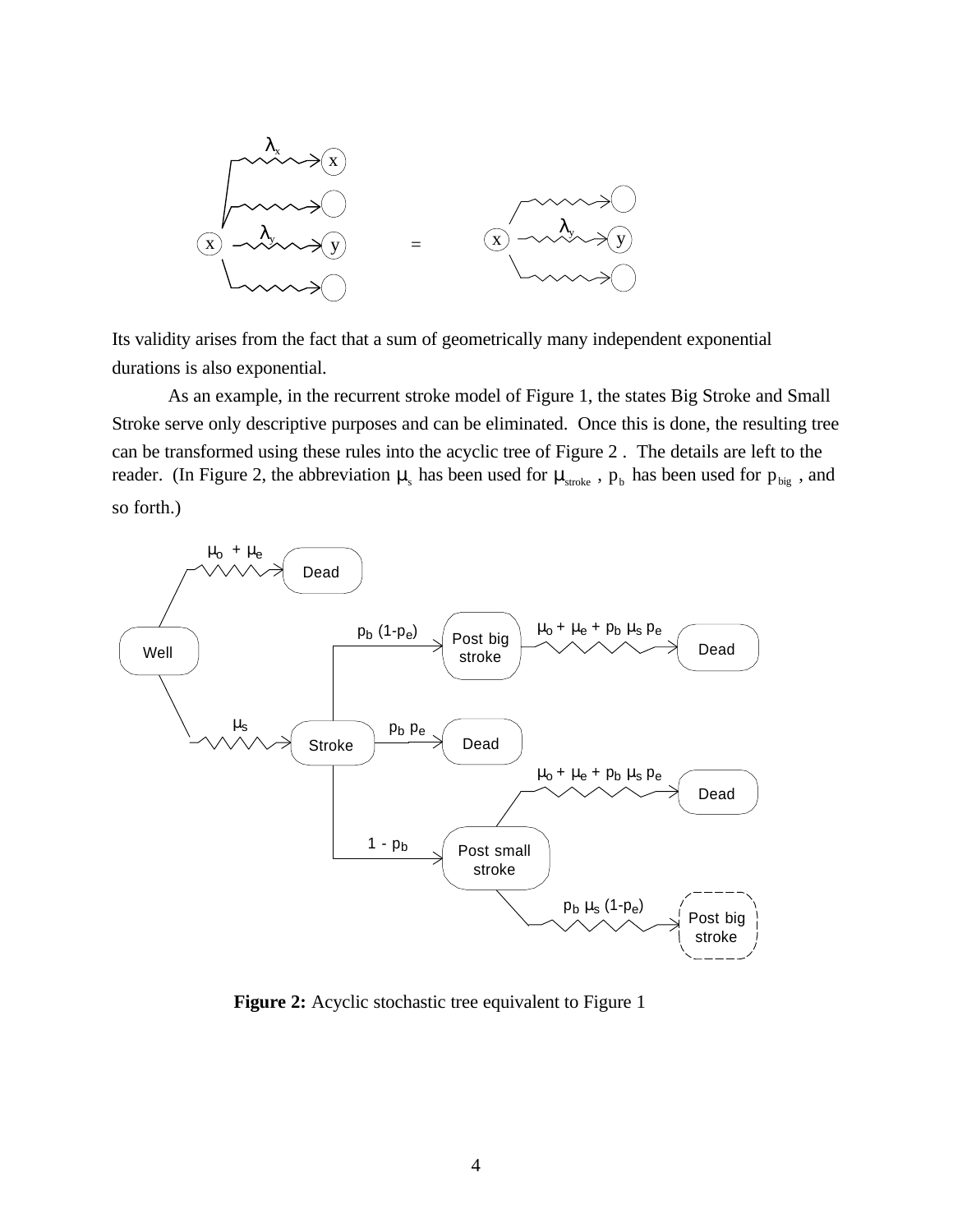#### *Quality-adjusted duration and stochastic tree rollback*

One popular measure of treatment efficacy used in the medical decision making literature is *mean quality-adjusted duration*. This measure is calculated by weighting each interval of time spent in a particular health state x by a *quality factor* v(x) proportional to the desirability of that state. So if  $T_x$  is the total duration for which state x is occupied, then one seeks the mean value of

$$
Q = \sum_{x} v(x) T_{x}.
$$

Typically the Well state is assigned quality factor 1, the Dead state 0, and other states of health are given intermediate values. Note that total lifetime and total time spent in a particular state are instances of quality-adjusted duration with  $v(x) = 1$  for the appropriate set of states x and  $v(x) = 0$ for the complementary set, so a broad range of conventional measures is subsumed. For models using mean quality-adjusted duration, see for example Weinstein and Stason (1976), Beck and Pauker (1981), Hillner, Hollenberg and Pauker (1986), Plante, Piccirillo and Sofferman (1987), Roach *et al*. (1988), Mooney, Mushlin and Phelps (1990).

A further advantage of the stochastic tree model is that it allows the recursive computation of mean quality-adjusted duration by "rolling back" the stochastic tree (Hazen 1992), much as one would roll back a decision tree. To see how this works, consider a subtree of a stochastic tree in which an initial state x is occupied until one of several competing transitions with rate  $\lambda_{y}$  occurs to state y:



Invoking the superposition rule, we can transform this subtree into



where  $p_y = \lambda_y / \lambda$  and  $\lambda = \sum_y \lambda_y$ . It is therefore apparent that beginning in x, a mean time  $1/\lambda$  is spent in state x, following which transition to y occurs with probability  $p_y$ . Suppose the mean quality-adjusted duration beginning at y is L(y). Mean quality-adjusted duration beginning in x is therefore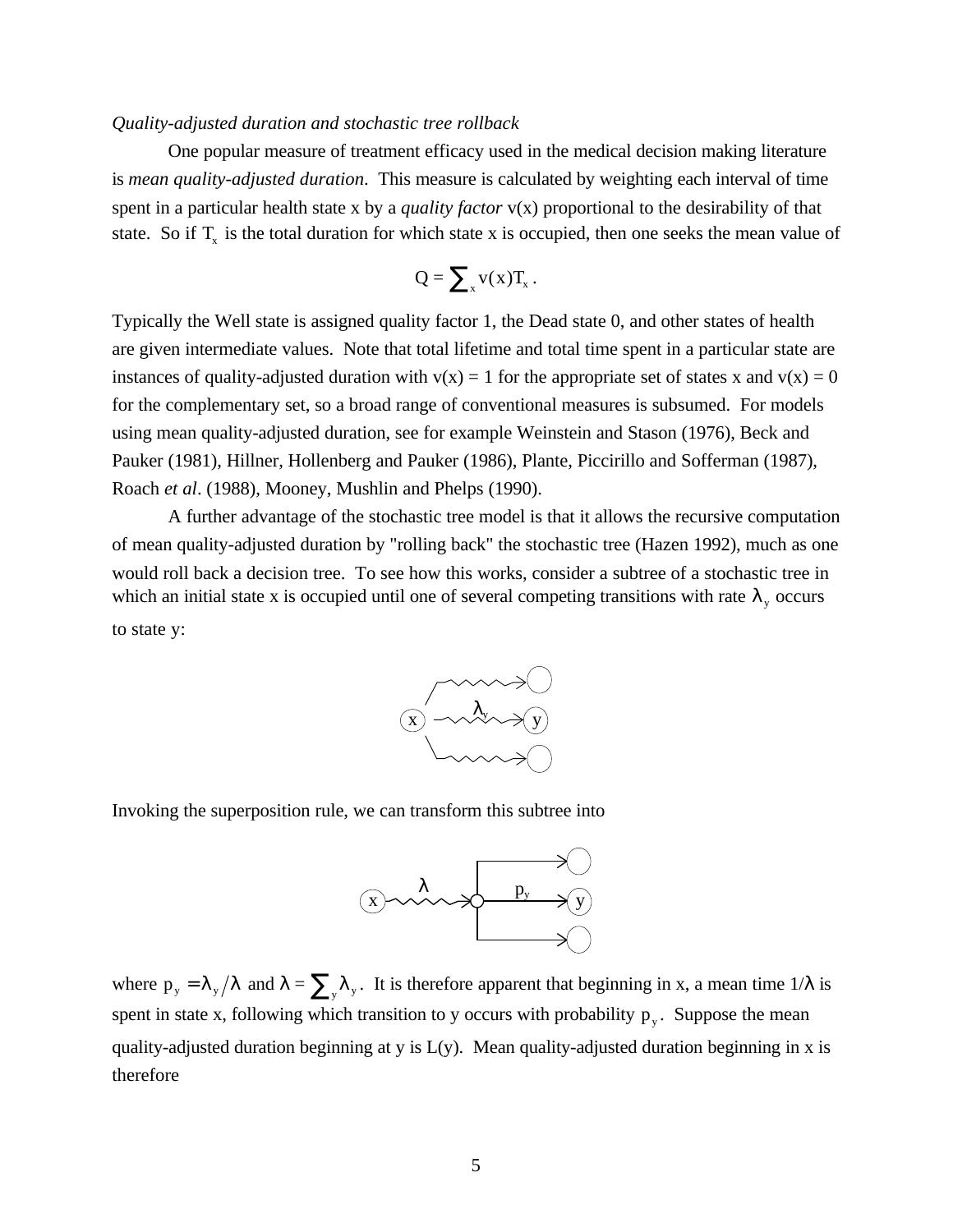$$
L(x) = v(x) \cdot \frac{1}{\lambda} + \sum_{y} p_{y} L(y) = \frac{v(x) + \sum_{y} \lambda_{y} L(y)}{\sum_{y} \lambda_{y}}.
$$

This formula can be used to recursively evaluate mean quality-adjusted lifetime in any stochastic tree. Rollback for the recurrent stroke example of Figure 2 is depicted in Figure 3. (See Table 2 in Section 3 for the rate and probability values. This example is discussed further there.) Mean quality-adjusted durations are indicated in italics below the corresponding states. Nonsurgical treatment has a mean quality-adjusted lifetime of 9.325 years beginning in the Well state.



**Figure 3:** Calculating mean quality-adjusted duration by stochastic tree rollback

Rollback for stochastic trees with cycles may also be performed using the method of successive approximations (value iteration) from dynamic programming. Hazen (1992) gives several examples, and we present a computational example at the end of Section 2.

## *Risk-averse preferences in stochastic trees*

One drawback of the mean quality-adjusted duration measure is that it is risk neutral with regard to longevity in any particular health state. For example, consider a hypothetical choice between a vaccination which will reduce your mortality rate by c%, but unfortunately may result in adverse reaction and immediate death with probability p. What is the largest value of p you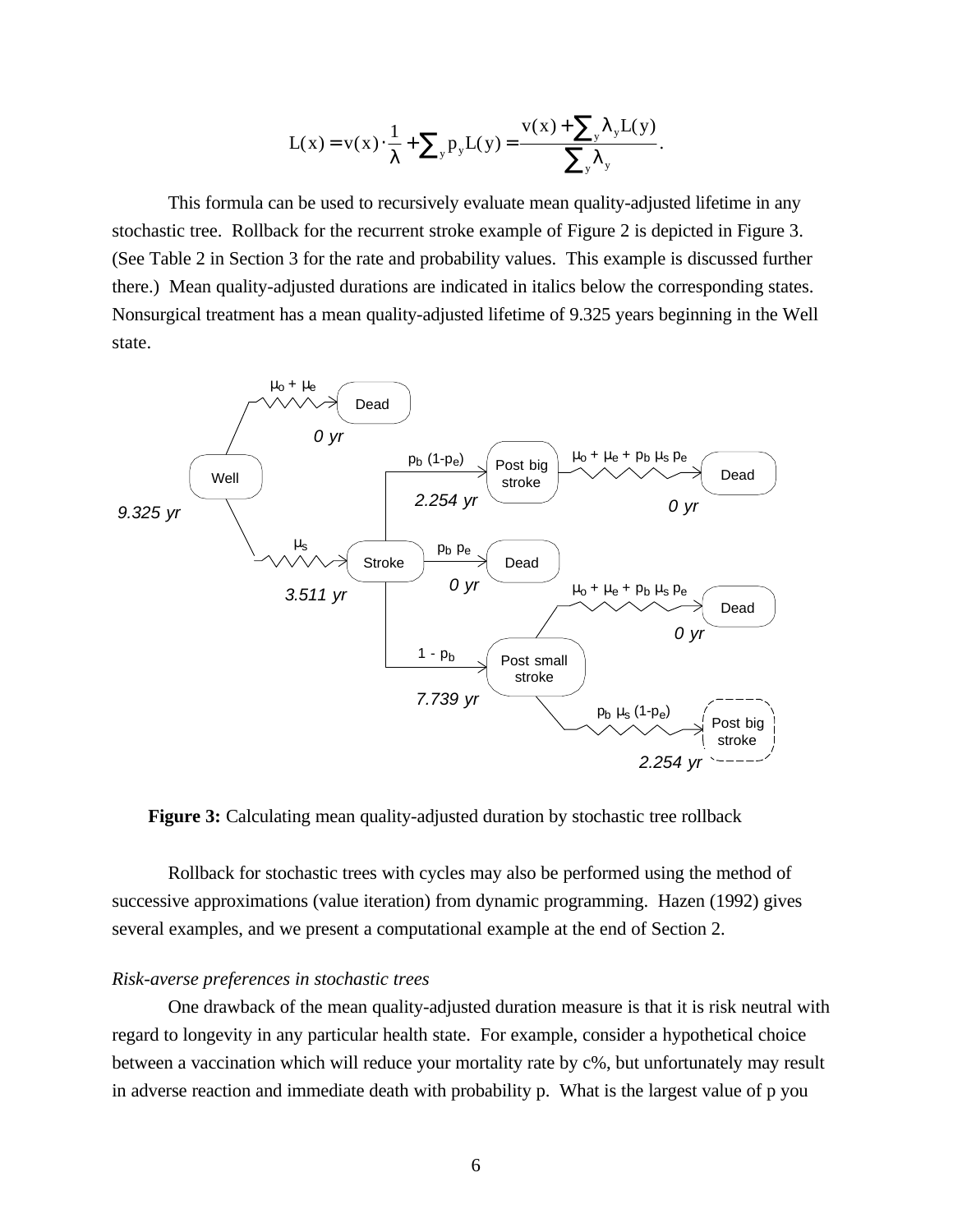would accept? Using stochastic tree notation, we seek the value of p which produces the indifference



Call this indifference probability  $p_{\text{vacine}}$ . The surprising fact is that if  $p = c$ , then both of these alternatives have mean lifetime  $1/\mu$ . Therefore according to the mean quality-adjusted lifetime criterion, one should take  $p_{\text{vacine}} = c$ . If, for example, you are a 40-year-old white male, your annual mortality rate is approximately 2.5 per 1000 (U.S. National Center for Health Statistics 1986). Would you take a 50% chance at immediate death to cut this mortality rate in half? Your answer would be yes if your sole criterion were mean quality-adjusted lifetime. However, most individuals would find this a ludicrous choice.

The obvious remedy is to replace quality-adjusted duration by a risk-averse utility function. However, it is unclear whether an arbitrary utility function possesses similar desirable recursive properties in stochastic trees. For example, suppose utility is given by

$$
Utility = \begin{pmatrix} Quality \; adjusted \\ duration \end{pmatrix}^{\alpha}.
$$

for  $\alpha > 0$ . How might one roll back a stochastic tree using this utility function? Here is a naive rollback procedure applied to the simple stochastic tree



in which sojourn times are certain. Assume state y has quality factor  $v(y) = 1$ . Obtain the final utility  $U = (2 + p^{1/\alpha})^{\alpha}$  by adding the 2 yr. sure duration in state y to the  $p^{1/\alpha}$  yr. certainty equivalent that follows, and then applying the utility function. Unfortunately this procedure is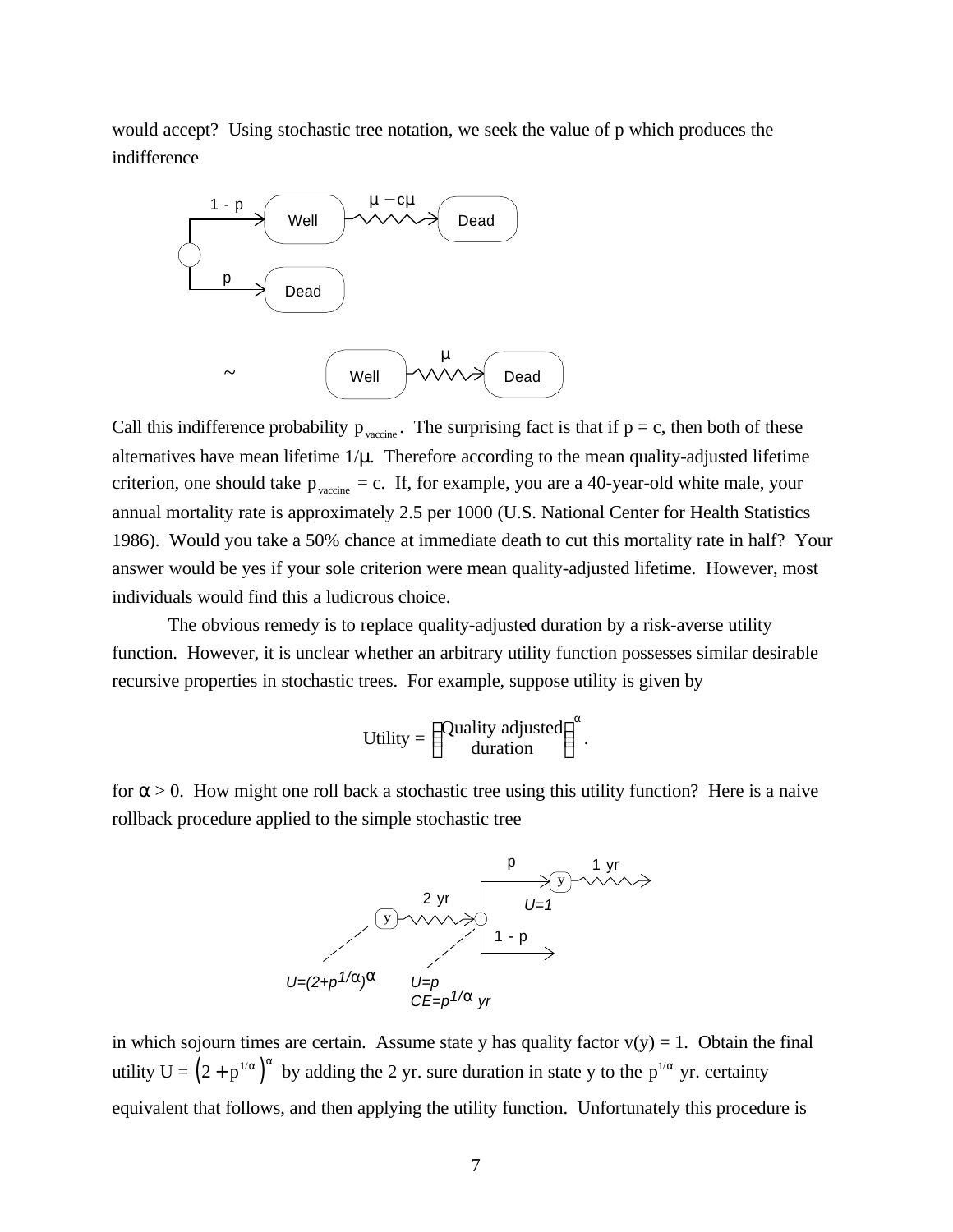incoherent: If one moves the chance node to beginning of the tree and *concatenates* the two resulting one-year durations, one obtains the correct expected utility:



The lesson is that one cannot evaluate utility over stochastic trees in arbitrarily capricious ways.

Because recursive procedures offer computational advantages for stochastic trees which are large and/or cyclic, recursively computable utility functions would certainly be desirable. The purpose of this paper is to investigate whether recursively computable utility functions more general than quality-adjusted duration exist, and if so, how the recursion should be performed. The surprising answer given in the next section is that in spite of the example just given, recursive calculation may in fact be performed with *any* utility function. Kreps (1977) gives the first account of this of which we are aware (but in discrete time). The catch is that in general the recursion is too computationally demanding to be useful, unless there are convenient *preference summaries* (called *state descriptors* by Meyer 1976). Therefore in the next section we also investigate recursive utility forms having natural and tractable preference summaries.

## **2. Recursive Utility Over Stochastic Trees**

#### *Mathematical overview*

The stochastic tree is a continuous-time probability model. To convey a clearer picture of the mathematical contribution of this paper and relationships to previous work, we present in this section the discrete-time versions of our general recursive utility theorems. The nature of our results are clearer when presented by analogy in discrete time, where the mathematical and notational baggage is less burdensome. It is also easier to summarize relationships to prior contributions, since most of them were done in a discrete time context. Readers wishing to proceed immediately to our main results can skip this subsection.

Let  $X_1, X_2, X_3, \ldots$  be a discrete-time stochastic process, and for each t  $\geq 0$ , let

$$
X_{\leq t} = (X_1, ..., X_t)
$$
  

$$
X_{>t} = (X_{t+1}, X_{t+2}, ...)
$$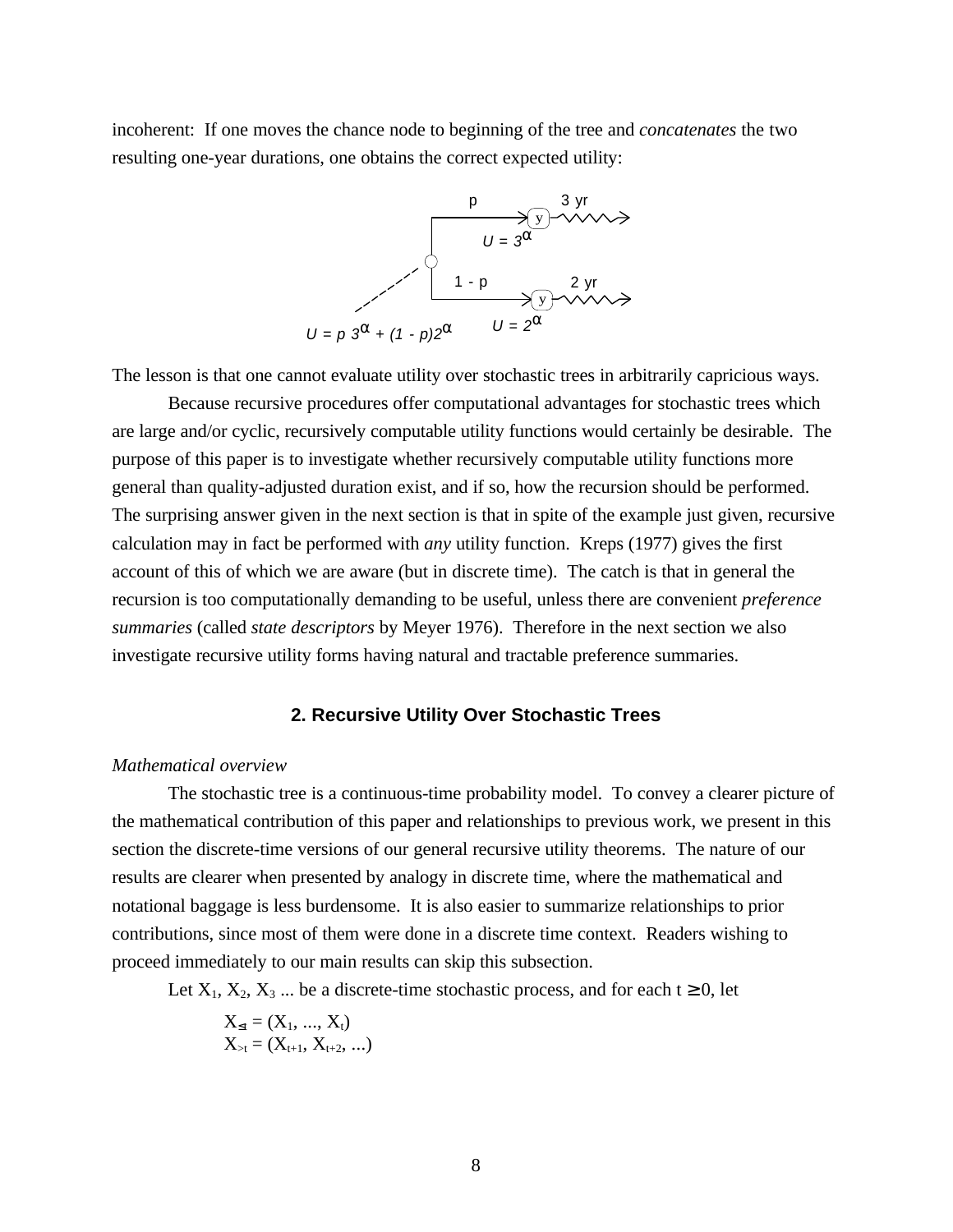be respectively the past at time t and the future at time t. Let the utility function  $U(x_1,x_2,...)$  be defined over possible realizations of  $(X_1, X_2, ...)$ . One way to evaluate  $E[U(X_1, X_2, ...)$ recursively without any assumption on the form of U is as follows. Let

$$
\Phi_{\mathfrak{t}}(X_{\leq \mathfrak{t}}) = E_{X_{> \mathfrak{t}}}\left[U\big(X_{\leq \mathfrak{t}}, X_{> \mathfrak{t}}\big) | X_{\leq \mathfrak{t}}\right]
$$

be expected utility evaluated beyond stage t given history  $X_{\leq t}$  up to time t. Then

$$
\Phi_{t-1}(X_{\leq t-1}) = E_{X_{>t-1}} [U(X_{\leq t-1}, X_{>t-1}) | X_{\leq t-1}]
$$
\n
$$
= E_{X_{>t-1}} [U(X_{\leq t-1}, X_{t}, X_{>t}) | X_{\leq t-1}]
$$
\n
$$
= E_{X_{t}} [E_{X_{>t}} [U(X_{\leq t-1}, X_{t}, X_{>t}) | X_{t}, X_{\leq t-1}] | X_{\leq t-1}]
$$
\n
$$
= E_{X_{t}} [E_{X_{>t}} [U(X_{\leq t}, X_{>t}) | X_{\leq t}] | X_{\leq t-1}]
$$
\n
$$
= E_{X_{t}} [\Phi_{t}(X_{\leq t}) | X_{\leq t-1}]
$$

This recursion

$$
\Phi_{t-1}(X_{\leq t-1}) = E_{X_t} [\Phi_t(X_{\leq t}) | X_{\leq t-1}]
$$
\n(2.1)

has been studied by Kreps (1978). It is computationally intractable without further simplifying assumptions, because the quantities  $\Phi_t(x_{\leq t})$  must be evaluated for every possible history  $x_{\leq t}$  up to time t. This is true even if the  $X_t$  are probabilistically independent.

The nature of the required simplifying assumptions can be seen when the recursion is expressed in terms of conditional utilities. Suppose  $U(x_1^0, x_2^0, \ldots)$ 2  $(x_2^0, \ldots) = 0$ , and use the notation

$$
U\left(x_{\leq t}, x_{>t}^0\right) = U\left(x_{\leq t}\right)
$$

Let the conditional utility  $U(x_{\geq t} | x_{\leq t})$  be strategically equivalent to  $U(x_{\leq t},x_{\geq t})$  with

$$
U\left(x_{>t}^{0}|x_{\leq t}\right) = 0 \qquad \text{for all } x_{\leq t}.
$$

Then  $U(x_{>t-1} | x_{\le t-1})$  can be recursively expressed in terms of  $U(x_{>t} | x_{\le t})$ . This is due to the fact that these two utility functions are strategically equivalent over  $x_{\geq t}$ :

$$
U(x_{t-1}|x_{\leq t-1}) = U(x_{t}, x_{t}|x_{\leq t-1}) \sim_{x_{t}} U(x_{\leq t-1}, x_{t}, x_{t}) = U(x_{\leq t}, x_{t}) \sim_{x_{t}} U(x_{t}|x_{\leq t})
$$

Therefore there is an affine relationship between  $U(x_{\ge t-1} | x_{\le t-1})$  and  $U(x_{\ge t} | x_{\le t})$ , which may depend on the other variables  $x_{\leq t-1}$  and  $x_t$ , that is, there are quantities  $\Delta U(x_t | x_{\leq t-1}) > 0$  and  $a(x_t | x_{\leq t-1})$ such that

$$
U(x_{\scriptscriptstyle \geq t-1}\,|\; x_{\scriptscriptstyle \leq t-1}) = a(x_t\,|\; x_{\scriptscriptstyle \leq t-1}) + \Delta U(x_t\,|\; x_{\scriptscriptstyle \leq t-1})\; U(x_{\scriptscriptstyle \geq t}\,|\; x_{\scriptscriptstyle \leq t}).
$$

Set  $x_{\geq t} = x_{\geq t}^0$  to conclude that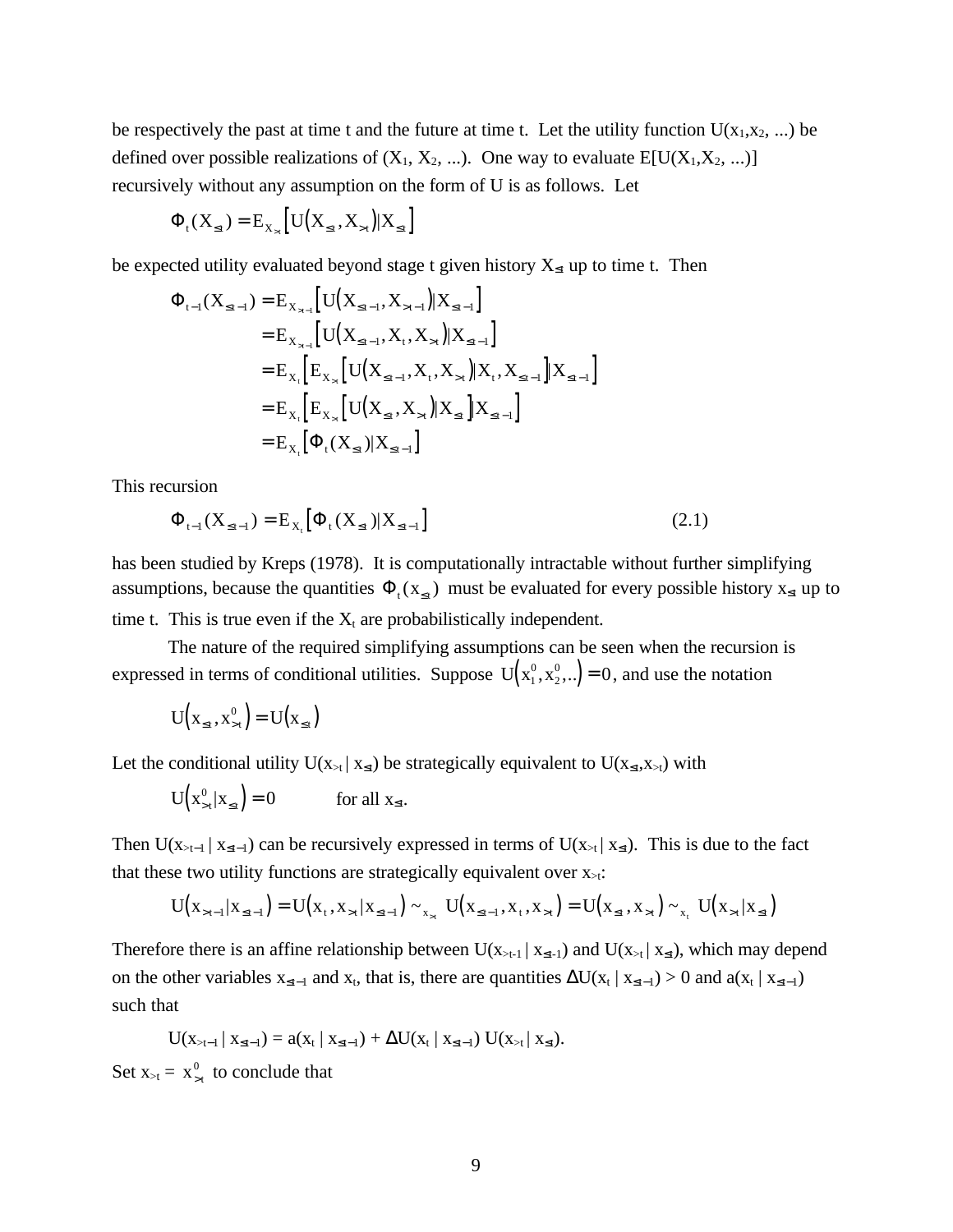$a(x_t | x_{\leq t-1}) = U(x_t, x_{\geq t}^0 | x_{\leq t-1}) = U(x_t | x_{\leq t-1}).$ 

and substitute into the previous relation to get

$$
U(x_{\geq t-1} | x_{\leq t-1}) = U(x_t | x_{\leq t-1}) + \Delta U(x_t | x_{\leq t-1}) U(x_{\geq t} | x_{\leq t}). \tag{2.2}
$$

The analog of the recursion (2.1) in terms of conditional utilities can be expressed if we let

$$
\phi_t(X_{\leq t}) = E_{X_{>t}} \left[ U(X_{>t} | X_{\leq t}) | X_{\leq t} \right]
$$

be the conditional utility of the future given history  $X_{\leq t}$ . Using (2.2) we obtain the conditional recursion

$$
\phi_{t-1}(X_{\leq t-1}) = E_{X_t} [U(X_t | X_{\leq t-1}) | X_{\leq t-1}] + E_{X_t} [\Delta U(X_t | X_{\leq t-1}) \phi_t(X_{\leq t}) | X_{\leq t-1}] \tag{2.3}
$$

This is the analog of Theorem 2.1 below.

Opportunities for computational simplification in (2.3) are more obvious. For example, suppose the  $X_t$  are probabilistically independent. Also suppose there is a low-dimensional *preference summary*  $q = e(x_{\leq t-1})$  such that  $U(x_t | x_{\leq t-1})$  and  $\Delta U(x_t | x_{\leq t-1})$  depend on  $x_{\leq t-1}$  only through q. If the preference summary is *updatable* in the sense that

$$
e(x_{\leq t-1},x_t) = \theta(x_t,e(x_{\leq t-1}))
$$

for some function θ, then the recursion (2.3) simplifies to

$$
\varphi_{t-1}(q) = E_{X_t} \big[ U(X_t|q) \big] + E_{X_t} \big[ \Delta U(X_t|q) \varphi_t \big( e(X_t,q) \big) \big].
$$

This is the analog of Theorem 2.2 below.

The notions of preference summary was introduced by Meyer (1976), who uses the term *state descriptor*. Updatability is also discussed by Meyer. Examples of updatable preference summaries are the *memoryless* summary  $e(x_{\le t}) = \emptyset$  in which conditional preference depends not at all on the past; and the *Markov* summary  $e(x_{\le t}) = x_t$ , in which conditional preference depends only on the most recent state.

An important question is whether there are any utility functions at all which possess these preference summaries, and if so, what they are. For example, the existence of a memoryless preference summary is equivalent to the statement that the future is utility independent of the past. Meyer presents the most general class of utility functions having this property. Fishburn (1965) and Bell (1977) present utility functions with Markov preference summaries.

We investigate analogous existence questions below, but in the context of stochastic trees. We introduce the corresponding notions of memoryless, Markovian, and also semi-Markovian preference summaries appropriate for stochastic tree models, and identify the classes of utility functions over stochastic trees having these preference summaries.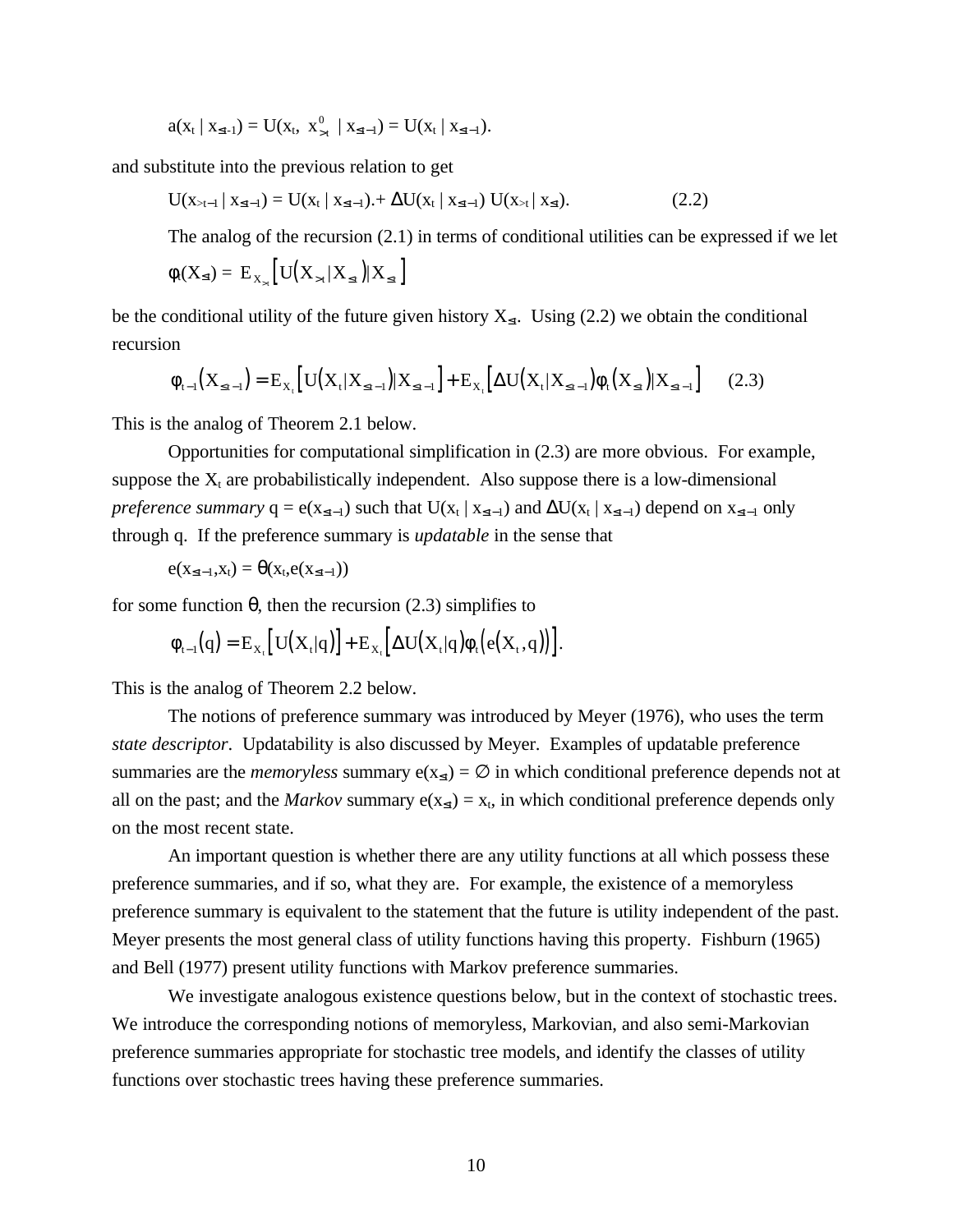Recursive utility has also been studied in the economics literature, where the motivation is descriptive rather than prescriptive, as here. Epstein and Zinn (1989) examine a recursive model in which there is a value function V assigning conditional utility  $V(X_{\geq t} | X_{\leq t})$  to the stochastic process  $X_{\geq t}$  given the realization  $X_{\leq t} = x_{\leq t}$ . V is postulated to obey the recursive rule

$$
V(X_{>t} | X_{\leq t}) = W(x_{t}, \mu\big(V(X_{>t+1} | X_{\leq t}, X_{t+1})\big)\big)
$$
(2.4)

Here *m* is a *certainty equivalent* operator, assigning a certainty equivalent to the uncertain value  $V(X_{\geq t+1} | X_{\leq t}, X_{t+1})$  (uncertain because  $X_{t+1}$  is uncertain); and W is an *aggregator*, combining current payoff  $x_t$  with certainty equivalent future payoffs. Overall utility is  $V(X_{>0}) = V(X_{>0} | X_{\leq 0})$ . Epstein and Zinn show the existence of solutions V to (2.4) under reasonable conditions. Duffie and Epstein (1992) extend (2.4) to continuous time.

For specific choices of W and **m**, the recursion (2.4) includes the dynamic choice theory of Kreps and Porteus (1978), which in turn includes the expected utility recursion (2.1). The latter, to which we confine ourselves in this paper, has the simple aggregator  $W(x,y) = U(y)$ , where U is the utility function. Despite its suggestive name, the aggregator W has no connection to our notion of preference summary. Our results concerning utility functions with specific preference summaries have therefore no direct connection to the economics literature on recursive utility. Moreover, none of that work attempts to find structural preference conditions which speed recursive computations, which is our main focus.

#### *Preliminaries*

Let x,y,z denote *states* of a stochastic process. For a state x and a duration  $t > 0$ , let  $x^t$ denote the function defined by

$$
x^{\tau}(\tau) = x \quad \text{if } 0 \leq \tau < t.
$$

Then  $x^t$  is possible sample path of a stochastic process. If g is a sample path with domain [0,s) and h is any other sample path, define the *concatenation* gh of g and h by

$$
gh(t) = \begin{cases} g(t) & \text{if } 0 \le t < s \\ h(t-s) & \text{if } t \ge s. \end{cases}
$$

Informally, gh is obtained by sliding h a distance s to the right and appending it to g. Note the visually familiar identity

$$
x^s x^t = x^{s+t}
$$

which is one motivation for the notation.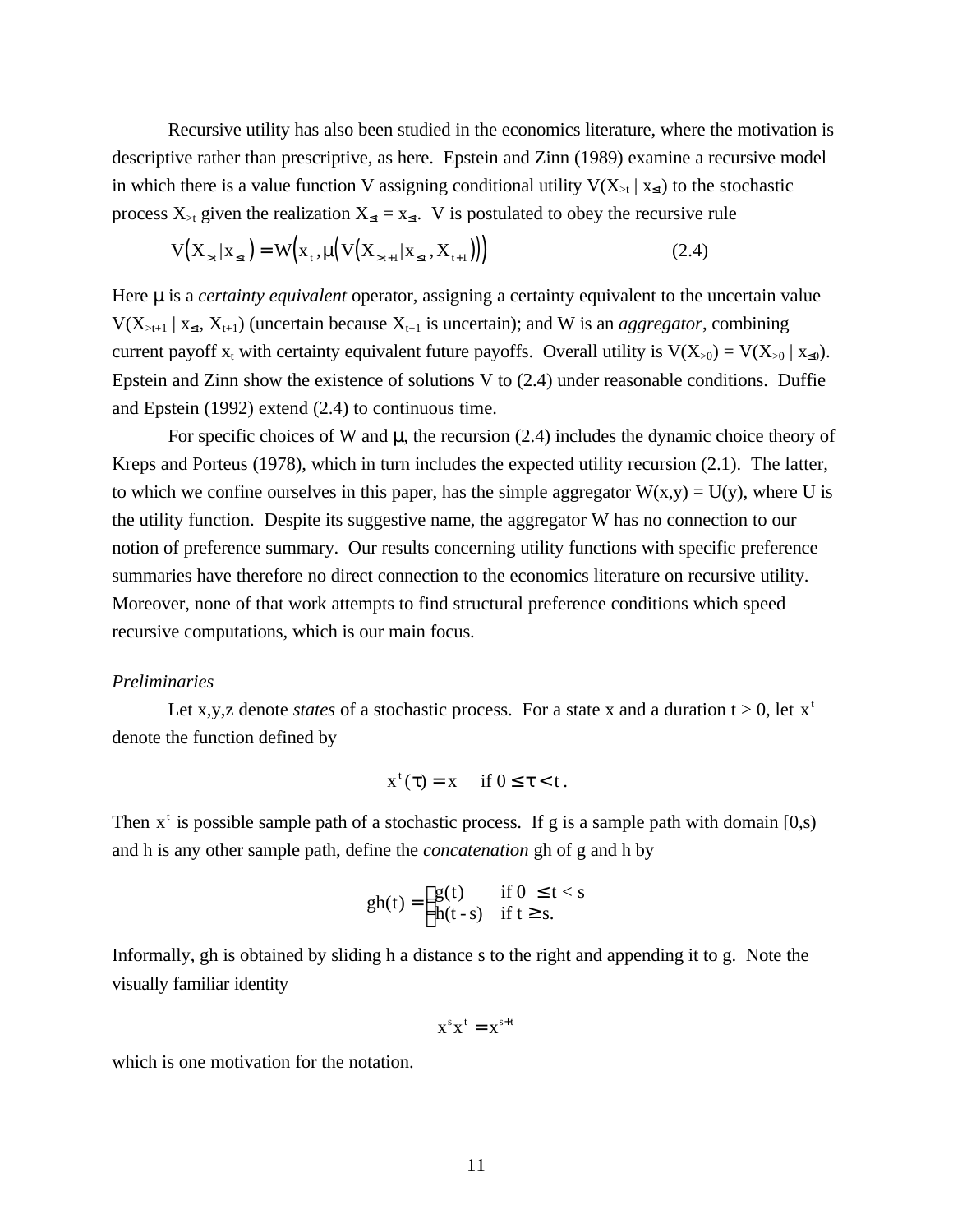We follow the usual convention of designating random quantities by capital letters. So  $x^T$ denotes a sojourn of random duration T in state x, and  $X<sup>T</sup>$  denotes a sojourn of random duration T in uncertain state X.

#### *Stochastic trees*

 $\overline{a}$ 

The stochastic trees discussed in Section 1 were Markov processes with chance nodes added. In general we allow semi-Markov processes as well. Formally, we define a *stochastic tree diagram* to be a directed graph with a finite or countable number of nodes such that

- a) each node in the diagram is either a *stochastic* node or a *chance* node;
- b) arcs from stochastic nodes are labeled with absolutely continuous probability distributions over  $[0, \infty)$ ;
- c) arcs from chance nodes are labeled with probabilities summing to 1.

The *tree* terminology is meant to emphasize the analogy with decision trees. We do not formally require that the diagram be a tree, although it may always be converted to one by using phantom nodes, as illustrated in Section 1. A *stochastic tree* is the stochastic process suggested by the stochastic tree diagram. Formally, we replace each distribution in the diagram with an independent random duration having that distribution, and at each chance node we independently replace all probabilities by mutually exclusive, collectively exhaustive events having those probabilities. In the resulting process, transition from a stochastic node x proceeds along the arc from x whose duration is the minimum, and transition from a chance node y proceeds along the arc from y whose event occurs. Any stochastic tree is a continuous-duration semi-Markov process and any continuous-duration semi-Markov process can be represented by a stochastic tree diagram.<sup>†</sup> We shall only be interested in stochastic trees which are really stochastic, that is, which cannot visit only chance nodes. Formally, we require that every chance node leads with positive probability to some stochastic node.

Consider a stochastic tree diagram H′ of the form

$$
H' = \begin{pmatrix} \lambda_1 & \lambda_2 & \lambda_{n-1} \\ x_1 & \sqrt{x_1} & \sqrt{x_2} & \sqrt{x_1} \\ x_2 & \sqrt{x_2} & \sqrt{x_1} & \sqrt{x_2} & \sqrt{x_1} \\ x_3 & \sqrt{x_3} & \sqrt{x_3} & \sqrt{x_3} & \sqrt{x_3} \\ x_4 & \sqrt{x_4} & \sqrt{x_4} & \sqrt{x_4} & \sqrt{x_5} \\ x_5 & \sqrt{x_5} & \sqrt{x_6} & \sqrt{x_6} & \sqrt{x_7} & \sqrt{x_8} \\ x_6 & \sqrt{x_7} & \sqrt{x_7} & \sqrt{x_8} & \sqrt{x_9} & \sqrt{x_9} & \sqrt{x_9} \\ x_1 & \sqrt{x_9} & \sqrt{x_9} & \sqrt{x_9} & \sqrt{x_9} & \sqrt{x_9} & \sqrt{x_9} \\ x_1 & \sqrt{x_9} & \sqrt{x_9} & \sqrt{x_9} & \sqrt{x_9} & \sqrt{x_9} & \sqrt{x_9} & \sqrt{x_9} \\ x_1 & \sqrt{x_9} & \sqrt{x_9} & \sqrt{x_9} & \sqrt{x_9} & \sqrt{x_9} & \sqrt{x_9} & \sqrt{x_9} & \sqrt{x_9} & \sqrt{x_9} \\ x_1 & \sqrt{x_9} & \sqrt{x_9} & \sqrt{x_9} & \sqrt{x_9} & \sqrt{x_9} & \sqrt{x_9} & \sqrt{x_9} & \sqrt{x_9} & \sqrt{x_9} & \sqrt{x_9} & \sqrt{x_9} & \sqrt{x_9} & \sqrt{x_9} & \sqrt{x_9} & \sqrt{x_9} & \sqrt{x_9} & \sqrt{x_9} & \sqrt{x_9} & \sqrt{x_9} & \sqrt{x_9} & \sqrt{x_9} & \sqrt{x_9} & \sqrt{x_9} & \sqrt{x_9} & \sqrt{x_9} & \sqrt{x_9} & \sqrt{x_9} & \sqrt{x_9} & \sqrt{x_9} & \sqrt{x_9} & \sqrt{x_9} & \sqrt{x_9} & \sqrt{x_9} & \sqrt{x_9} & \sqrt{x_9} & \sqrt{x_9} & \sqrt{x_9} & \sqrt{x_9} & \sqrt{x_9} & \sqrt{x_9} & \sqrt{x_9} & \sqrt{x_9} & \sqrt{x_9} & \sqrt{x_9} & \sqrt{x_9} & \sqrt{x_9} & \sqrt{x_9} & \sqrt{x_9} & \sqrt{x_9} & \sqrt{x_9} & \sqrt{x_9}
$$

where  $x_1, ..., x_n$  are states,  $\lambda_1, ..., \lambda_n$  are distributions and G' is an arbitrary stochastic tree diagram. The realization of H′ as a stochastic tree is

<sup>†</sup>The requirement that all durations have densities is meant to insure that ties have probability zero in determining the minimum-duration arc out of a given node. The density requirement may be relaxed as long as the probability of a tie remains zero.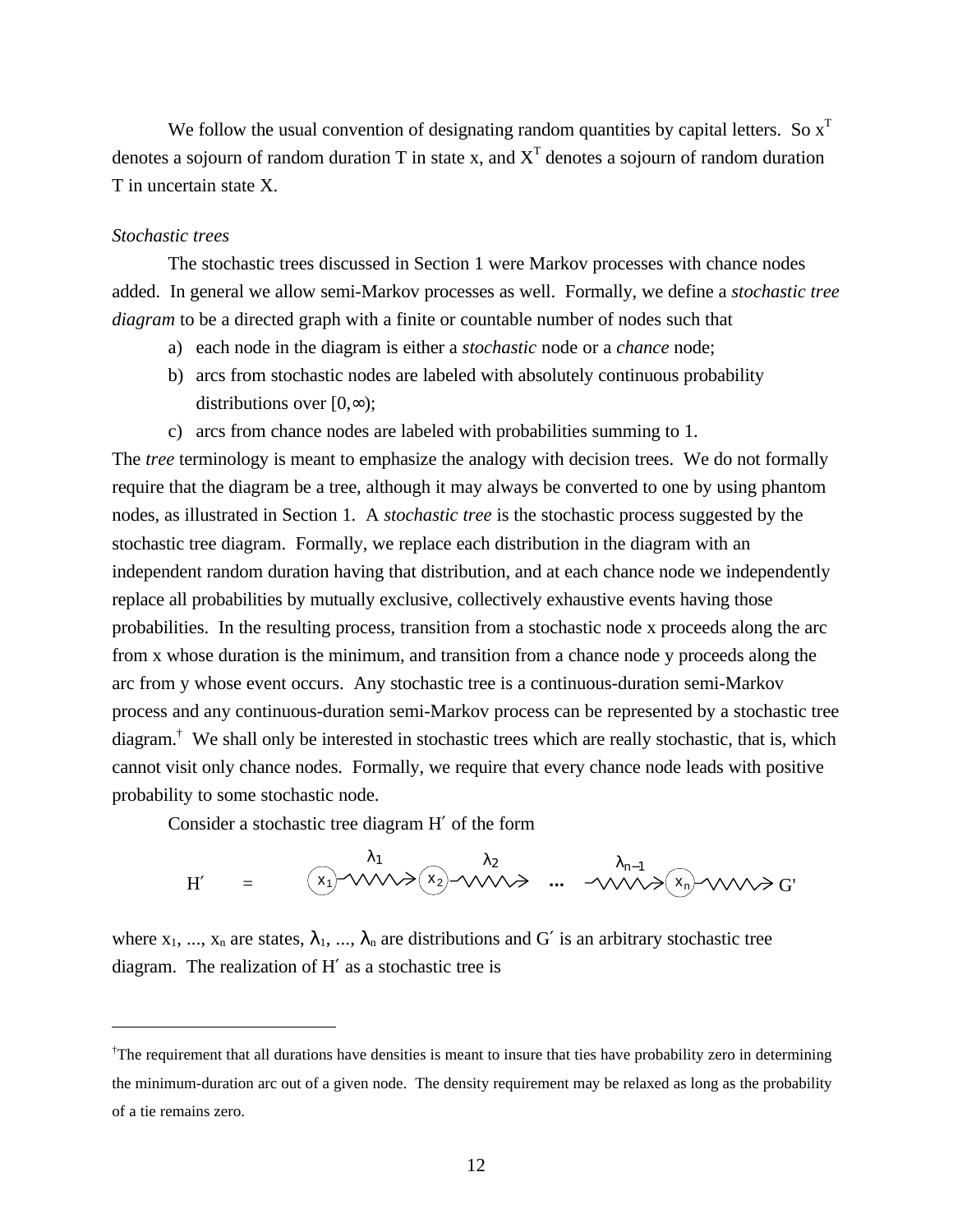$$
H = x_1^{T_1} \dots x_n^{T_n} G = \mathbf{x}^T G
$$

where  $T = (T_1, ..., T_n)$  are independent durations with distributions  $\lambda = (\lambda_1, ..., \lambda_n)$ , and  $\mathbf{x} =$  $(x_1,...,x_n)$ . We therefore write

$$
H' = x_1^{\lambda_1} \dots x_n^{\lambda_n} G' = x^{\lambda} G'.
$$

We refer to H as a stochastic tree *with trunk* **x T** , and to H′ as a stochastic tree diagram *with trunk* **x**<sup>λ</sup>. However, in the sequel, we will often for simplicity drop the distinction between stochastic tree *diagrams* and stochastic trees. We will sometimes refer to  $x^{\lambda}$  as a *history*. We allow the empty history  $\emptyset$ , with the property that  $\emptyset$ G = G for any stochastic tree G.

We denote the convolution of two distributions  $\lambda$  and  $\mu$  by  $\lambda * \mu$ . If S and T are independent durations with respective distributions  $\lambda$  and  $\mu$ , then S + T has distribution  $\lambda^* \mu$ . Therefore the two stochastic tree diagrams  $x^{\lambda}x^{\mu}$  and  $x^{\lambda^*\mu}$ , which are distinct as diagrams, represent the same stochastic tree, and we simply write  $x^{\lambda} x^{\mu} = x^{\lambda^{*}\mu}$ .

#### *Preference over stochastic trees*

We assume that preference over stochastic trees is represented by a utility function U, so that for two stochastic trees H and G

$$
H \succ G \Leftrightarrow E[U(H)] > E[U(G)].
$$

The domain of U is the set of all semi-Markov sample paths h.

For stochastic trees  $\mathbf{x}^{\lambda}$ G we write U( $\mathbf{x}^{\lambda}$ G) to mean  $E_T$ [U( $\mathbf{x}^T$ G)] where **T** has distribution λ. In addition, define a conditional preference relation over stochastic trees G,H by

$$
G \succ H \text{ given } \mathbf{x}^{\lambda} \Leftrightarrow \mathbf{x}^{\lambda} G \succ \mathbf{x}^{\lambda} H.
$$

In other words, conditional preference over stochastic trees H given  $x^{\lambda}$  coincides with unconditional preference over trees with trunk  $\mathbf{x}^{\lambda}$ . It therefore has an expected utility representation, with utility function which we denote by  $U(h|\mathbf{x}^{\lambda})$ . The latter is by definition strategically equivalent (as a function of h) to  $U(x^{\lambda}h)$ . Conditional preference given the empty history  $\varnothing$  is the same as unconditional preference, and  $U(h|\varnothing) = U(h)$ .

We introduce a special sample path  $\phi$  to which all conditional and unconditional utility functions  $U(\cdot | x^{\lambda})$  assign utility zero:

$$
U(\phi|\mathbf{x}^{\lambda})=0.
$$

In medical models, it is convenient to take  $\phi$  to be the sample path in which the dead state is occupied forever. However, any convenient sample path is acceptable. If  $y^{\mu}$  is any history, we will write  $U(y^{\mu}h|x^{\lambda})$  to mean  $E_s[U(y^Sh|x^{\lambda})]$ , where **S** has distribution  $\mu$ . We will abbreviate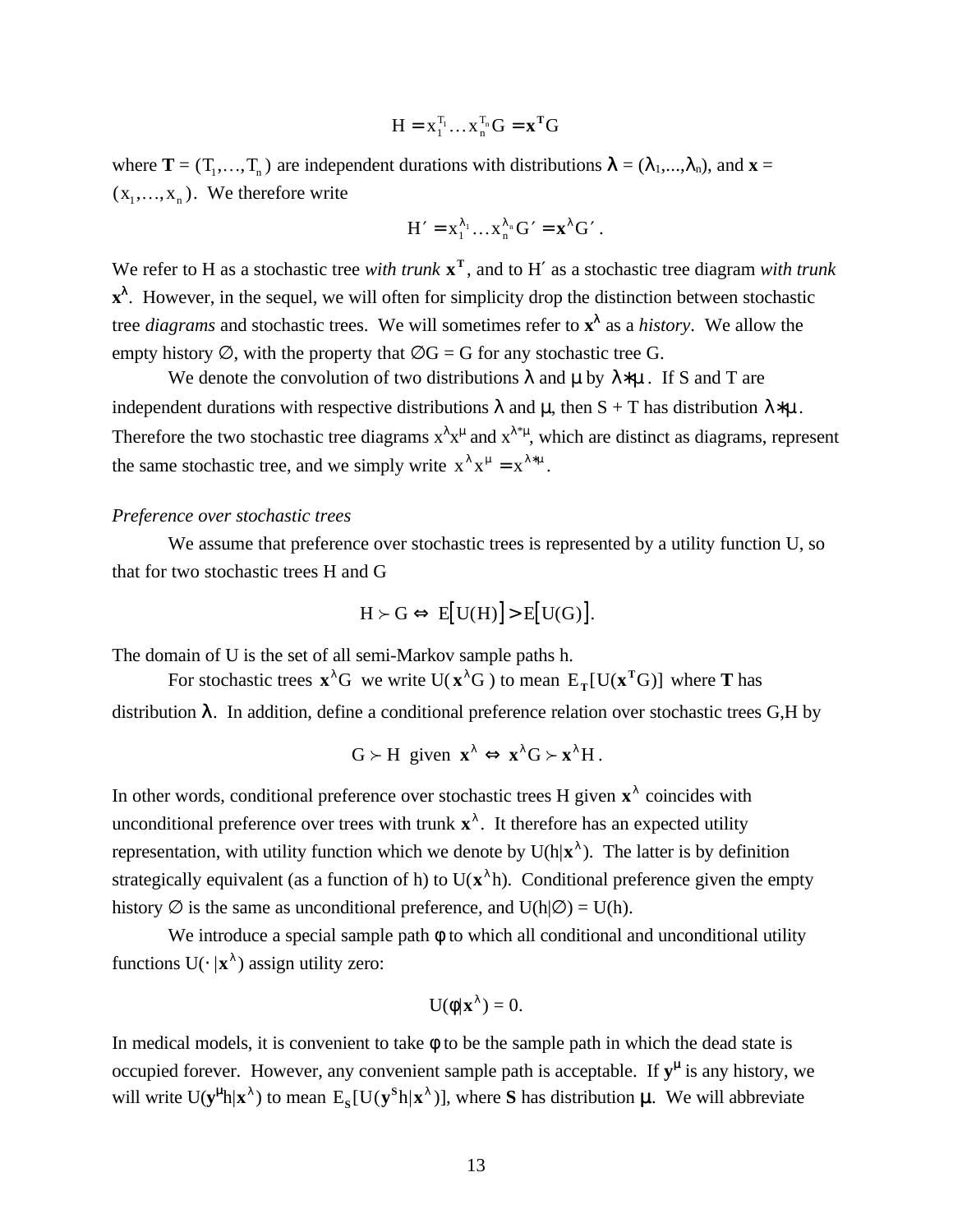U( $y^{\mu}$ ( $\phi$ ) by U( $y^{\mu}$ ). We say that preference over stochastic trees is *nontrivial* if for every history  $x^{\lambda}$ there is a sample path h such that  $\mathbf{x}^{\lambda}$ h  $\succ$   $\mathbf{x}^{\lambda}$  $\phi$  or  $\mathbf{x}^{\lambda}$ h  $\prec$   $\mathbf{x}^{\lambda}$  $\phi$ .

**Theorem 2.1** Assume nontriviality holds and  $U(\phi|\mathbf{x}^{\lambda}) = 0$  for all  $\mathbf{x}^{\lambda}$ . Then there are functions  $\Delta U(y^{\mu}|\mathbf{x}^{\lambda}) > 0$  such that an *affine restriction* 

$$
\Delta U(y^{\mu}|\mathbf{x}^{\lambda})U(h|\mathbf{x}^{\lambda}y^{\mu}) = \int_0^{\infty} \Delta U(y^s|\mathbf{x}^{\lambda})U(h|\mathbf{x}^{\lambda}y^s)d\mu(s) \tag{2.5}
$$

holds for all histories h, a *concatenation restriction*

$$
\Delta U(y^{\mu*\nu}|\mathbf{x}^{\lambda}) = \Delta U(y^{\mu}|\mathbf{x}^{\lambda})\Delta U(y^{\nu}|\mathbf{x}^{\lambda}y^{\mu})
$$
\n(2.6)

holds, and a *recursive equation*

$$
U(y^{\mu}h|\mathbf{x}^{\lambda}) = U(y^{\mu}|\mathbf{x}^{\lambda}) + \Delta U(y^{\mu}|\mathbf{x}^{\lambda})U(h|\mathbf{x}^{\lambda}y^{\mu})
$$
 (2.7)

holds for all sample paths h.

The recursive equation (2.7) allows stochastic tree rollback for an arbitrary utility function U. To see how this works for acyclic trees G with a single root node, consider an arbitrary stochastic node y in G:



where we let H be the subtree of G with root node y. Since G is acyclic with a single root, there is a unique path  $x_1^{\lambda_1} \dots x_n^{\lambda_n} = \mathbf{x}^{\lambda}$  from the root node  $x_1$  to y. Attach expected utility  $E_H \left[ U(H|\mathbf{x}^{\lambda}) \right]$ to node y. We show below how this expected utility can be calculated as a function of the expected utilities attached to the direct successors of y. At chance nodes z, calculate expected utility by averaging utilities at the direct successors of z, just as in a decision tree. These calculations repeated recursively from right to left in the tree results in  $E[U(G)]$  at the root node of G. Here are the details:

We begin by converting the fork at y to the equivalent form

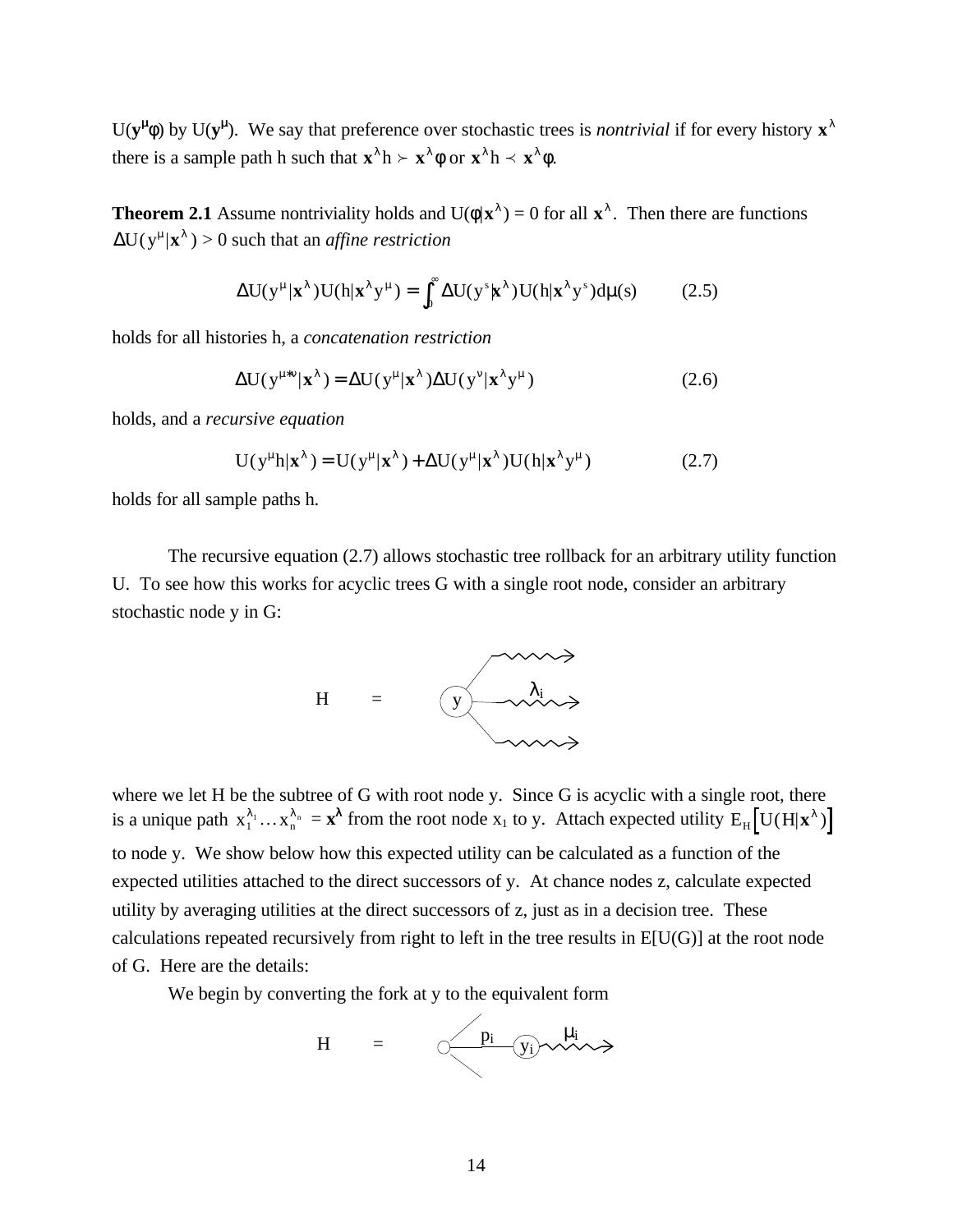where the new states  $y_i$  represent the information "state y is occupied and fork i is taken". If  $T_i$ are the random durations corresponding to the distributions  $\lambda_i$ , then  $p_i = P(T_i = \min_i T_i)$  is the probability that the ith fork is taken, and  $\mu_i$  is the conditional distribution of T<sub>i</sub> given T<sub>i</sub> = min<sub>i</sub> T<sub>i</sub>. Then  $H = Y<sup>S</sup>K$  is a stochastic tree in which:

(i) an uncertain state  $Y = y_i$  is first visited with probability  $p_i$ ,

- (ii) an uncertain sojourn S in Y next occurs, where S has distribution  $\mu_i$  given Y = y<sub>i</sub>,
- (iii) stochastic tree K is entered, where K is identical in distribution to the tree  $K_i$  given Y

 $=$  y<sub>i</sub> (so K is conditionally independent of S given Y).

This situation is depicted in Figure 4, along with a proposed rollback procedure.



**Figure 4:** Stochastic tree rollback for arbitrary U

This rollback procedure can be derived algebraically as follows. We have

$$
E_{H}[U(H|\mathbf{x}^{\lambda})] = E_{Y}[E_{S,K}[U(Y^{S}K|\mathbf{x}^{\lambda})|Y]]
$$
  
\n
$$
= \sum_{i} p_{i}E_{S,K}[U(y^{S}_{i}K|\mathbf{x}^{\lambda})|Y = y_{i}]
$$
  
\n
$$
= \sum_{i} p_{i}E_{K_{i}}[U(y^{u_{i}}_{i}K_{i}|\mathbf{x}^{\lambda})] \text{ (because K,S are independent given Y = y)}
$$
  
\n
$$
= \sum_{i} p_{i}E_{K_{i}}[U(y^{u_{i}}_{i}|\mathbf{x}^{\lambda}) + \Delta U(y^{u_{i}}_{i}|\mathbf{x}^{\lambda})U(K_{i}|\mathbf{x}^{\lambda}y^{u_{i}})] \text{ (recursive equation)}
$$
  
\n
$$
= \sum_{i} p_{i}(U(y^{u_{i}}_{i}|\mathbf{x}^{\lambda}) + \Delta U(y^{u_{i}}_{i}|\mathbf{x}^{\lambda})E_{K_{i}}[U(K_{i}|\mathbf{x}^{\lambda}y^{u_{i}}_{i})]).
$$

According to this last equation, the conditional expected utility  $E_{H} [U(H|\mathbf{x}^{\lambda})]$  at node y may be calculated recursively from the conditional expected utilities  $E_{K_i} [U(K_i | \mathbf{x}^{\lambda} y^{\mu_i})]$ . The latter are precisely the utilities attached to the successors of y. A rollback procedure for single-root acyclic trees G has therefore been demonstrated. For a single-root *cyclic* tree G, rollback may be performed by the usual successive approximation of G by finitely deep acyclic trees  $G_n$ . We present an example at the end of this section.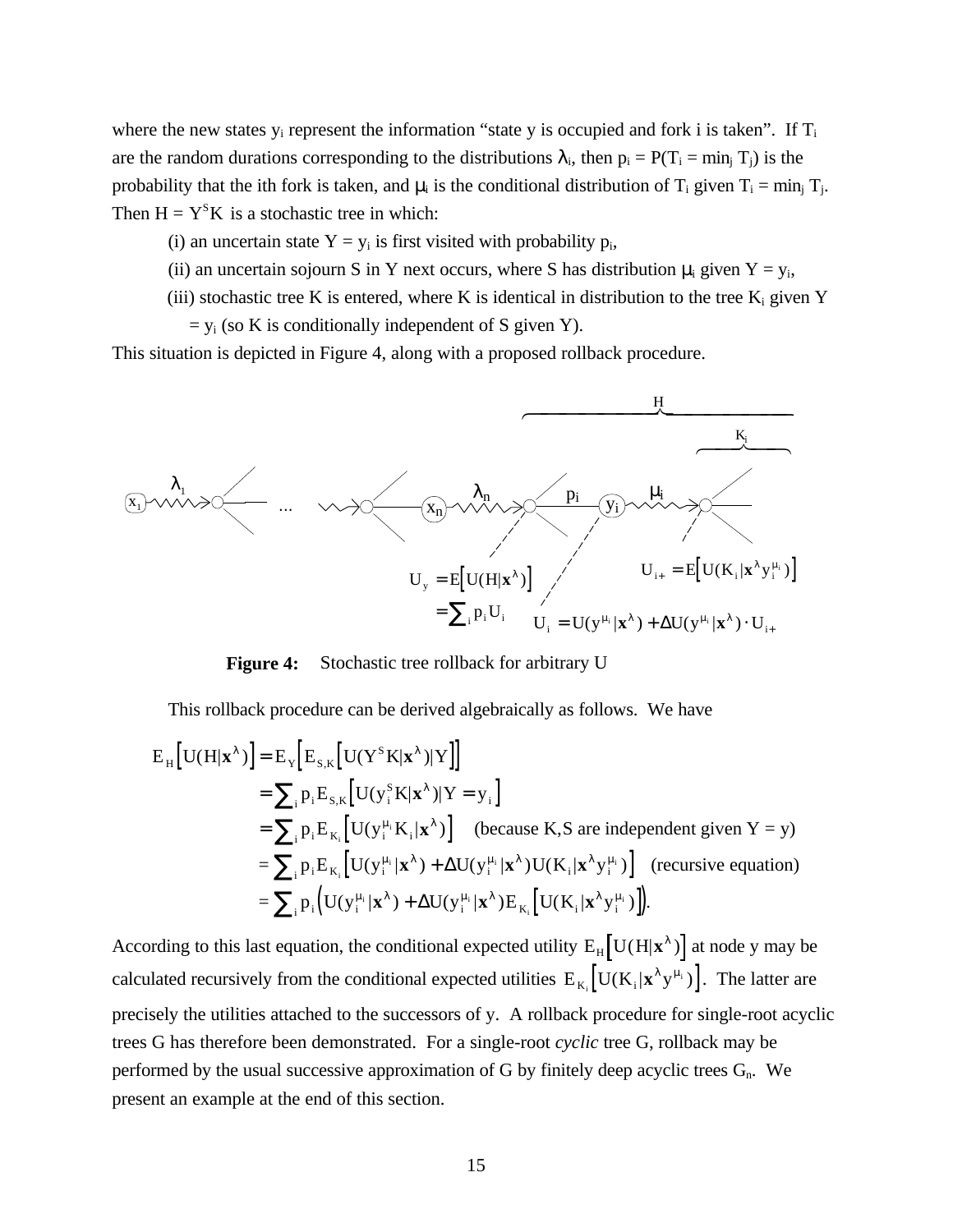For the most general types of stochastic trees, this recursion may be intractable, because the probabilities  $p_i$  and distributions  $\mu_i$  must be calculated from the distributions  $\lambda_i$  at each node. However, for special cases such as exponential distributions or Weibull distributions with common shape parameter, the calculation may be done in closed form. We assume that the  $\lambda_i$ have been chosen so as to facilitate this calculation.

The recursion will, however, still be intractable without further restrictions on the utility structure. The reason is that the recursion requires the calculation at state y of a conditional utility *given every possible path through the stochastic tree leading to y*, a computationally intractable task for cyclic stochastic trees, which are, in effect, infinitely deep. For acyclic trees, the recursion is equivalent to the direct calculation of the unconditional expected utility of the entire tree by successively applying conditional expectation from right to left. Therefore, although this calculation technically qualifies as a recursion, it carries with it none of the conceptual or computational advantages usually associated with recursive calculation.

Therefore, in answer to the fundamental question raised in Section 1, stochastic tree rollback may be performed with an *arbitrary* utility function. However, the rollback algorithm is not a practical one for cyclic trees. Nevertheless, in special cases the utility structure may allow computational savings. We discuss how this may occur next.

#### *Preference summaries*

Potential computational simplifications are available in stochastic tree rollback if the quantities  $U(\cdot | x^{\lambda})$  and  $\Delta U(\cdot | x^{\lambda})$  depend on  $x^{\lambda}$  only through a low dimensional preference summary  $q = e(\mathbf{x}^{\lambda})$  of  $\mathbf{x}^{\lambda}$ . To be useful in a recursion such as (2.7), the summary should be *updatable*, that is, if  $q = e(\mathbf{x}^{\lambda})$  then  $e(\mathbf{x}^{\lambda} y^{\mu})$  should be obtainable as some function of q and  $y^{\mu}$ .

We therefore make the following definitions. A *preference summary* is a function which assigns *preference states* q to histories  $\mathbf{x}^{\lambda}$  in such a way that if  $e(\mathbf{x}^{\lambda}) = e(\mathbf{z}^{\nu})$  then conditional preferences given  $\mathbf{x}^{\lambda}$  and given  $\mathbf{z}^{\nu}$  are identical. We say that e is an *updatable* preference summary if there is a function  $\theta$  such that  $e(\mathbf{x}^{\lambda} y^{\mu}) = \theta(e(\mathbf{x}^{\lambda}), y^{\mu})$ .

When there is an updatable preference summary, the results of Theorem 2.1 take the following form.

**Theorem 2.2** Assume nontriviality holds and  $U(\phi|\mathbf{x}^{\lambda}) = 0$  for all  $\mathbf{x}^{\lambda}$ . If U has an updatable preference summary (e,θ), then there is a *summary utility function* u(h|q) on sample paths h given preference states q such that  $u(\phi|q) = 0$  and

$$
u(\cdot | q) \sim U(\cdot | x^{\lambda})
$$
 whenever  $e(x^{\lambda}) = q$ .

Moreover, there are *summary discount factors*  $\Delta u(y^{\mu}|q) > 0$  satisfying the affine restriction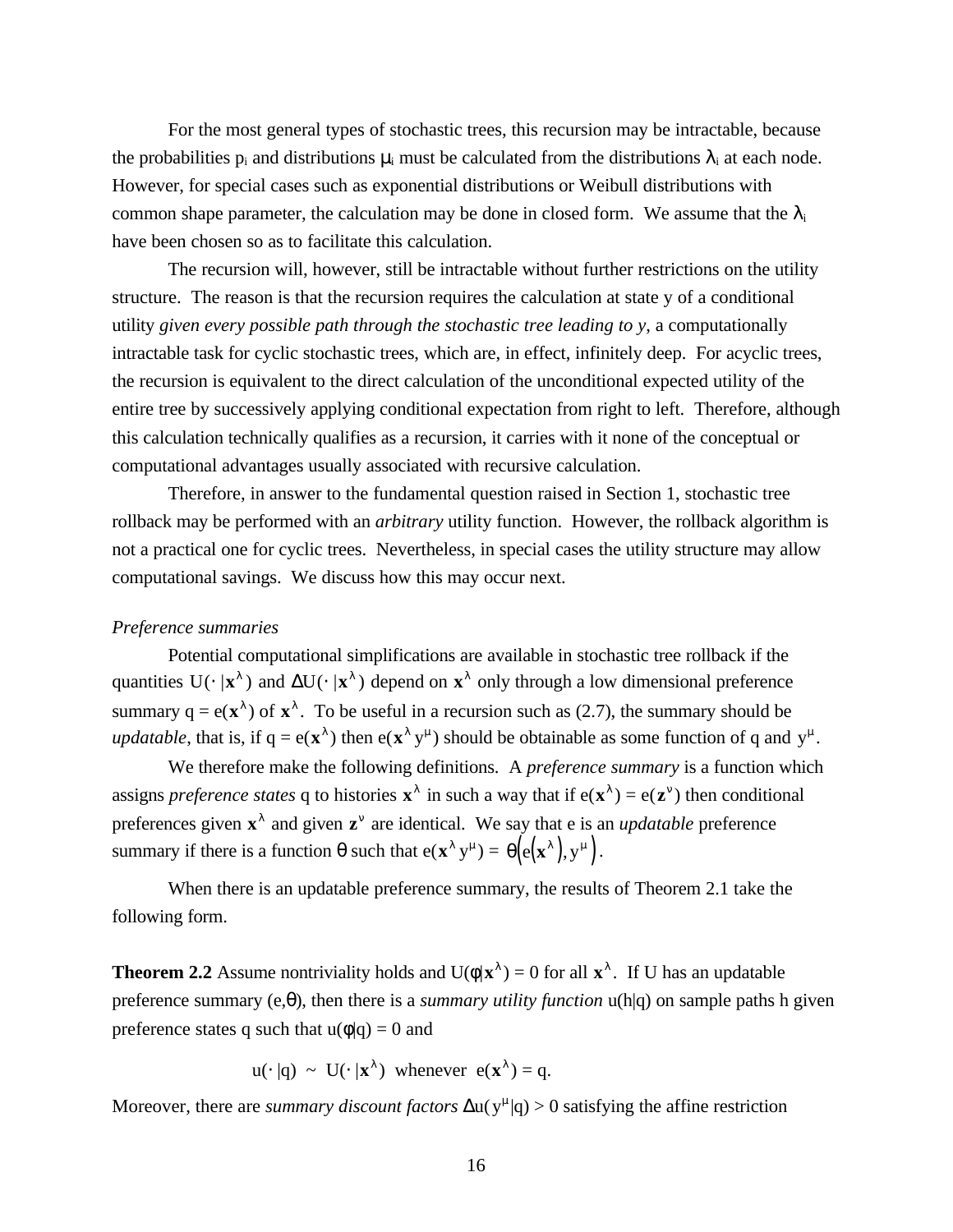$$
\Delta u(y^{\mu}|q)u(h|\theta(q,y^{\mu})) = \int_0^{\infty} \Delta u(y^s|q)u(h|\theta(q,y^s))d\mu(s) \qquad (2.8)
$$

for all sample paths h, the concatenation restriction

$$
\Delta u(y^{\mu * v} | q) = \Delta u(y^{\mu} | q) \Delta u(y^{\nu} | \theta(q, y^{\mu})) \tag{2.9}
$$

and the recursive equation

$$
u(y^{\mu}h|q) = u(y^{\mu}|q) + \Delta u(y^{\mu}|q)u(h|\theta(q, y^{\mu}))
$$
 (2.10)

for all sample paths h.

Figure 5 illustrates rollback when there is an updatable preference summary. Computational savings can occur because conditional utilities need be calculated only for each of the preference summaries that could occur at a given state y, rather than each of the histories that could precede y. For cyclic trees the number of preceding histories can be arbitrarily large. However, for properly chosen utility functions, the number of preceding preference summaries may be small even for cyclic trees (see the computational example in the concluding subsection below). We discuss such utility functions in the next three subsections.



**Figure 5:** Stochastic tree rollback when there is an updatable preference summary q

#### *Memoryless preference summaries*

Stochastic tree rollback is particularly simple with quality-adjusted duration as the utility measure, as we saw in Section 1. What preference summary is associated with this utility function? The quality-adjusted duration expected utility measure is

$$
U(\mathbf{x}^{\lambda}) = U(x_1^{\lambda_1} \dots x_n^{\lambda_n}) = \sum_i v(x_i) m_i
$$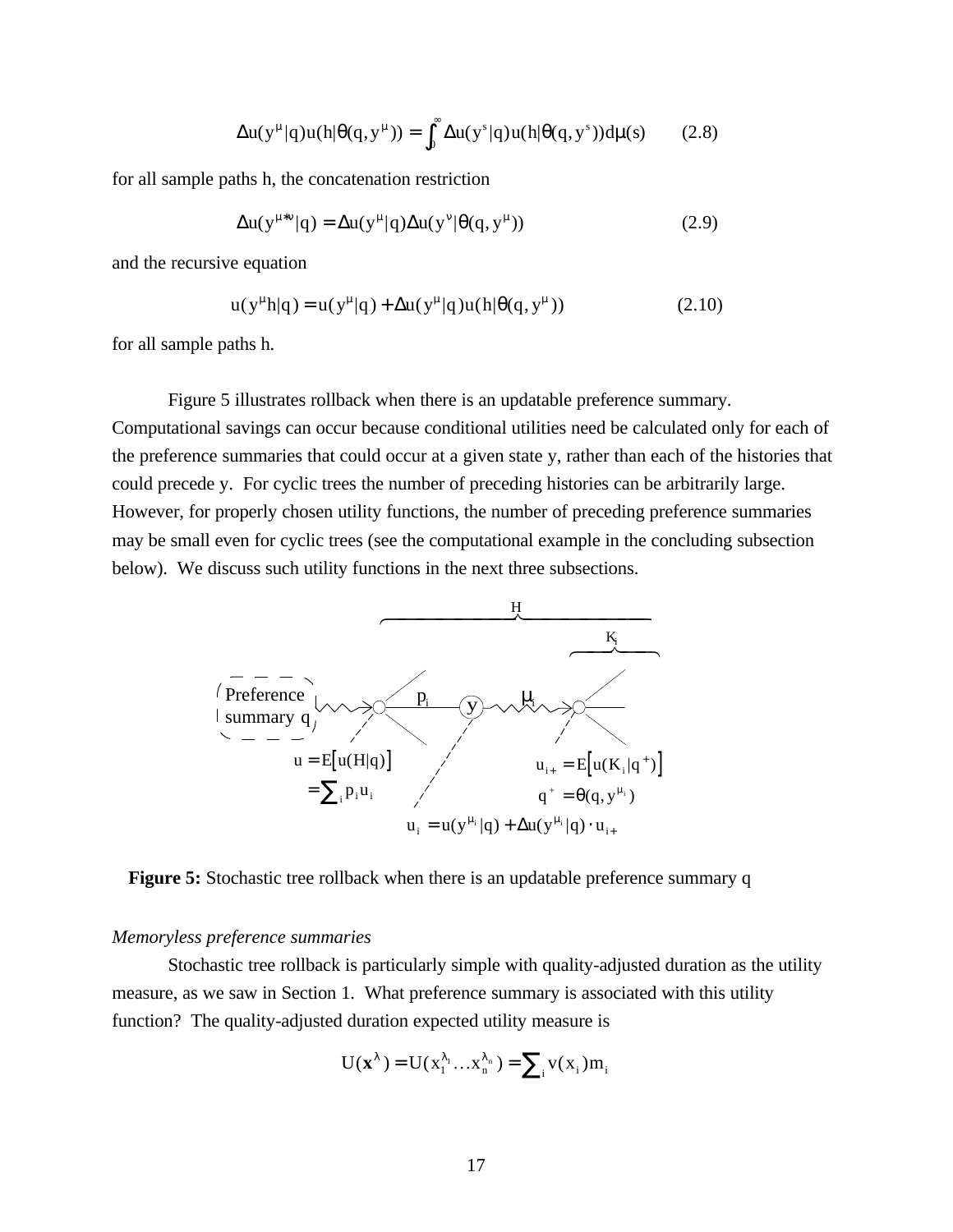where  $m_i = \int_0^{\infty} \hat{d}\lambda_i(t)$  is the mean of the distribution  $\lambda_i$ . Then

$$
U(y^s|\mathbf{x}^{\lambda}) \sim_{y^s} U(y^s \mathbf{x}^{\lambda}) = v(y) \cdot s + \sum_{i} v(x_i) m_i \sim_{y^s} v(y) \cdot s.
$$

By inspection, we see that conditional utility given  $\mathbf{x}^{\lambda}$  depends not at all on  $\mathbf{x}^{\lambda}$ , that is, it is *memoryless.* Therefore, the preference summary can be taken to be the constant function  $e(\mathbf{x}^{\lambda}) =$ ∅. This preference summary is (trivially) updatable. The summary utility function u(⋅ |q) of Theorem 2.2 is

$$
u(y^s|\varnothing) = u(y^s) = v(y) \cdot s.
$$

By inspection, the summary discount factor  $\Delta u(\cdot |q)$  of Theorem 2.2 is  $\Delta u(y^s | \emptyset) = \Delta u(y^s) = 1$ .

Are there other utility functions over stochastic trees having memoryless preference summaries, and if so, what are they? In the following, we say that utility is *continuous in its duration arguments* if for all n,  $U(x_1^{t_1}...x_n)$ n  $(x_1^{t_1} \dots x_n^{t_n})$  is continuous as a function of  $t_1 > 0$ , ...,  $t_n > 0$ . We also use the notation  $\begin{bmatrix} \alpha \\ \beta \end{bmatrix}$ L L  $\overline{\phantom{a}}$ to represent the affine function with slope  $β$  and intercept  $α$ . In other words

$$
\begin{bmatrix} \alpha \\ \beta \end{bmatrix}(t) = \alpha + \beta t \; .
$$

Moreover, if f and g are functions, let the symbol  $f \circ g$  denote functional composition of f and g, so that  $(f \circ g)(t) = f(g(t)).$ 

**Theorem 2.3:** Let U be a utility function over stochastic trees which is continuous in its duration arguments, satisfies nontriviality and has  $U(\phi|\mathbf{x}^{\lambda}) = 0$  for all  $\mathbf{x}^{\lambda}$ . Then U is memoryless if and only if there are functions  $v(·)$  and  $a(·)$  such that

$$
U(\mathbf{x}^t) \sim \begin{bmatrix} u(x_1^{t_1}) \\ \Delta u(x_1^{t_1}) \end{bmatrix} \cdots \begin{bmatrix} u(x_n^{t_n}) \\ \Delta u(x_n^{t_n}) \end{bmatrix} (0)
$$

where

$$
u(xt) = \int_0^t v(x)e^{-a(x)s} ds
$$
  
 
$$
\Delta u(xt) = e^{-a(x)t}.
$$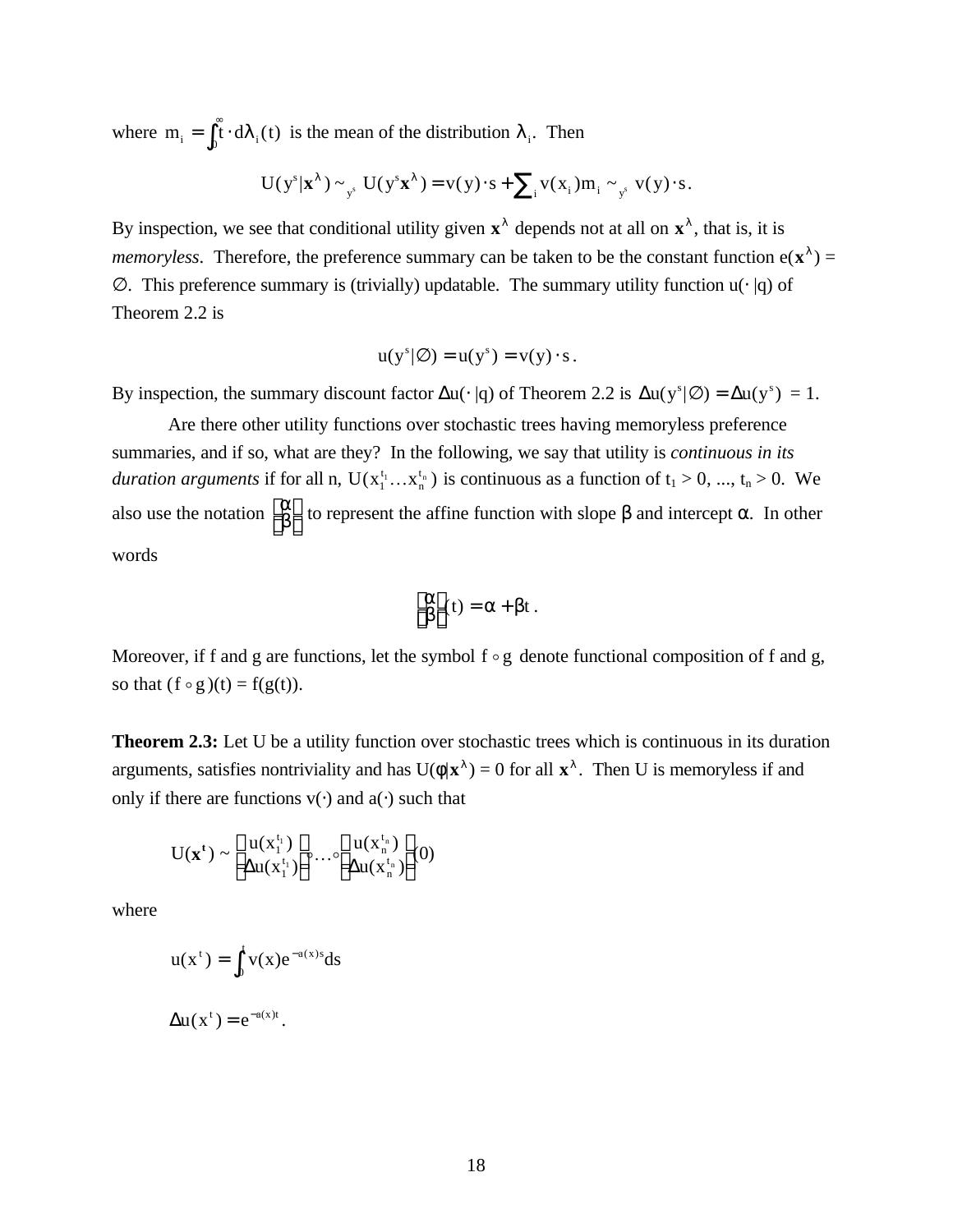**Theorem 2.4:** Under the assumptions of the previous theorem, if U has a memoryless preference summary, then its summary utility and discount factors are given for  $t \ge 0$  by

$$
u(yt|\varnothing) = u(yt) = \int_0^t v(y)e^{-a(y)s} ds
$$

$$
\Delta u(y^t|\varnothing) = \Delta u(y^t) = e^{-a(y)t}.
$$

Moreover for a distribution  $\mu$  on  $[0, \infty)$ ,

$$
\Delta u(y^{\mu}) = \int_0^{\infty} \Delta u(y^s) d\mu(s) = \int_0^{\infty} e^{-a(y)s} d\mu(s) .
$$

For utility functions with memoryless preference summaries, the recursive equations (2.10) become

$$
u(y^{\dagger}h|\varnothing) = u(y^{\dagger}h) = \int_0^t v(y)e^{-a(y)s}ds + e^{-a(y)t}u(h).
$$

Memoryless utility is therefore identical to quality-adjusted duration with the future discounted at the state-dependent rate  $a(y)$  when state y is occupied. When  $a(y) = 0$  for all y, we recover the pure quality-adjusted duration form. When  $a(y) \neq 0$  we obtain

$$
u(y^{t}) = \int_0^t v(y)e^{-a(y)s} ds = \frac{v(y)}{a(y)} (1 - e^{-a(y)t}).
$$

The summary u may therefore be regarded as a utility function having constant risk attitude  $a(y)$ for durations spent in state y.

It is interesting to calculate  $u(y^{\lambda})$  when  $\lambda$  represents an exponential ( $\lambda$ ) distribution convenient for stochastic tree modeling. Here  $\lambda$  is the rate of departure from state y. We obtain

$$
u(y^{\lambda}) = \frac{v(y)}{a(y)} \int_0^{\infty} \left(1 - e^{-a(y)t}\right) \lambda e^{-\lambda t} dt = \frac{v(y)}{a(y) + \lambda}
$$
 (2.11)

provided  $a(y) + \lambda > 0$  (and equal to  $+\infty$  if  $a(y) + \lambda \le 0$ ). In the risk-neutral case  $a(y) = 0$ , we obtain the quality-adjusted duration  $u(y^{\lambda}) = v(y) \cdot \lambda^{-1}$ . When  $a(y) \neq 0$ ,  $u(y^{\lambda})$  may still be regarded as quality-adjusted duration, but with departure rate incremented by the subjective term a(y). A risk averter in effect perceives the departure rate from y to be larger than its true value, and a risk seeker perceives it smaller.

One difficulty with the combination of memoryless utility and exponential durations is that  $u(y^{\lambda})$  diverges to + $\infty$  when  $a(y) + \lambda \le 0$ . Therefore only moderately risk-seeking preference (- $\lambda$  $\leq$  a(y)  $\leq$  0) may be portrayed.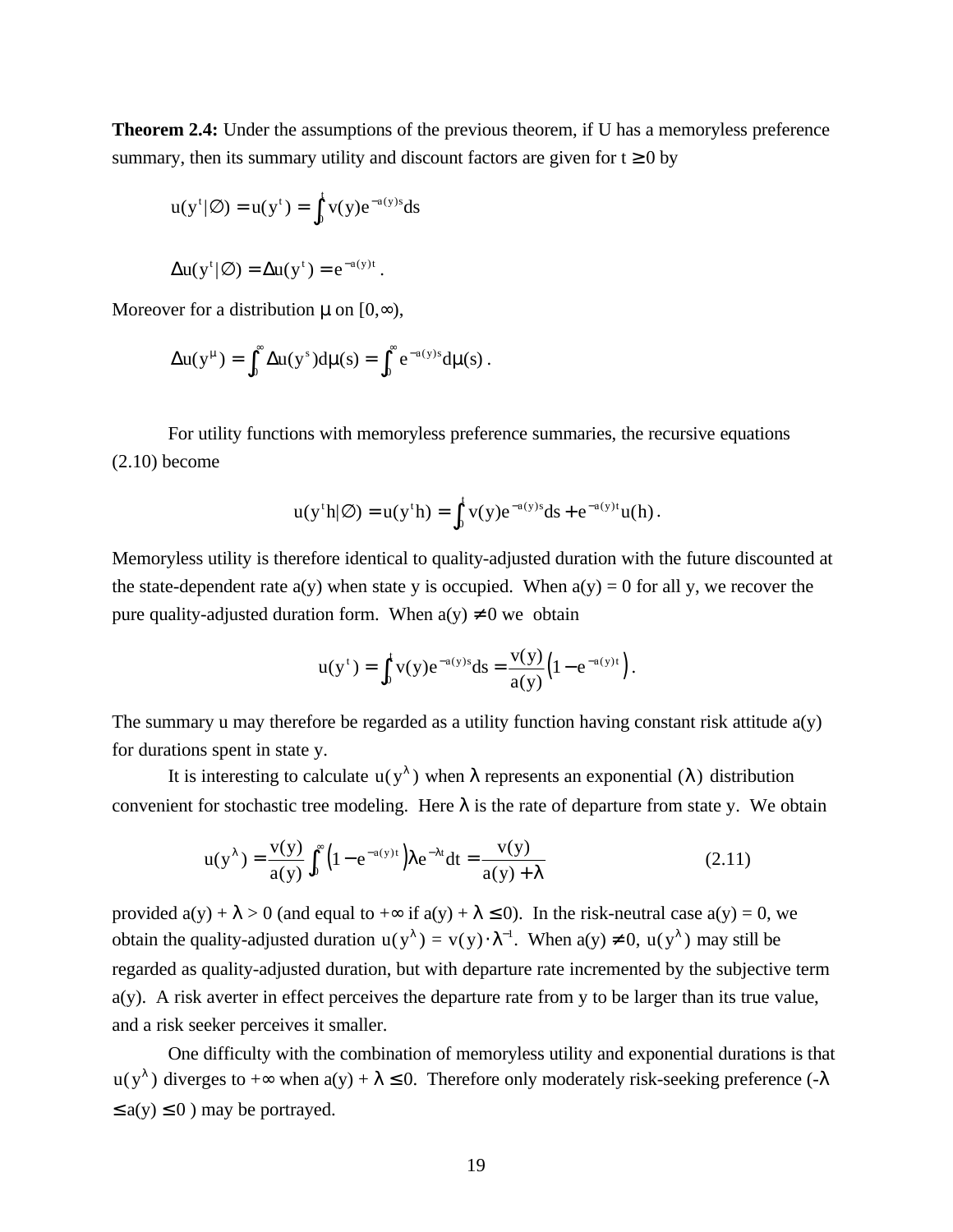#### *Markovian preference summaries*

The simplest preference summary which has some memory of its history remembers only the most recent state visited:

$$
e(x_1^{\lambda_1}\cdots x_n^{\lambda_n})=x_n.
$$

We call this the *Markovian* preference summary. For completeness, set  $e(\emptyset) = \emptyset$ . This is an updatable preference summary with

$$
\theta(x, y^{\mu}) = y.
$$

Call the utility functions having this preference summary the *Markovian* utility functions. Memoryless utility is Markovian because preferences depending on the null portion of the preceding history depend (vacuously) on the last state in the history. It follows that the class of Markovian utility functions includes the memoryless utility functions and possibly more. We describe exactly how much more in the following theorem.

**Theorem 2.5:** Let U be a utility function over stochastic trees which is continuous in its duration arguments, satisfies nontriviality and has  $U(\phi|\mathbf{x}^{\lambda}) = 0$  for all  $\mathbf{x}^{\lambda}$ . Then U has a Markovian preference summary if and only if there are functions  $w(y|x)$ ,  $\Delta w(y|x) > 0$ ,  $v(y)$  and  $a(y)$  such that

$$
U(\mathbf{x}^{t}) \sim \left[\begin{matrix} u(x_1^{t_1}|\varnothing) \\ \Delta u(x_1^{t_1}|\varnothing) \end{matrix}\right] \circ \left[\begin{matrix} u(x_2^{t_2}|x_1) \\ \Delta u(x_2^{t_2}|x_1) \end{matrix}\right] \circ \dots \circ \left[\begin{matrix} u(x_n^{t_n}|x_{n-1}) \\ \Delta u(x_n^{t_n}|x_{n-1}) \end{matrix}\right] (0)
$$

where

$$
u(yt|x) = w(y|x) + \Delta w(y|x) \int_0^t v(y)e^{-a(y)s} ds
$$

$$
\Delta u(y^t|x) = \Delta w(y|x)e^{-a(y)t}
$$

for some functions  $w(y|x), \Delta w(y|x) > 0$ ,  $v(y), a(y)$  with  $w(y|y) = 0, \Delta w(y|y) = 1$ .

**Theorem 2.6:** Under the assumptions of the previous theorem, if U has a Markovian preference summary, then its summary utility and discount factors are given for  $t \ge 0$  by

$$
u(yt|x) = w(y|x) + \Delta w(y|x) \int_0^t v(y)e^{-a(y)s} ds
$$

$$
\Delta u(y^{t} | x) = \Delta w(y | x) e^{-a(y)t}.
$$

Moreover for a distribution  $\mu$  on  $[0, \infty)$ ,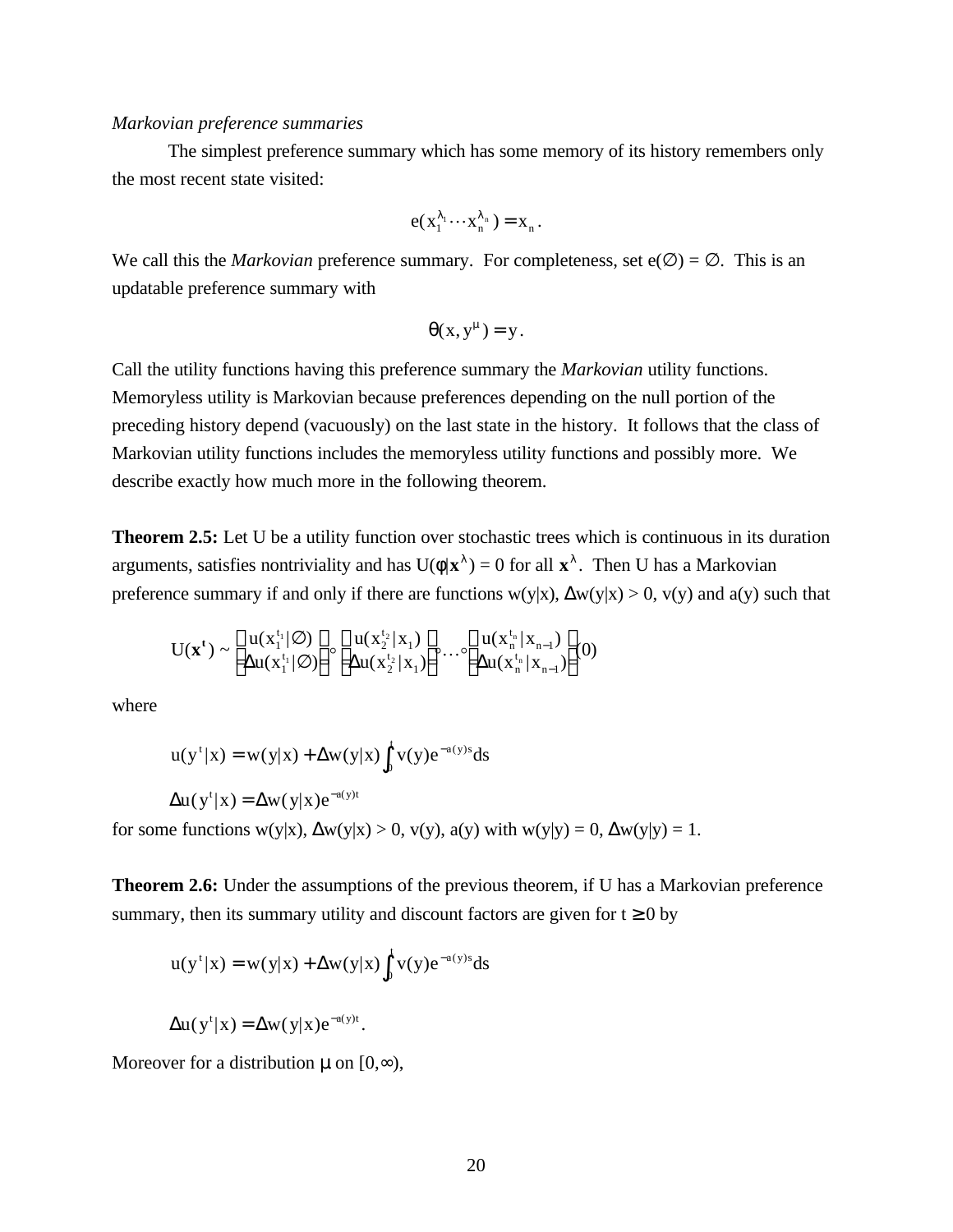$$
\Delta u(y^{\mu}|x) = \int_0^{\infty} \Delta u(y^s|x) d\mu(s) = \Delta w(y|x) \int_0^{\infty} e^{-a(y)s} d\mu(s).
$$

Markovian utility extends memoryless utility by adding the functions  $w(y|x)$  and  $\Delta w(y|x)$ . The former may be interpreted as an instantaneous *toll* or *bonus* accrued in the transition from x to y. The latter is a *discount factor*, in that all utility subsequent to the transition from x to y is increased or decreased by that factor. (Roach *et al.* (1988) use such transition-induced discount factors to model morbidity effects.). The quantities  $v(y)$  and  $a(y)$  have the same interpretation as under the memoryless preference summary. In particular, risk attitude for durations spent in state y is constant as well under Markovian preference summaries.

#### *Semi-Markovian preference summaries*

One possible generalization of the Markovian preference summary would be a preference summary which remembers not only the last state visited, but also the associated duration (or distribution thereof). We call this the *semi-Markov* preference summary. It is formally defined as follows: For nonzero  $\lambda_1, \lambda_2, ..., \lambda_n$ 

$$
e(x_1^{\lambda_1}\cdots x_n^{\lambda_n}) = x_k^{\lambda_k*\cdots*\lambda_n} \quad \text{if } x_{k-1} \neq x_k = \cdots = x_n
$$

Note that the preference summary must keep track of whether previous states in the history are identical to the last one, in which case the distribution of time spent in that state is the convolution  $\lambda_k^*$ ...\* $\lambda_n$  of the distributions  $\lambda_i$  of the previous identical states. For completeness, set e( $\emptyset$ ) =  $\emptyset$ . This is also an updatable preference summary, with

$$
\theta(x^{\lambda}, y^{\mu}) = \begin{cases} y^{\mu} & y \neq x \\ x^{\lambda * \mu} & y = x. \end{cases}
$$

The corresponding class of semi-Markovian utility functions includes the Markovian utility functions but is considerably broader than that class, as the next two results show.

**Theorem 2.7:** Assume nontriviality holds and  $U(\phi|\mathbf{x}^{\lambda}) = 0$  for all  $\mathbf{x}^{\lambda}$ . Then U has a semi-Markovian preference summary if and only if there are functions  $\Delta w(x^{\lambda}) > 0$ ,  $w(y^{\mu})$ , and for  $x \neq 0$ y, functions  $\Delta w(y|x^{\lambda}) > 0$ ,  $w(y|x^{\lambda})$  with

$$
w(y|\emptyset) = 0
$$
,  $\Delta w(y|\emptyset) = 1$ 

such that the affine restrictions

$$
w(y^{\mu}) = \int_0^{\infty} w(y^{\tau}) d\mu(t)
$$
 (2.12)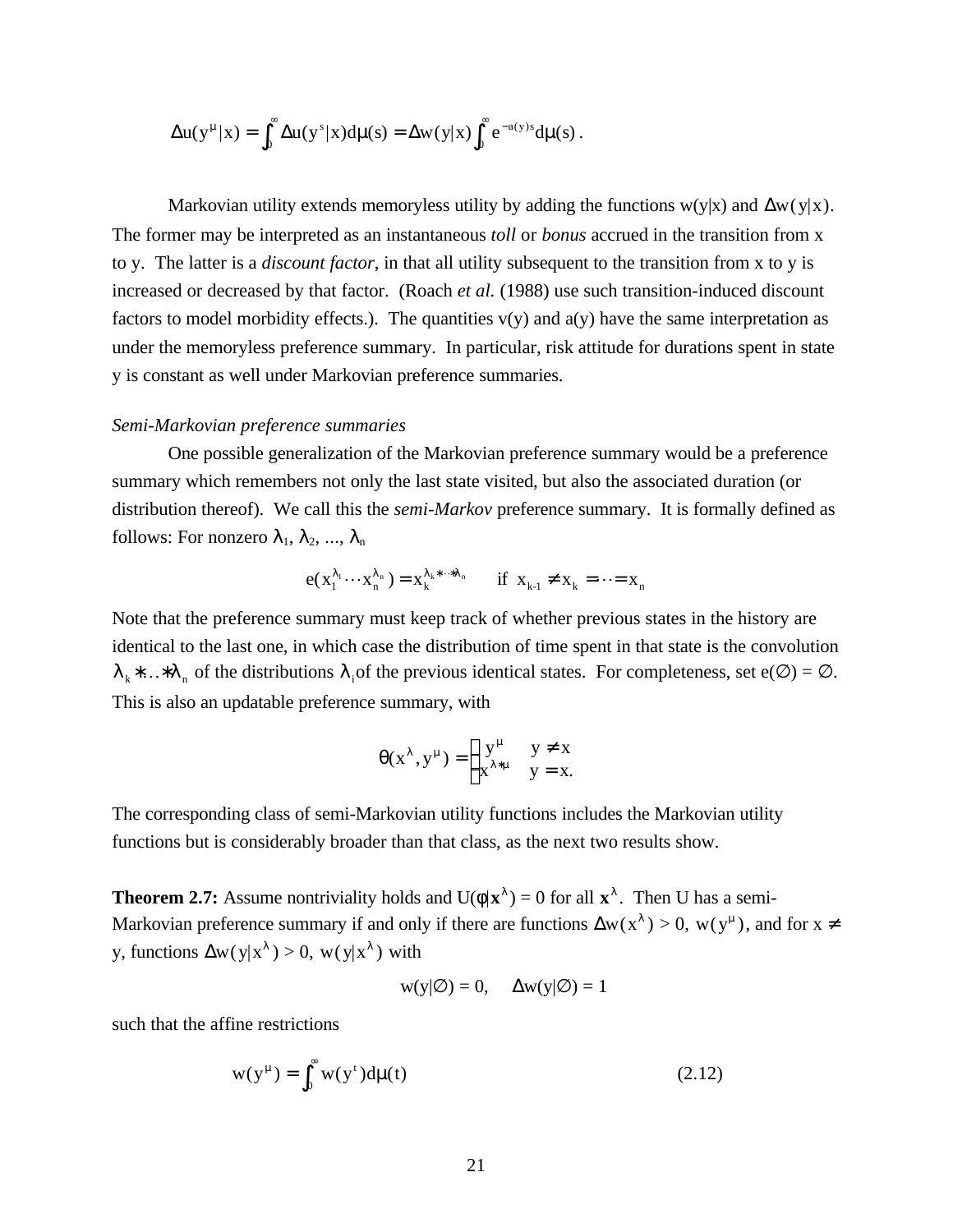$$
\Delta w(x^{\lambda})w(y|x^{\lambda}) = \int_0^{\infty} \Delta w(x^{\tau})w(y|x^{\tau})d\lambda(t)
$$
 (2.13)

$$
\Delta w(x^{\lambda}) \Delta w(y|x^{\lambda}) = \int_0^{\infty} \Delta w(x^{\tau}) \Delta w(y|x^{\tau}) d\lambda(t)
$$
 (2.14)

hold, and for  $x_1 \neq x_2 \neq \cdots \neq x_n$ 

$$
U(x_1^{t_1}x_2^{t_2}\cdots x_n^{t_n}) = \begin{bmatrix} w(x_1|\varnothing) \\ \Delta w(x_1|\varnothing) \end{bmatrix} \circ \begin{bmatrix} w(x_1^{t_1}) \\ \Delta w(x_1^{t_1}) \end{bmatrix} \circ \cdots \circ \begin{bmatrix} w(x_n|x_{n-1}^{t_{n-1}}) \\ \Delta w(x_n|x_{n-1}^{t_{n-1}}) \end{bmatrix} \circ \begin{bmatrix} w(x_n^{t_n}) \\ \Delta w(x_n^{t_n}) \end{bmatrix} (0) (2.15)
$$

**Theorem 2.8:** Under the assumptions of the previous theorem, if U has a semi-Markovian preference summary, then its summary utility and discount factors are given by

$$
u(y^{\nu}|x^{\lambda}) = \begin{cases} w(y|x^{\lambda}) + \Delta w(y|x^{\lambda})w(y^{\nu}) & y \neq x \\ \frac{w(y^{\lambda * \nu}) - w(y^{\lambda})}{\Delta w(y^{\lambda})} & y = x \end{cases}
$$
(2.16)

and

$$
\Delta u(y^{\nu} | x^{\lambda}) = \begin{cases} \Delta w(y | x^{\lambda}) \Delta w(y^{\nu}) & y \neq x \\ \frac{\Delta w(y^{\lambda * \nu})}{\Delta w(y^{\lambda})} & y = x. \end{cases}
$$
(2.17)

To gain some insight into the nature of semi-Markov utility, use the results of the last theorem in the recursive equation (2.10) to obtain for  $y \neq x$ 

$$
u(y^{\nu}h|x^{\lambda}) = u(y^{\nu}|x^{\lambda}) + \Delta u(y^{\nu}|x^{\lambda})u(h|y^{\nu})
$$
  
\n
$$
= w(y|x^{\lambda}) + \Delta w(y|x^{\lambda})w(y^{\nu}) + \Delta w(y|x^{\lambda})\Delta w(y^{\nu})u(h|y^{\nu})
$$
  
\n
$$
= \begin{bmatrix} w(y|x^{\lambda}) \\ \Delta w(y|x^{\lambda}) \end{bmatrix} \circ \begin{bmatrix} w(y^{\nu}) \\ \Delta w(y^{\nu}) \end{bmatrix} (u(h|y^{\nu})) .
$$
 (2.18)

From this we see that a single semi-Markov recursion consists of two stages: First the subsequent utility  $u(h|y^{\nu})$  is discounted by the factor  $\Delta w(y^{\nu})$  and the result is incremented by the utility  $w(y^{\nu})$ . Second, this result is in turn discounted by the factor  $\Delta w(y|x^{\lambda})$ , after which the bonus/toll w(y|x<sup> $\lambda$ </sup>) is added. The first stage uses the state y and its duration v, but not the preference summary  $x^{\lambda}$ ; the second stage uses the state y without its duration v, and the preference summary  $x^{\lambda}$ .

On the other hand, when  $y = x$ , the recursive equation (2.10) becomes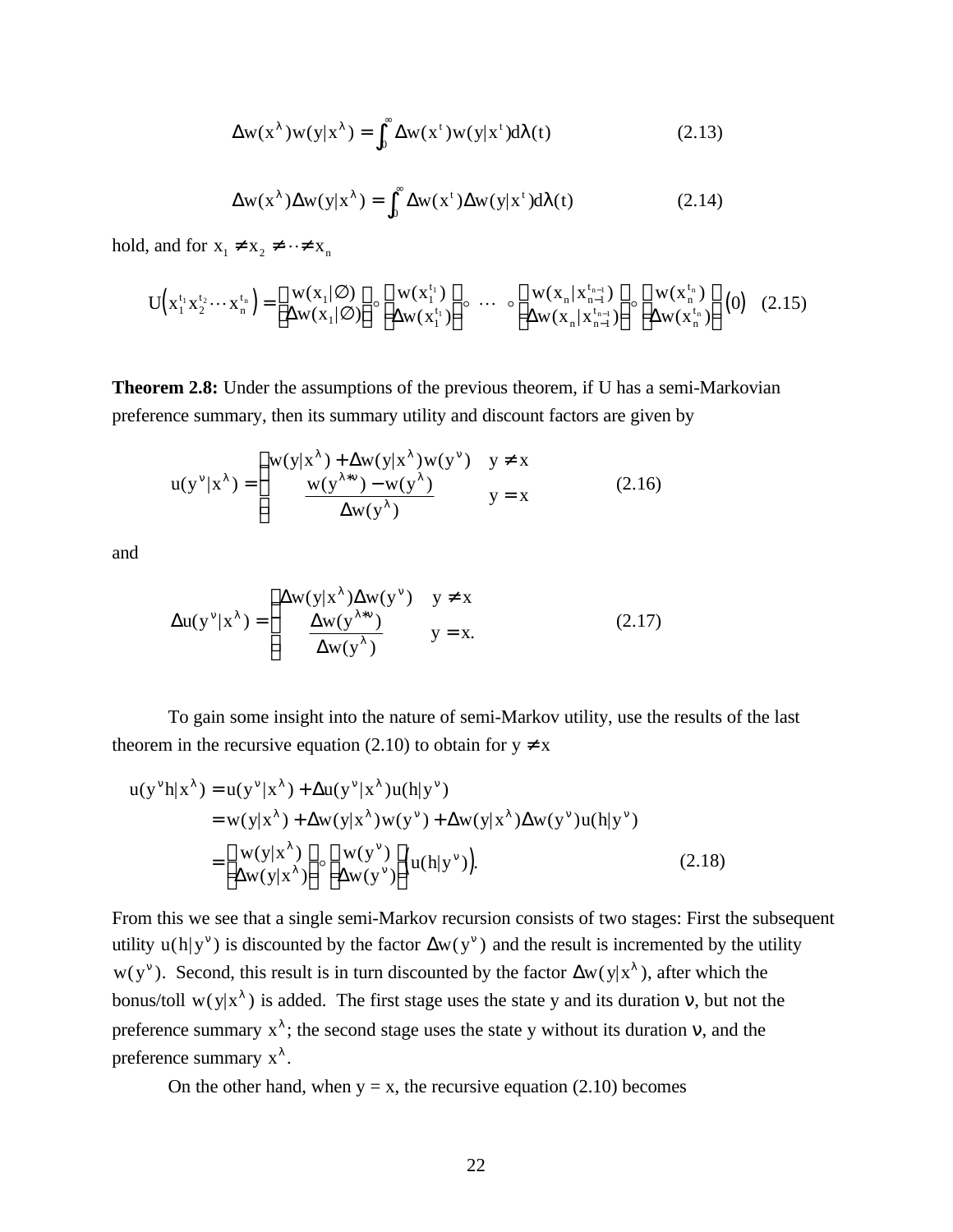$$
u(y^{\nu}h|y^{\lambda}) = u(y^{\nu}|y^{\lambda}) + \Delta u(y^{\nu}|y^{\lambda})u(h|y^{\lambda*\nu})
$$
  
= 
$$
\frac{w(y^{\lambda*\nu}) - w(y^{\lambda})}{\Delta w(y^{\lambda})} + \frac{\Delta w(y^{\lambda*\nu})}{\Delta w(y^{\lambda})}u(h|y^{\lambda*\nu})
$$

Semi-Markovian utility must distinguish the cases  $y \neq x$  and  $y = x$  in order to keep utility recursion consistent with concatenation. In essence, this is the price paid for departure from exponential utility (the Markovian case), which is automatically consistent with concatenation.

A particularly convenient form of semi-Markov utility arises when it is assumed that the tolls w(y|x<sup> $\lambda$ </sup>) and discount factors  $\Delta w(y|x^{\lambda})$  are *duration-independent*, that is, w(y|x<sup> $\lambda$ </sup>) =  $w(y|x)$  and  $\Delta w(y|x^{\lambda}) = \Delta w(y|x)$ . In this case, these quantities cancel out of the affine restrictions  $(2.13)$  and  $(2.14)$ , which reduce to

$$
\Delta w(x^{\lambda}) = \int_0^{\infty} \Delta w(x^{\tau}) d\lambda(t).
$$
 (2.19)

Semi-Markov utility is in this case completely determined by  $w(y|x)$ ,  $\Delta w(y|x)$ , and the quantities  $w(y<sup>t</sup>)$  and  $\Delta w(y<sup>t</sup>)$ , for constant durations t.

## *Representations for semi-Markovian utility*

The semi-Markovian class of utilities broadens the class of Markovian utilities by replacing exponential utility and exponential discount factors with utilities  $w(y<sup>t</sup>)$  and discount factors  $\Delta w(y^t)$  of arbitrary forms. However, it is possible to represent semi-Markovian utility in a generalized exponential form which clarifies some of its properties. If  $w(y<sup>t</sup>)$  is positive and strictly increasing (or negative and strictly decreasing) in t, and differentiable, it may always be represented as

$$
w(yt) = \int_0^t v(y)e^{-A_y(s)}ds
$$

for some functions v(y),  $A_y(t)$ . Moreover, because  $\Delta w(y^t) > 0$ , it may always be represented as

$$
\Delta w(y^{t}) = e^{-B_{y}(t)}
$$

for some function  $B_y(t)$ . When  $A_y(t) = B_y(t) = a(y)t$  and duration independence holds, we recover the Markovian case. In addition, the risk aversion function  $a_y(t)$  associated with  $w(y^t)$ is the *derivative* (should it exist) of  $A_y(t)$ :

$$
a_{y}(t) = -\frac{\frac{d^{2}}{dt^{2}}W(y^{t})}{\frac{d}{dt}W(y^{t})} = A'_{y}(t).
$$

General formulas for evaluating an exponential $(\mu)$  sojourn in a state y are readily devised. By interchanging the order of integration one can show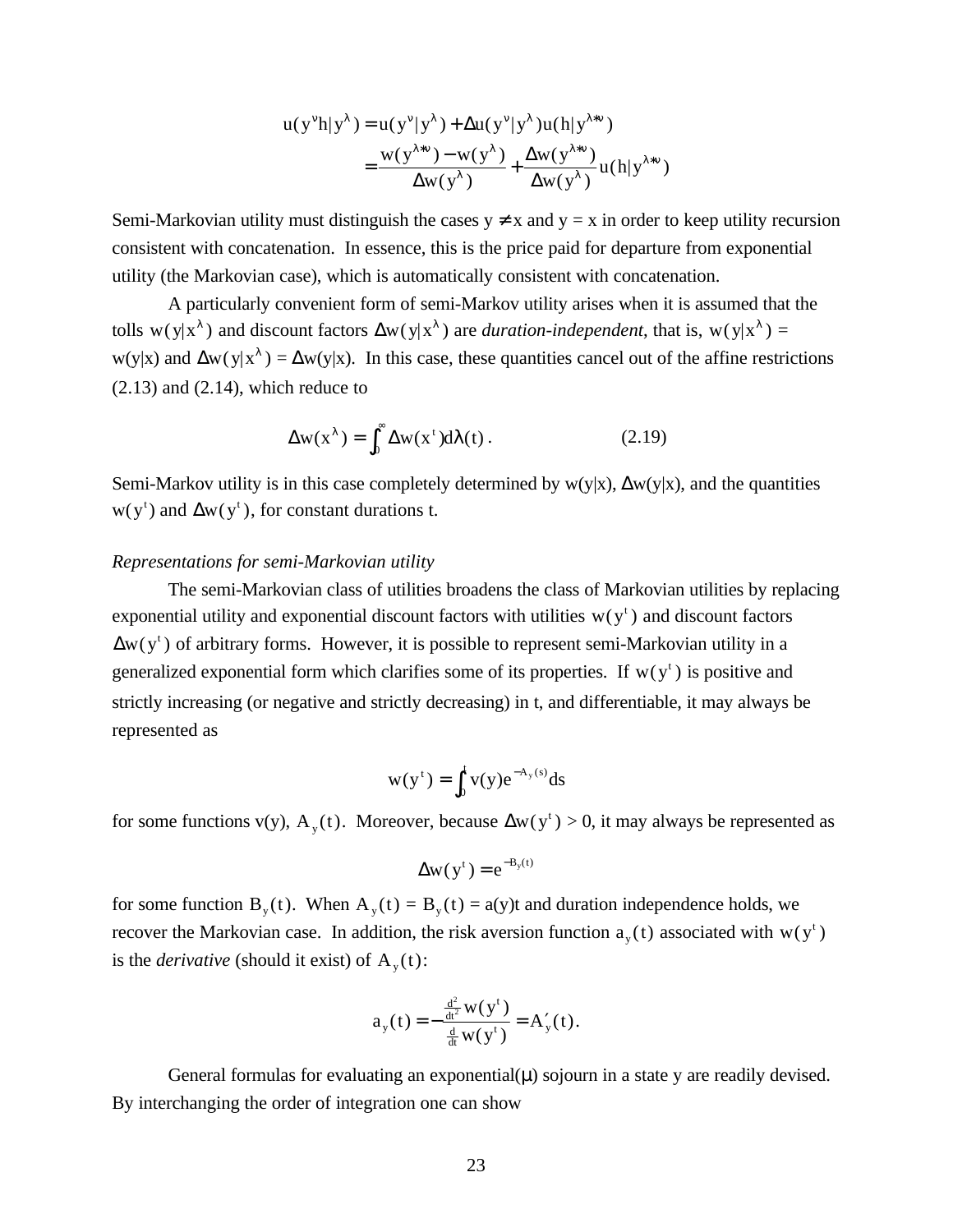$$
w(y^{\mu}) = \int_0^{\infty} \left( \int_0^t v(y) e^{-A_y(s)} ds \right) u e^{-\mu t} dt
$$
  
=  $v(y) \int_0^{\infty} e^{-A_y(s) - \mu s} ds.$  (2.20)

Moreover, in the duration-independent case

$$
\Delta w(y^{\mu}) = \int_0^{\infty} e^{-B_y(t)} \mu e^{-\mu t} dt = \mu \int_0^{\infty} e^{-B_y(t) - \mu t} dt \qquad (2.21)
$$

A convenient form for evaluating exponential sojourns is the power form for semi-Markov utility

$$
w(yt) = \frac{v(y)}{1 - \alpha_y} t^{1 - \alpha_y}.
$$
 (2.22)

defined for  $\alpha_{y}$  < 1. The associated risk-aversion function is

$$
a_{y}(t) = \frac{\alpha_{y}}{t}.
$$

It is not difficult to show that for exponential  $(\mu)$  sojourns in state y

$$
w(y^{\mu}) = v(y) \left(\frac{1}{\mu}\right)^{1-\alpha_y} \Gamma\left(1-\alpha_y\right)
$$
 (2.23)

The advantage here is that in contrast to the case of exponential utility,  $w(y^{\mu})$  is finite for all values of  $\mu$  and all permitted risk attitudes, both risk averse ( $0 \le \alpha_{y} < 1$ ) and risk seeking ( $\alpha_{y} \le$ 0). The companion power form

$$
\Delta w(y^t) = t^{-\beta_y}
$$

is less realistic as a discount factor since its values can exceed 1 for  $\beta_{y} \neq 0$ . However for exponential sojourns, there is the convenient closed-form expression

$$
\Delta w(y^{\mu}) = \mu^{\beta_y} \Gamma(1 - \beta_y) \tag{2.24}
$$

the latter equation holding in the duration-independent case and for  $\beta_{y}$  < 1.

#### *Stochastic tree rollback*

The results presented above may be used to derive special rollback formulas for stochastic trees having only exponential durations. That is the purpose of this section. We begin by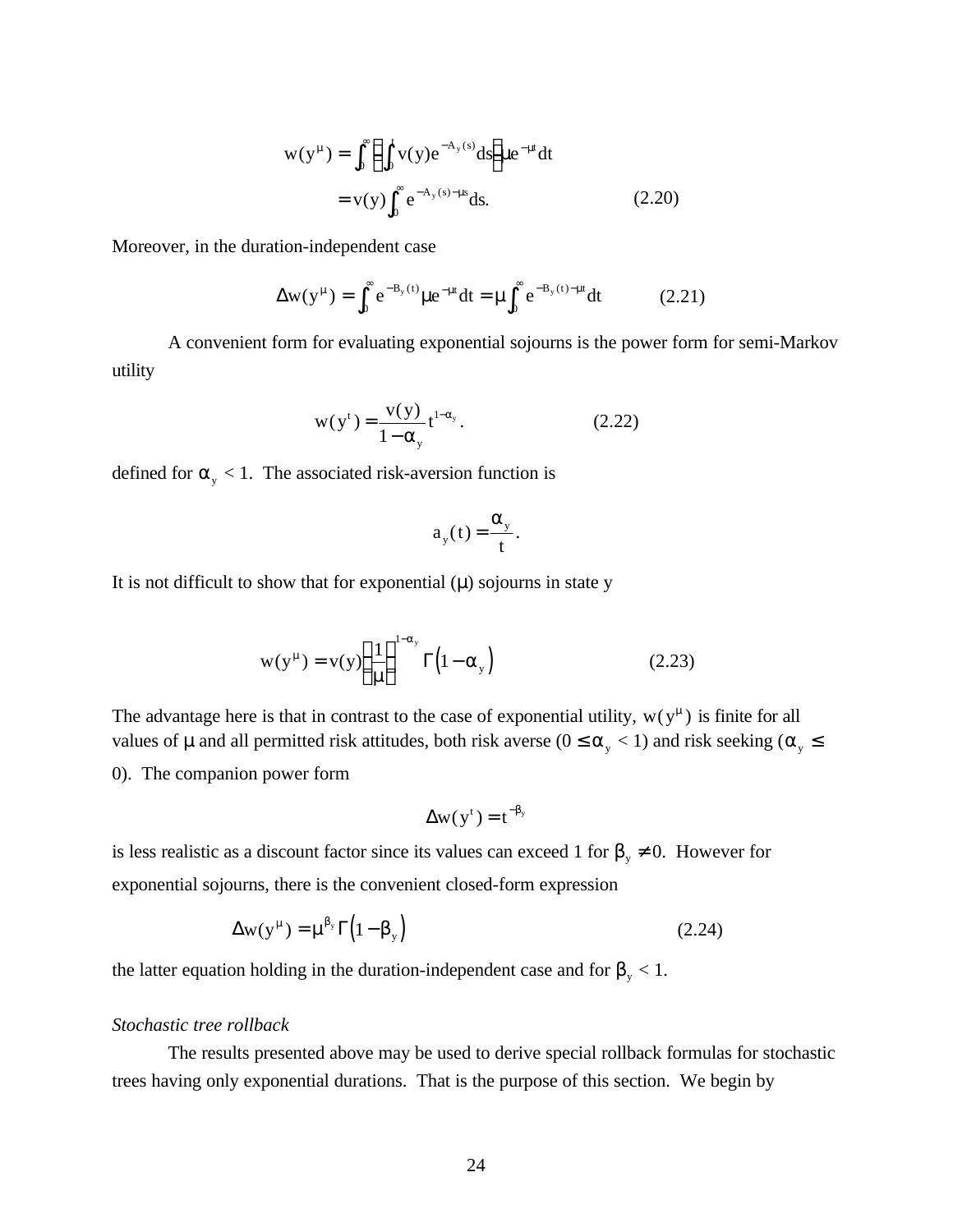considering the case of semi-Markovian utility, since both Markovian and memoryless utility are special cases.

Consider a schematic representation of a stochastic fork



formed by competing rates  $\mu_i > 0$  at state y, where  $\mu = \sum_i \mu_i$  and  $p_i = \mu_i / \mu$ . Here H<sub>i</sub> is itself a stochastic subtree for which the utility  $E[u(H_i|y^{\mu})]$  has already been calculated. Supposing that the preference summary at G is  $x^{\lambda}$ , we wish to derive a useful recursive formula for  $E[u(G|x^{\lambda})]$ . Because self-transitions may be eliminated when durations are exponential, we assume that  $x \neq y$ . Denote by H the stochastic subtree consisting of a chance  $p_i$  of subtree  $H_i$ . Then  $G = y^{\mu}H$ , and

according to (2.18)

$$
E_G[u(G|x^{\lambda})] = E_H[u(y^{\mu}H|x^{\lambda})]
$$
  
\n
$$
= E_H\left[\begin{bmatrix} w(y|x^{\lambda}) \\ \Delta w(y|x^{\lambda}) \end{bmatrix} \circ \begin{bmatrix} w(y^{\mu}) \\ \Delta w(y^{\mu}) \end{bmatrix} (u(H|y^{\mu}))\right]
$$
  
\n
$$
= \begin{bmatrix} w(y|x^{\lambda}) \\ \Delta w(y|x^{\lambda}) \end{bmatrix} \circ \begin{bmatrix} w(y^{\mu}) \\ \Delta w(y^{\mu}) \end{bmatrix} \left(\sum_i p_i E[u(H_i|y^{\mu})]\right)
$$

When the semi-Markov representations (2.20), (2.21) are substituted, the result in the durationindependent case is

$$
E_G[u(G|x^{\lambda})] = \begin{bmatrix} w(y|x) \\ \Delta w(y|x) \end{bmatrix} \circ \begin{bmatrix} v(y) \int_0^{\infty} e^{-A_y(s) - \mu s} ds \\ \mu \int_0^{\infty} e^{-B_y(s) - \mu s} ds \end{bmatrix} \begin{bmatrix} \sum_i p_i E[u(H_i|y^{\mu})] \end{bmatrix}
$$

$$
= \begin{bmatrix} w(y|x) \\ \Delta w(y|x) \end{bmatrix} \circ \begin{bmatrix} v(y) \int_0^{\infty} e^{-A_y(s) - \mu s} ds \\ \int_0^{\infty} e^{-B_y(s) - \mu s} ds \end{bmatrix} \begin{bmatrix} \sum_i \mu_i E[u(H_i|y^{\mu})] \end{bmatrix}
$$

In the special case of the semi-Markov power forms  $(2.23)$ ,  $(2.24)$ , we obtain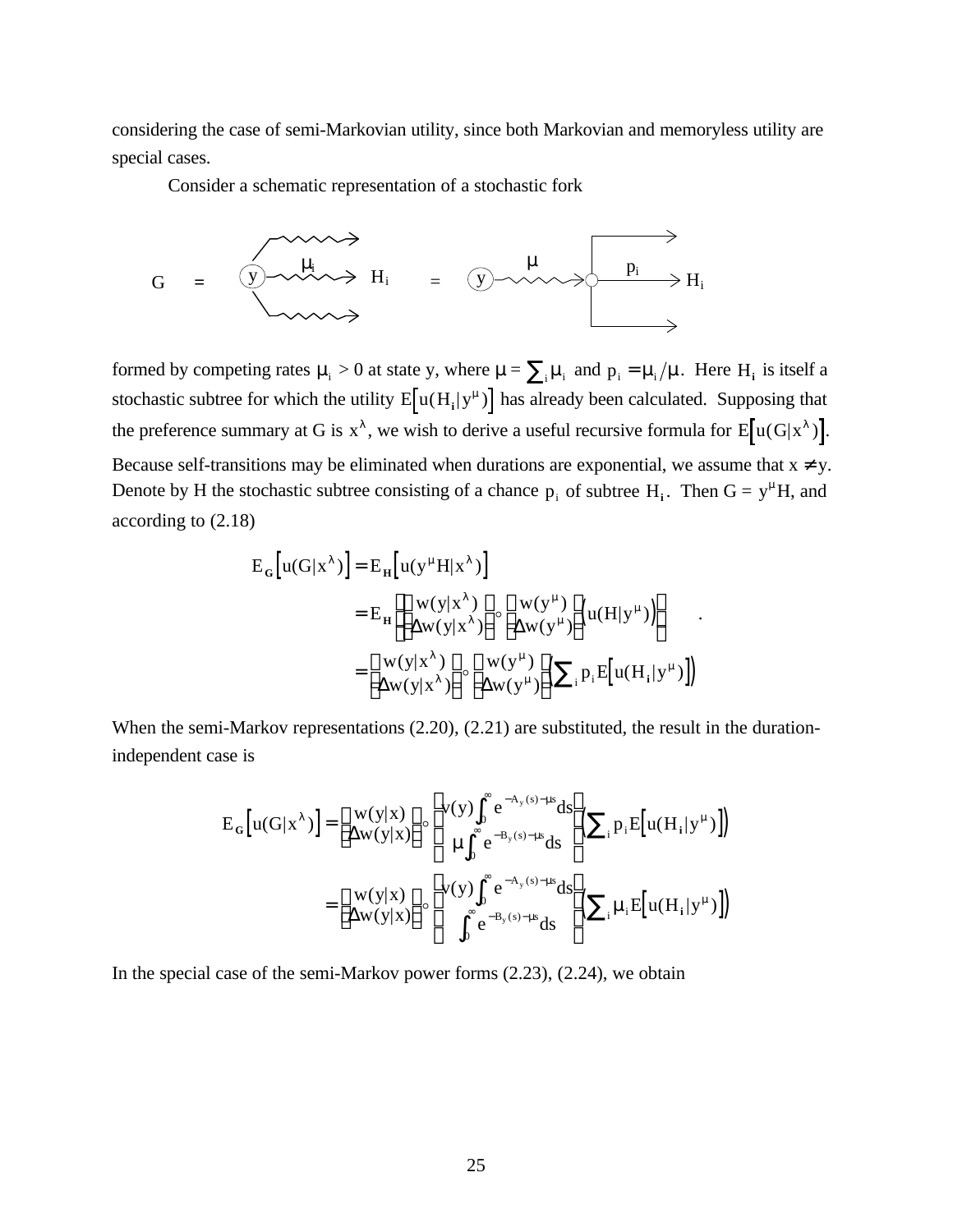$$
E_G[u(G|x^{\lambda})] = \begin{bmatrix} w(y|x) \\ \Delta w(y|x) \end{bmatrix} \circ \begin{bmatrix} v(y) \left(\frac{1}{\mu}\right)^{1-\alpha_y} \Gamma(1-\alpha_y) \\ \left(\frac{1}{\mu}\right)^{1-\beta_y} \Gamma(1-\beta_y) \end{bmatrix} \left(\sum_i \mu_i E[u(H_i|y^{\mu})]\right)
$$
(2.25)

valid for  $\alpha_{y}$  < 1 and  $\beta_{y}$  < 1. Finally, in the statewise exponential case giving rise to Markovian utility, we obtain

$$
E_G[u(G|x)] = \begin{bmatrix} w(y|x) \\ \Delta w(y|x) \end{bmatrix} \circ \begin{bmatrix} v(y)/(a(y) + \mu) \\ 1/(a(y) + \mu) \end{bmatrix} \left( \sum_i \mu_i E[u(H_i|y)] \right)
$$
  
= 
$$
\begin{bmatrix} w(y|x) \\ \Delta w(y|x) \end{bmatrix} \left( \frac{v(y) + \sum_i \mu_i E[u(H_i|y)]}{a(y) + \mu} \right)
$$
(2.26)

valid whenever  $a(y) + \mu > 0$ .

## *Cyclic stochastic tree rollback*

The utility rollback algorithm for cyclic stochastic trees is an intuitive extension of the acyclic rollback algorithm, and indeed is merely a version of the method of successive approximations (value iteration) from infinite horizon dynamic programming (e.g., Bertsekas 1976, Ross 1983). We give here a simple example to illustrate the technique. The example is also meant to concretely illustrate rollback using preference summaries, with its associated computational simplifications.

Consider the hypothetical stochastic tree



having three possible states which we label 0,1,2. The transition rate from x to y is  $\lambda_{xy}$ . A transition with rate  $\mu_x$  having no destination state indicates subsequent sample path  $\phi$ . The rates are given by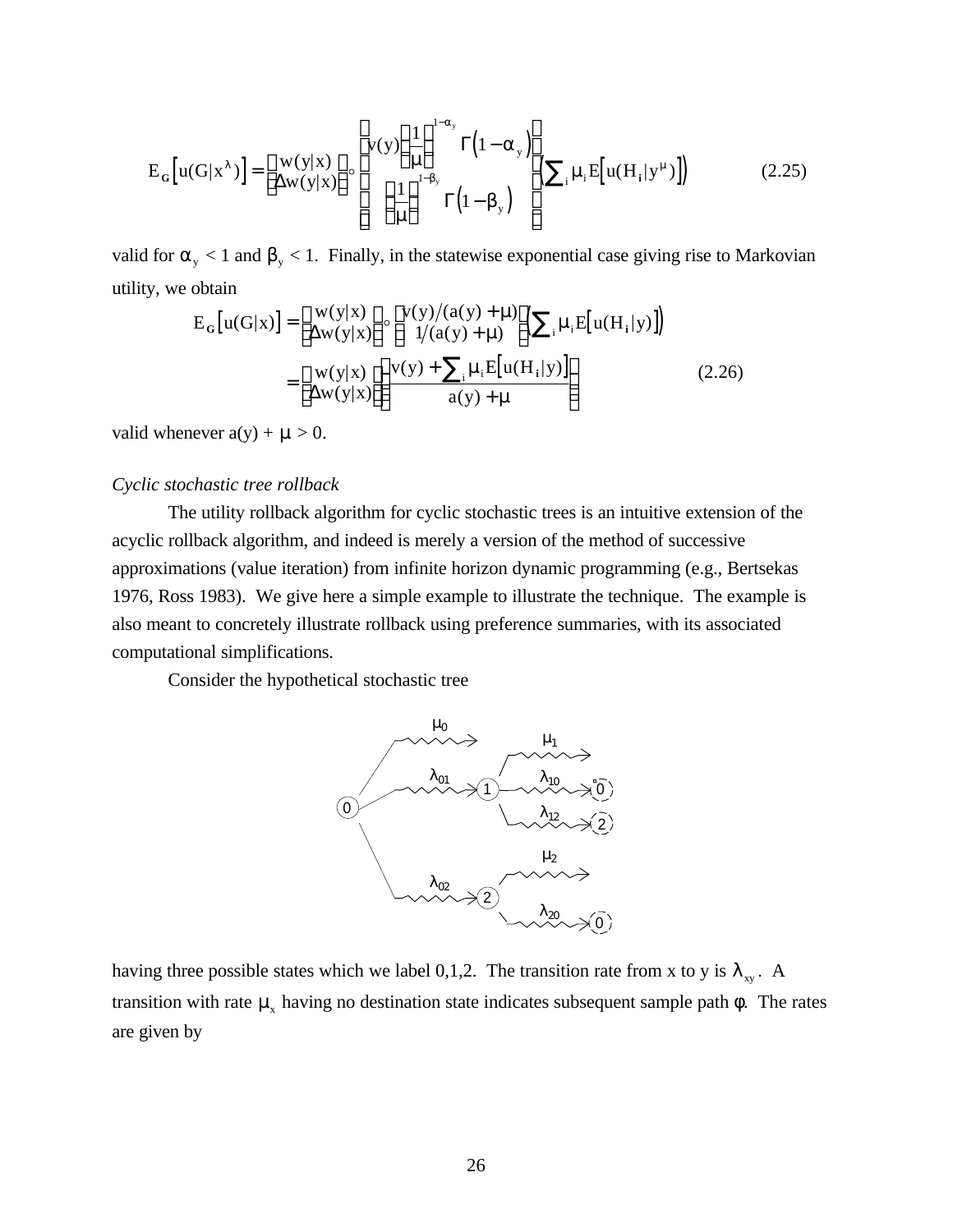$$
\lambda = \begin{pmatrix} \lambda_{xy} \end{pmatrix} = \begin{bmatrix} 0 & 10 & 5 \\ 20 & 0 & 20 \\ 40 & 0 & 0 \end{bmatrix} \qquad \qquad \mu = \begin{pmatrix} \mu_x \end{pmatrix} = \begin{bmatrix} 10 \\ 10 \\ 5 \end{bmatrix}
$$

We evaluate the tree using the power form of semi-Markov utility with  $\beta_y = 0$ ,  $\alpha_y = 0.5$  for all states y, and

$$
\mathbf{v} = (\mathbf{v}(\mathbf{y})) = \begin{bmatrix} 1.0\\ 0.6\\ 0.2 \end{bmatrix}
$$

We set all bonuses w(y|x) to zero and all discount factors  $\Delta w(y|x)$  to one, with the exceptions

$$
w(0|1) = -0.10
$$
  
\n
$$
w(0|2) = -0.20
$$
  
\n
$$
\Delta w(0|1) = 0.90
$$
  
\n
$$
\Delta w(0|2) = 0.50.
$$

In other words, a transition from 1 to 0 is accompanied by a toll of 0.10 and all subsequent utility is discounted by a factor of 0.90; for the transition from 2 to 0, the toll is 0.20 and subsequent utility is discounted by a factor of 0.50.

We use the recursion formula (2.25) moving from right to left in the tree. We begin by setting the utility of all terminal nodes in the tree to zero, then applying (2.25) from right to left until all nodes are assigned utilities. These newly computed values are assigned to the terminal nodes, and the process is repeated. Eventually the utilities converge to the true values for the cyclic tree. A numerical summary is presented in Table 1.

In Table 1, the expression  $Eu(G_{yn}|x)$  denotes the expected utility, given preference summary (that is, preceding state) x, of the stochastic subtree  $G_{yn}$  which begins at state y and is truncated after n repeated levels. Notice that for each y,  $Eu(G_{v_n}|x)$  must be calculated for each x which could precede y, that is, for each preference summary which could occur at y. So state 0 is tagged with three utility values (predecessors  $\emptyset$ ,1,2), state 1 with one (predecessor 0), and state 2 by two (predecessors 0,1). Contrast this with the most general form of recursion (Theorem 2.1), in which the preference summary at y is in effect the entire history preceding y. In that case  $Eu(G_{yn} | \mathbf{x}^{\lambda})$  would be required for every possible history  $\mathbf{x}^{\lambda}$  preceding y. The computational simplification due to an available preference summary is dramatic.

We assert without proof that the expected utilities  $Eu(G_{vn} | x)$  converge to the corresponding infinite-horizon values  $Eu(G_y|x)$  as  $n \to \infty$ . Convergence questions will not be treated here. The overall expected utility of the cyclic tree is therefore the approximate value  $Eu(G_{_{0n}}) = 0.508$  with  $n = 10$ .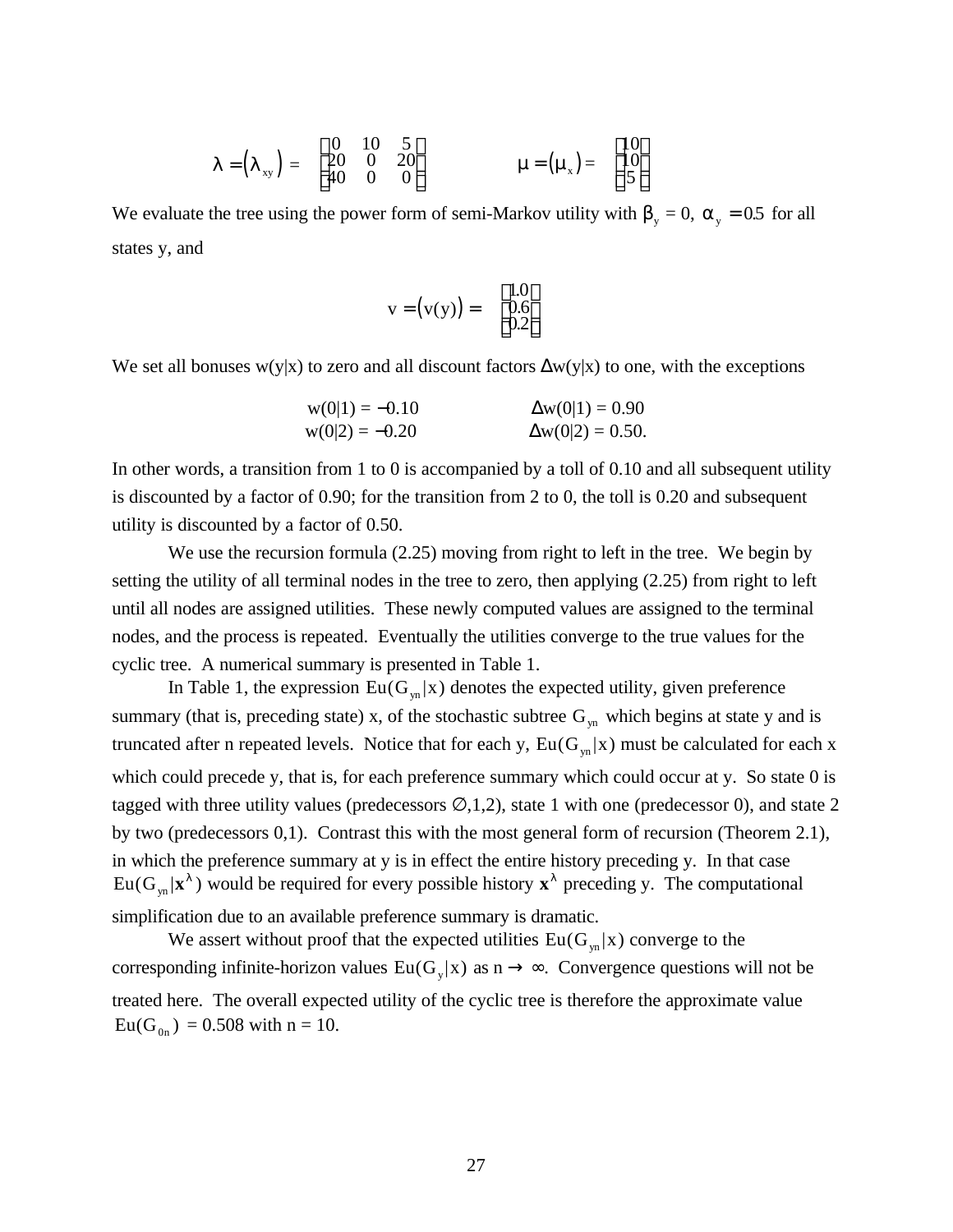| $\mathbf n$      | $Eu(G_{1n} 0)$ | $Eu(G_{2n} 0)$ | $Eu(G_{2n} 1)$   | $Eu(G_{0n})$   | $Eu(G_{0n} 1)$ | $Eu(G_{0n} 2)$ |
|------------------|----------------|----------------|------------------|----------------|----------------|----------------|
| $\boldsymbol{0}$ | $\theta$       | $\overline{0}$ | $\boldsymbol{0}$ | $\overline{0}$ | $\overline{0}$ | $\overline{0}$ |
| 1                | 0.15           | 0.053          | 0.053            | 0.425          | 0.283          | 0.013          |
| $\overline{2}$   | 0.285          | 0.064          | 0.064            | 0.481          | 0.333          | 0.041          |
| 3                | 0.309          | 0.089          | 0.089            | 0.496          | 0.346          | 0.048          |
| $\overline{4}$   | 0.325          | 0.095          | 0.095            | 0.503          | 0.353          | 0.052          |
| 5                | 0.33           | 0.099          | 0.099            | 0.506          | 0.356          | 0.053          |
| 6                | 0.332          | 0.1            | 0.1              | 0.507          | 0.357          | 0.054          |
| 7                | 0.333          | 0.101          | 0.101            | 0.508          | 0.357          | 0.054          |
| 8                | 0.333          | 0.101          | 0.101            | 0.508          | 0.357          | 0.054          |
| 9                | 0.334          | 0.101          | 0.101            | 0.508          | 0.357          | 0.054          |
| 10               | 0.334          | 0.101          | 0.101            | 0.508          | 0.357          | 0.054          |

**Table 1:** Recursive calculations for a cyclic stochastic tree

## **3. Assessment and Application**

#### *Utility assessment procedures*

Space does not permit a complete discussion of assessment procedures for the classes of utility functions we have introduced here. We will confine the discussion to the assessment of the risk attitude parameters for the exponential and power forms described above. A possible assessment setting is a generalization of the vaccine scenario discussed in Section 1, which an assessor might present as follows:

You have been exposed to a virus which might reduce your life-span if left untreated. Your untreated lifetime is has distribution  $\mu_1$  with mean c% lower than before. There is a treatment which will restore your life-span to its baseline distribution  $\mu_0$  but there is a probability p of fatal side effects. What is the largest value of p for which you would accept treatment?

Using stochastic tree notation, we require a value  $p = p_{\text{vacine}}$  which produces the indifference



A convenient aspect of this scenario is that the risk-neutral response is  $p_{\text{vacine}} = c$ , so that lower values of  $p_{\text{vacine}}$  correspond to risk aversion.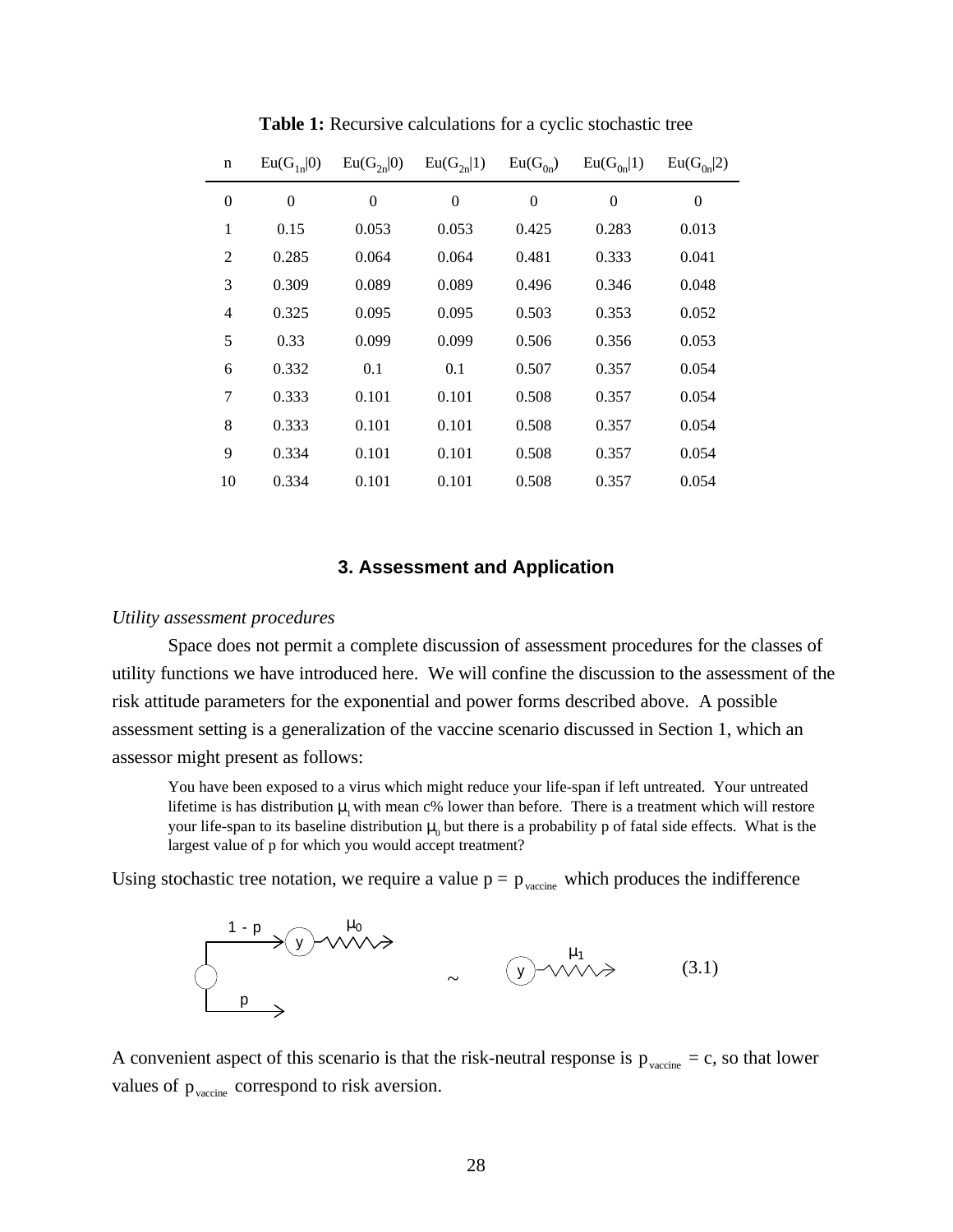Ideally, the distributions  $\mu_0$  and  $\mu_1$  should be realistic lifetime distributions whose expected utilities have convenient closed forms. A class of distributions compatible with exponential utility is the gamma  $(m, \lambda)$  family (the distribution of the sum of m independent exponential  $(\lambda)$  durations). The gamma parameters can be chosen to reasonably approximate human survival curves (Hazen 1992). If  $\mu$  is gamma $(m, \lambda)$  and utility has the exponential form of Theorem 2.4, then

$$
u(y^{\mu}) = \frac{v(y)}{a(y)} \left( 1 - \left( \frac{\lambda}{\lambda + a(y)} \right)^{m} \right).
$$

When  $\mu_0$  is gamma(m, $\lambda$ ) and  $\mu_1$  is gamma(m,  $\lambda$ /(1-c)), the indifference (3.1) forces the equality

$$
p + (1-p)\left(\frac{\lambda}{\lambda + a(y)}\right)^m = \left(\frac{\lambda}{\lambda + (1-c)a(y)}\right)^m
$$

which can be solved numerically for  $a(y)$ . When  $m = 1$  (exponential lifetimes), the solution is

$$
a(y) = p \frac{c - p}{1 - c} \lambda
$$

A flexible class of distributions compatible with power utility is the Weibull family with parameters m and θ, having hazard rate function

$$
\mu(t) = \frac{m}{\theta} \left(\frac{t}{\theta}\right)^{m-1}
$$

and mean  $\theta\Gamma(1 + 1/m)$ . When semi-Markov utility takes on the power form (2.22), then

$$
w(y^{\mu}) = v(y) \frac{\theta^{1-\alpha_{y}}}{m} \Gamma\left(\frac{1-\alpha_{y}}{m}\right).
$$

When  $\mu_0$  is Weibull(m, $\theta$ ) and  $\mu_1$  is Weibull(m, (1-c) $\theta$ ), the indifference (3.2) forces an equality which can be solved to yield

$$
\alpha_{y} = 1 - \frac{\ln(1-p)}{\ln(1-c)}
$$

(independent of m and  $\theta$ ).

We advocate the use of *continuous-risk* assessment scenarios such as (3.1) involving small risks present in continuous time because such scenarios more closely approximate the decisions to which the assessed utility functions will be applied. Although continuous-risk assessment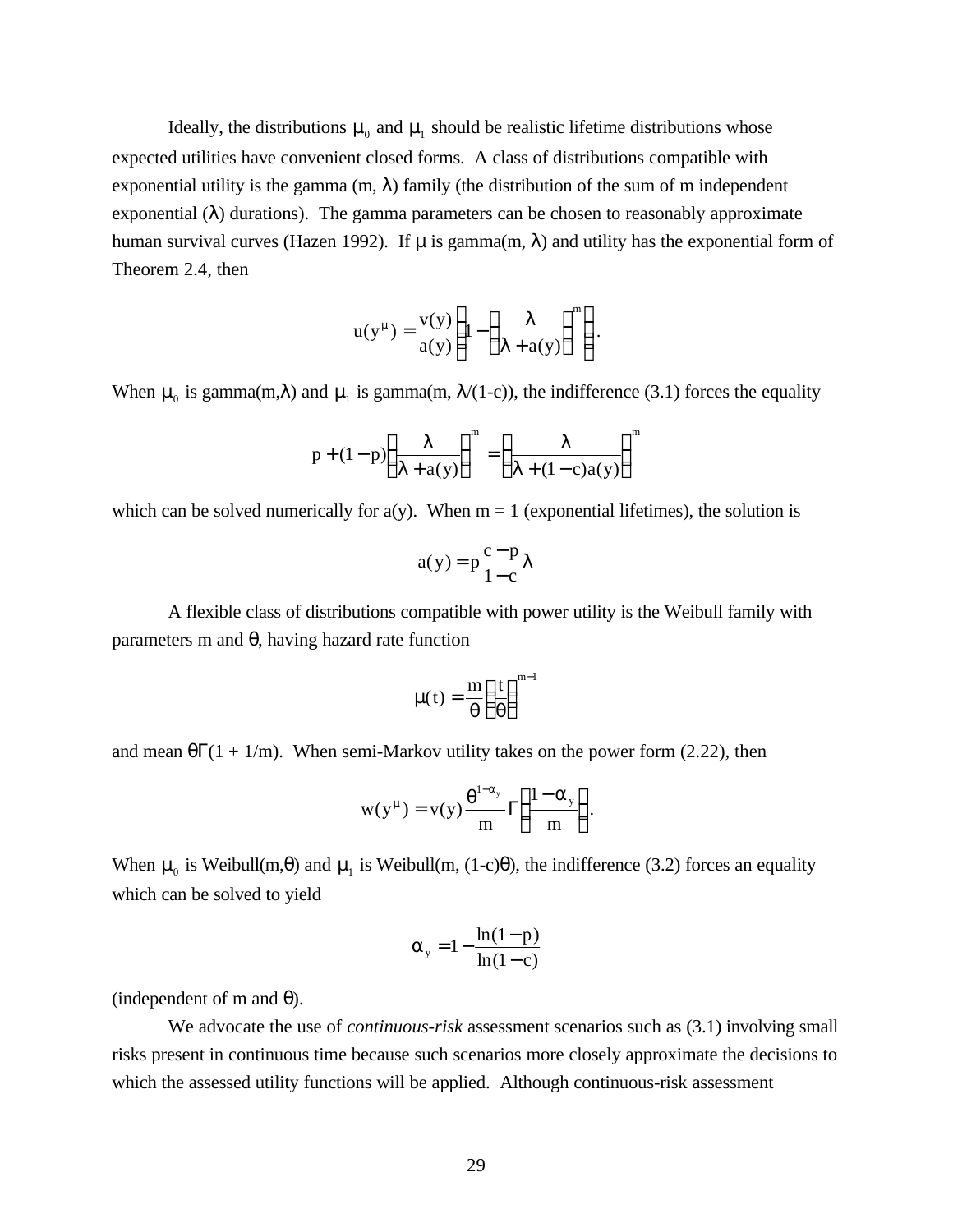scenarios are cognitively demanding, we have found that subjects can provide answers when options are portrayed as survival curves using an interactive graphical computer interface. The resulting utility functions seem to more accurately portray risk attitudes than do utilities assessed with standard binary gamble/ sure thing lotteries (Hazen, Hopp and Pellissier 1990; Pellissier and Hazen 1993).

#### *An analysis of the decision to perform carotid endarterectomy*

The material in this section is based on Matchar and Pauker (1986), who conduct a decision analysis of whether to perform a carotid endarterectomy (a surgical clearing of the carotid arteries) on a patient experiencing transient ischemic attacks (temporary symptoms such as lightheadedness and garbled speech, due to impaired blood supply). Matchar and Pauker report that "despite controversy regarding their value, approximately 85,000 carotid endarterectomies are performed annually." Their analysis, which was based on a discrete-time Markov chain model, found the decision to be a toss-up, that is, there was no clinically significant net benefit to performing carotid endarterectomy. The evaluation criterion was mean quality-adjusted duration. Here we present the equivalent stochastic tree model, but evaluate the alternatives using Markovian and semi-Markovian utility functions. We can therefore examine the impact of patient risk attitude on the preferred decision.

Henceforth let the *surgical option* be to perform endarterectomy, and the *nonsurgical option* to forego it. The stochastic tree for the nonsurgical option has been presented in Figure 1 of Section 1. The complete stochastic tree for this decision is depicted in Figure 6, which shows the initial decision as to whether to perform surgery, as well as chances of mortality and stroke following surgery, and the 30-day chance of stroke for transient ischemic patients in the absence of surgery. As an approximation, all states depicted in Figure 6 are assumed instantaneous. (The true elapsed time of one month or less is small compared to other durations in the model.) This portion of the stochastic tree is therefore identical in structure and function to a decision tree. Patients foregoing surgery enter the stochastic tree of Figure 1 at the appropriate state (Well or Stroke, depending on whether a stroke has occurred in the short term) with unreduced subsequent stroke rate  $\mu_{\text{stroke}} = .05/\text{yr}$ . Patients undergoing and surviving surgery enter the same tree at the appropriate state with subsequent stroke rate  $\mu_{\text{stroke}} = .05/\text{yr}$ . reduced by the efficacy factor EFF. Matchar and Pauker use  $EFF = .50$ . The values for the remaining parameters in the stochastic tree are summarized in Table 2.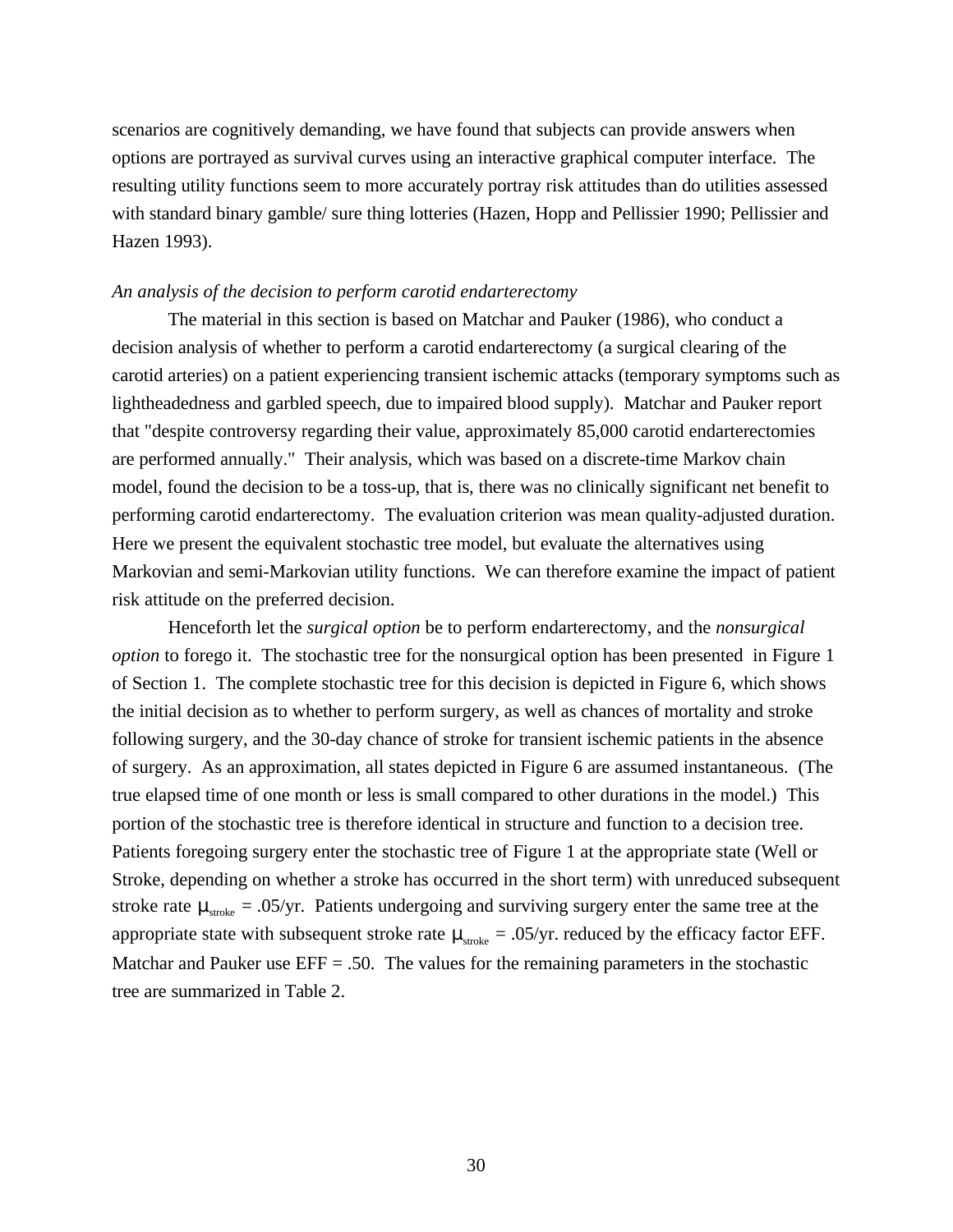

**Figure 6:** The decision to perform carotid endarterectomy

We begin by evaluating the stochastic tree under Markovian utility. For simplicity and consistency with Matchar and Pauker, we use no tolls or discount factors (that is, we assume  $w(y|x) = 0$  and  $\Delta w(y|x) = 1$  for all x,y). We assign the same quality factors v(y) as Matchar and Pauker, namely

|                   | v(y) |
|-------------------|------|
| Well              | 1.0  |
| Post Small Stroke | 0.8  |
| Post Big Stroke   | 0.2  |
| Dead              |      |

We suppose the risk aversion parameters  $a(y)$  are determined using the vaccine scenario discussed in the previous subsection. Specifically, let a(y) be the parameter for which an immediate mortality probability  $p_{\text{vacine}}$  would be just acceptable in order to eliminate a  $c = 10\%$  reduction in mean (exponentially distributed) lifetime. Recall that the risk neutral response would be  $p_{\text{vacine}} =$  $c = 10^{-1}$ . For simplicity we assume that  $p_{\text{vacine}}$  (and therefore a(y)) is the same regardless of the state y.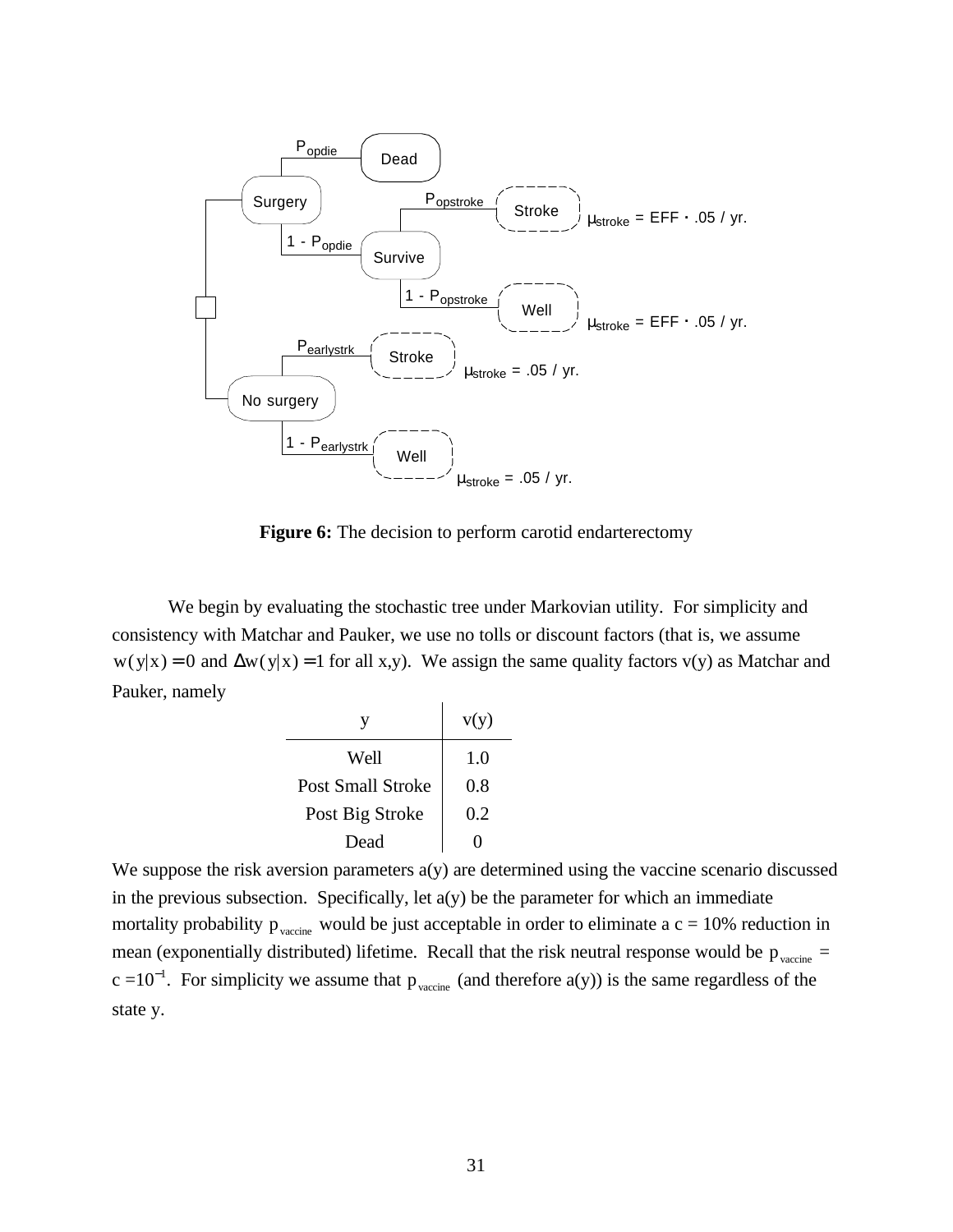| Description                                                     | Variable<br>Name      | Value        |
|-----------------------------------------------------------------|-----------------------|--------------|
| Operative mortality probability (30 days)                       | $P_{\text{opdie}}$    | .06          |
| Operative stroke probability<br>$(30 \text{ days})$             | $P_{\text{opstroke}}$ | .08          |
| 30-day stroke probability for non-<br>surgical patients         | $P_{earlystrk}$       | .04          |
| Annual stroke rate for non-surgical<br>patients                 | $\mu_{\text{stroke}}$ | .05 / yr.    |
| First-month death probability for big-<br>stroke victims        | $P_{\text{earlydie}}$ | 0.38         |
| Proportion of strokes having significant<br>mortality/morbidity | $P_{\text{big}}$      | 2/3          |
| Excess risk of non-stroke death                                 | $\mu_{excess}$        | .065 / yr.   |
| Mortality due to other causes (58-yr-old<br>white male)         | $\mu_{0}$             | .01106 / yr. |

**Table 2:** Variables used in the Matchar-Pauker analysis

Stochastic tree rollback proceeds recursively by invoking the exponential utility formula (2.26) at stochastic forks, and averaging utilities at chance forks. Rollback proceeds from right to left in the stochastic tree, until utilities are calculated for the Surgery and No Surgery nodes in Figure 6. As an aid to interpreting the utility values, one may calculate *certainty equivalent* lifetimes at each node, that is, constant durations t spent in the state Well such that u(Well<sup>t</sup>) is equal to the expected utility at the node in question.

These certainty equivalent lifetimes are given as a function of  $\log_{10}(p_{\text{vacine}})$  in Figure 7. Values of  $p_{\text{vacine}}$  less than  $10^{-1}$  yield risk aversion (a(y) > 0), and those exceeding  $10^{-1}$  yield risk seeking (a(y) < 0). The risk-neutral certainty equivalent lifetimes are eCE<sub>Surg</sub> = 9.705 yr.,  $eCE<sub>nosure</sub> = 9.093 yr$ , slightly favoring surgery. Matchar and Pauker obtain the respective values 8.00 yr. and 7.76 yr. We attribute the discrepancy to continuous- versus discrete-time model structure.

Matchar and Pauker do attempt to model risk aversion by including a discount rate for future life-years. Because our risk attitude parameter  $a(y)$  may be regarded as a discount rate, their approach would be the discrete-time equivalent of ours. They found that the surgical and nonsurgical options become essentially equivalent as discount rate increases beyond 5%. This is in agreement with the results of Figure 7 for  $log(p_{\text{vacine}}) < -1.8$ , or equivalently a(y) > 6%.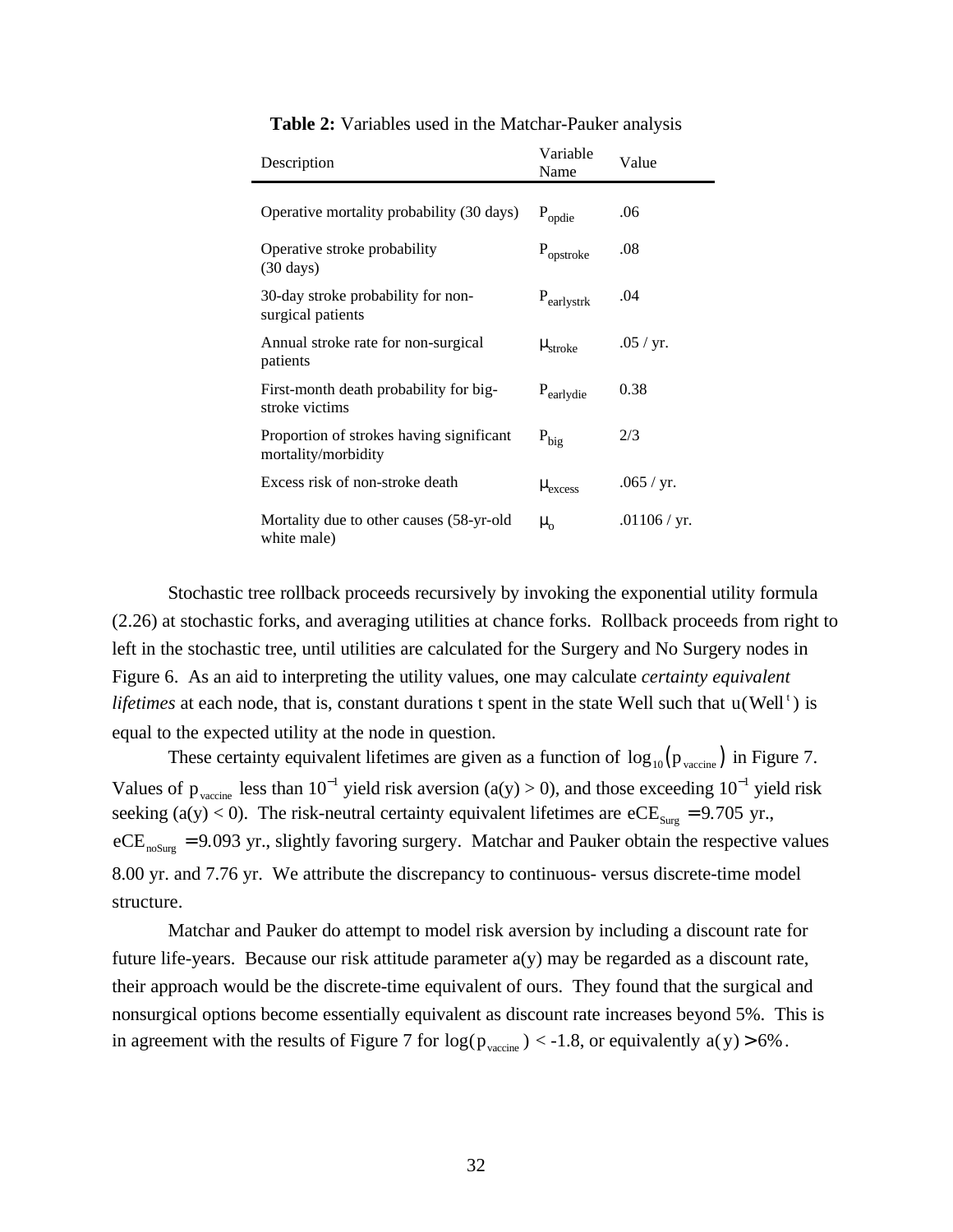

Figure 7: Certainty equivalent lifetimes (in years) as a function of p<sub>vaccine</sub> for exponential utility

For other utility functions, however, results can be quite different. Figure 8 shows certainty equivalent lifetimes as a function of  $p_{\text{vacine}}$  when a particular version of the power form of semi-Markov utility is used. Here we have assumed the same quality factors  $v(y)$  as above, but have eliminated any discounting effects by setting  $\beta_y = 0$ , and have let the remaining parameters  $\alpha_{y}$  be determined by assessing the immediate mortality probability  $p_{\text{vacine}}$  which would be just acceptable in order to eliminate a  $c = 10%$  reduction in mean (Weibull distributed) lifetime, as described in the previous section. Once again,  $p_{\text{vacine}} = 10^{-1}$  is the risk-neutral response. For simplicity we suppose  $\alpha_{y}$  is independent of y. Rollback proceeds using (2.25) at stochastic forks, and utility averaging at chance forks. As Figure 8 shows, the nonsurgical option is increasingly preferred as risk aversion increases. This is not surprising, due to the form  $a_y(t) = \alpha_y/t$  of the coefficient of risk aversion for power utility, which becomes arbitrarily risk averse as t approaches zero. Risks of immediate death are therefore increasingly undesirable, and options which avoid such near-term risks are increasingly desirable as risk aversion increases.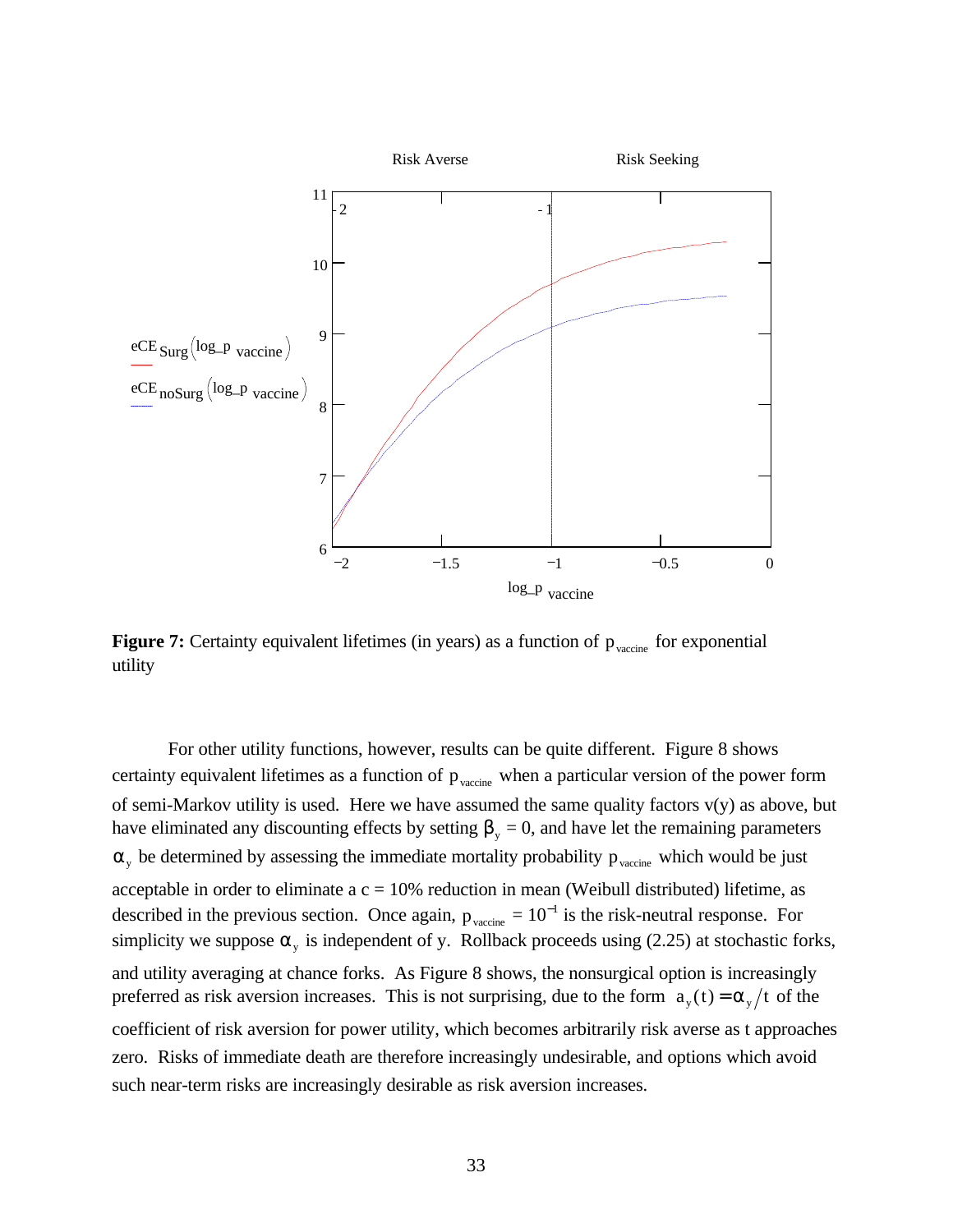The lessons here are threefold: First, risk attitude as captured by utility functions over stochastic trees can play an important role in medical treatment choice. Second, there are aspects of risk aversion, such as aversion to near-term risks, which are not adequately modeled by time discounting, but which can be captured by the semi-Markovian class of utility functions. Third, it may be beneficial to portray risk attitude not just as an abstract parameter, but also as the indifference level of a proxy quantity such as  $p_{\text{vacine}}$  which plays a meaningful role in some simple scenario resembling the decision problem of interest. The relation between treatment choice and a meaningful proxy measure of risk attitude can provide a convincing argument for the optimality of the option in question.



**Figure 8:** Certainty equivalent lifetimes (in years) as a function of  $p_{\text{vacine}}$  for power utility

## **Conclusion**

What utility functions over stochastic trees can be evaluated recursively? We have shown that any utility function can be so evaluated, but that recursive evaluation is computationally worthwhile only for utility functions having preference summaries of low dimension. For three specific low-dimensional summaries, the memoryless, the Markovian, and the semi-Markovian, we have identified the respective classes of utility functions having those summaries. We have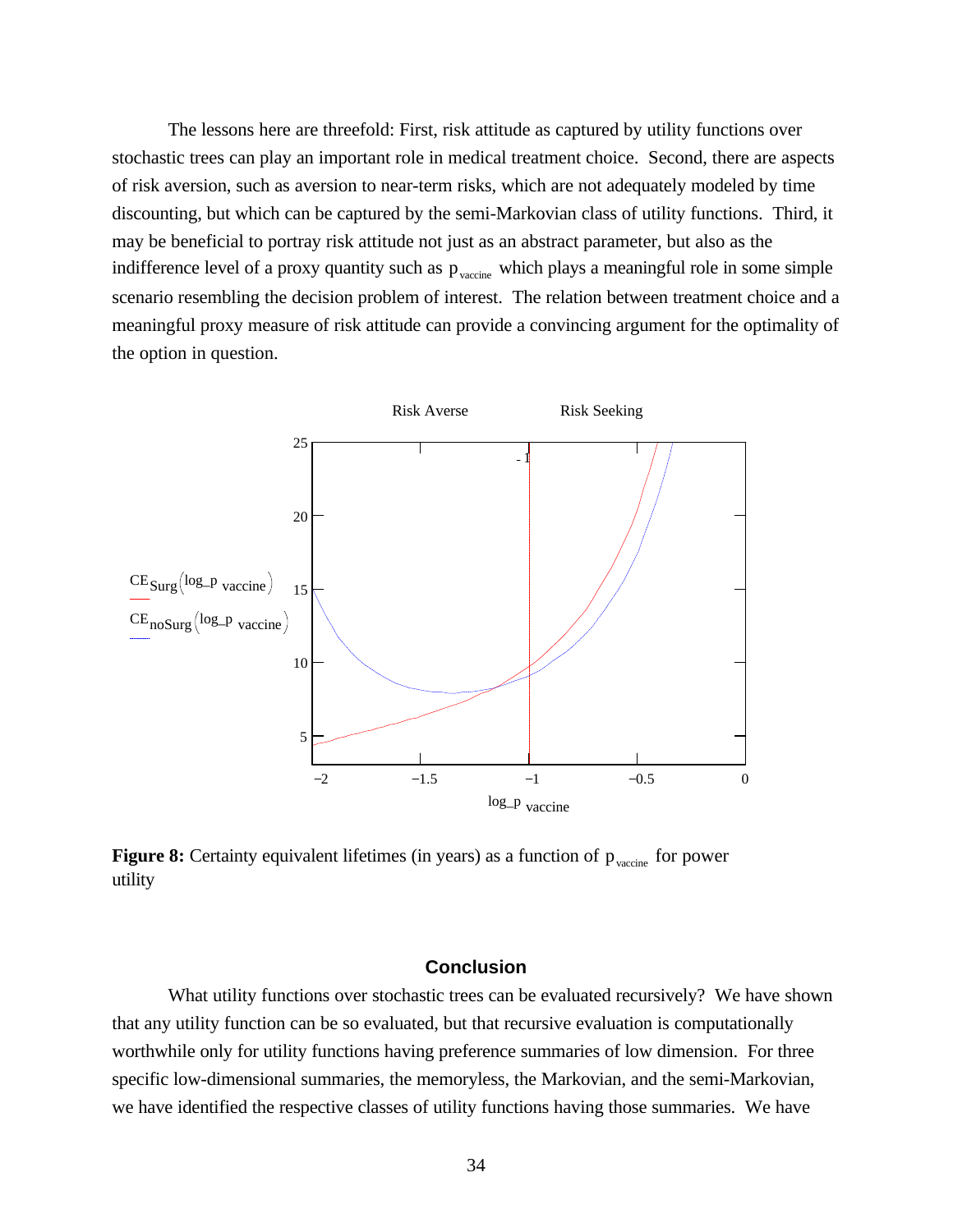illustrated how such utility functions may be used to model risk attitude in the medical decision of whether to perform a carotid endarterectomy.

*Acknowledgments: This research was supported by grant number SES-9112854 from the National Science Foundation. Thanks to Chelsea White for pointing out the previous work by David Kreps.*

## **References**

- Aczel, J. 1987. *A Short Course on Functional Equations.* D. Reidel Publishing, Dordrecht, Holland.
- Barrager, S.M. 1980. Assessment of simple joint time-risk preference functions. *Mgmt. Sci.* **26**, 620-632.
- Beck, J.R. and S.G. Pauker. 1981. Anticoagulation and atrial fibrillation in the brachycardiatachycardia syndrome. *Med. Dec. Making* **1**, 285-301.
- Bell, D.E. 1977. A utility function for time streams having inter-period dependencies. *Opns. Res.* **25**, 448-458.
- Bertsekas, D. 1976. *Dynamic Programming and Stochastic Control.* Academic Press, New York.
- Bodily, S.E. 1980. Analysis of risks to life and limb. *Opns. Res.* **28**, 156-175.
- Chang, R.W., J.M. Pellissier, and G.B. Hazen. 1993. A cost-effectiveness analysis of total hip arthroplasty for osteoarthritis of the hip. Abstract in *Clinical Research* **41,** 235A, National Meeting, Washington D.C.
- Chung, K.-J. and M.J. Sobel. 1987. Discounted MDP's: Distribution functions and exponential utility maximization. *SIAM J. Control and Optimization* **25**, 49-62.
- Cinlar, E. 1975. *Introduction to Stochastic Processes.* Prentice-Hall, Englewood Cliffs, New Jersey.
- Duffie, D. and L.G. Epstein. 1992. Stochastic differential utility. *Econometrica* **60** 353-394.
- Epstein, L.G. and S.E. Zin. 1989. Substitution, risk aversion, and the temporal behavior of consumption and asset returns: a theoretical framework. *Econometrica* **57**, 937-969.
- Fishburn, P.C. 1965. Markovian dependence in utility theory with whole product sets. *Opns. Res.* **13**, 238-257.
- Fishburn, P.C. 1978. Ordinal preferences and uncertain lifetimes. *Econometrica* **46**, 817-833.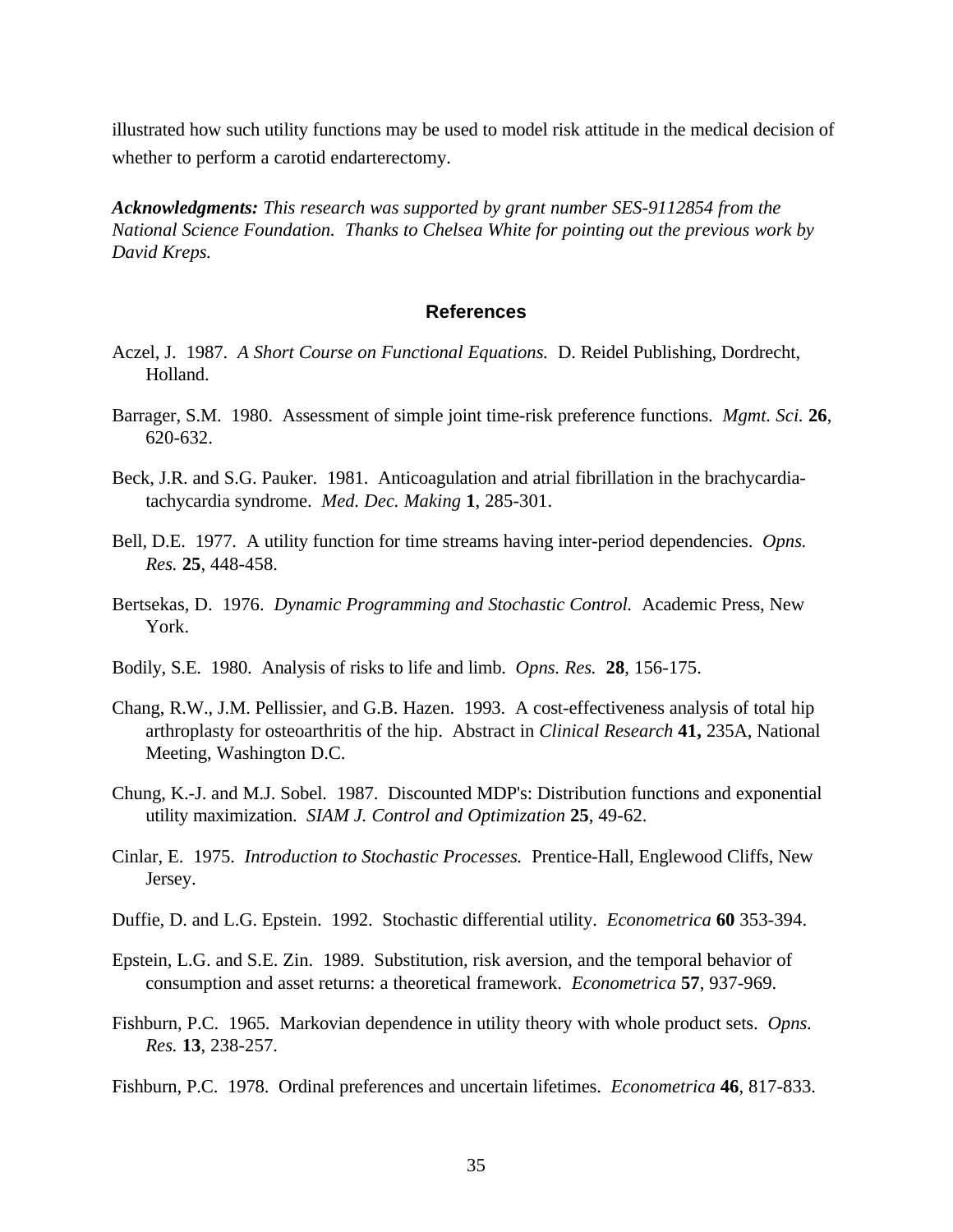Harvey, C.M. 1988. Utility functions for infinite-period planning. *Mgmt. Sci.* **34**, 645-665.

- Hazen, G.B. 1992. Stochastic trees: A new technique for temporal medical decision modeling. *Med. Dec. Making* **12**, 163-178.
- Hazen, G.B. 1993. Factored stochastic trees: A tool for solving complex temporal medical decision problems. *Med. Dec. Making* **13**, 227-236.
- Hazen, G.B., W.J. Hopp and J.M. Pellissier. 1991. Continuous-risk utility assessment in medical decision making. *Med. Dec. Making* **11**, 294-304.
- Hillner, B.E., J.P. Hollenberg and S.G. Pauker. 1986. Postmenopausal estrogens in prevention of osteoporosis. *Amer. J. of Medicine* **80**, 1115-1127.
- Howard, R.A. and J.E. Matheson. 1972. Risk-sensitive Markov decision processes. *Mgmt. Sci.* **18**, 356-369.
- Keeney, R.L. and H. Raiffa. 1976. *Decisions with Multiple Objectives: Preferences and Value Tradeoffs.* Wiley, New York.
- Kreps, D.M. 1977a. Decision problems with expected utility criteria, I: Upper and lower convergent utility. *Math. Opns. Res.* **2**, 45-53.
- Kreps, D.M. 1977b. Decision problems with expected utility criteria, II: Stationarity. *Math. Opns. Res.* **2**, 266-274.
- Kreps, D.M. 1978. Sequential decision problems with expected utility criteria, III: Upper and lower transience. *SIAM J. Control and Optimization* **16**, 420-428.
- Kreps, D.M. and E.L. Porteus. 1978. Temporal resolution of uncertainty and dynamic choice theory. *Econometrica* **46**, 185-200.
- Matchar, D.B. and S.G. Pauker. 1986. Transient ischemic attacks in a man with coronary artery disease: Two strategies neck and neck. *Med. Dec. Making* **6**, 239-249.
- Meyer, R.F. 1976. Preferences over time. In Keeney and Raiffa (1976), Chapter 9.
- Mitten, L.G. 1971. Preference order dynamic programming. *Mgmt. Sci.* **21**, 43-46.
- Mooney, C., A.I. Mushlin and C.E. Phelps. 1990. Targeting assessments of magnetic resonance imaging in suspected multiple sclerosis. *Med. Dec. Making* **10**, 77-94.
- Pellissier, J.M. and G.B. Hazen. 1994. Implementation of continuous-risk utility assessment: The total hip replacement decision. *Socio-Economic Planning Sciences* **28**, 251-276.
- Plante, D.A., J.F. Piccirillo and R.A. Sofferman. 1987. Decision analysis of treatment options in pyriform sinus carcinoma. *Med. Dec. Making* **7**, 74-83.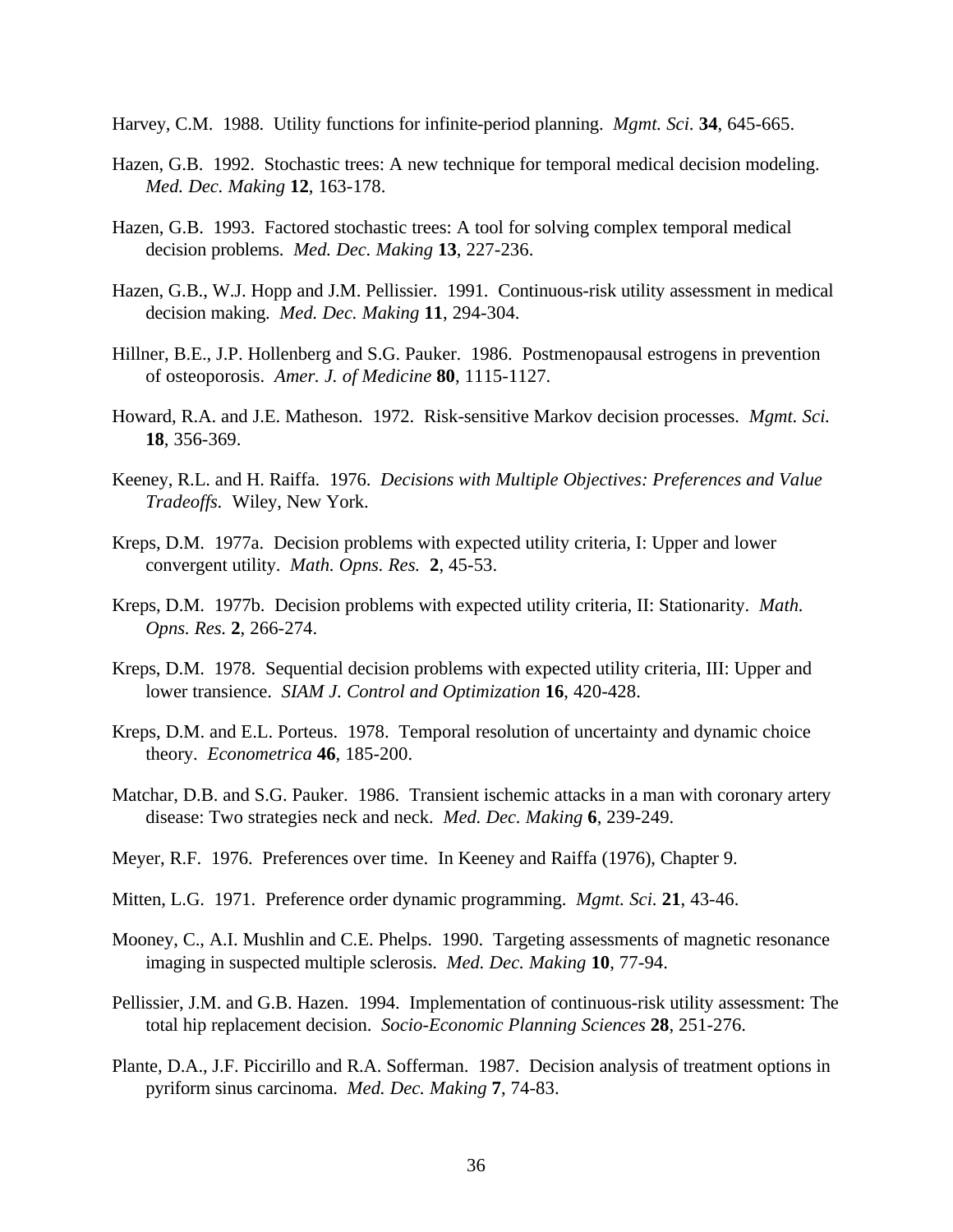- Pliskin, J.S., D.S. Shepard and M.C. Weinstein. 1980. Utility functions for life years and health status. *Opns. Res.* **28**, 206-224.
- Roach, P.J., C. Fleming, M.D. Hagen and S.G. Pauker. 1988. Prostatic cancer in a patient with asymptomatic HIV infection: Are some lives more equal than others? *Med. Dec. Making* **8**, 132-144.
- Ross, S. 1983. *Introduction to Stochastic Dynamic Programming.* Academic Press, New York.
- Sniedovich, M. 1981. Some comments on preference order dynamic programming models. *J. Math. Analysis and Applications* **79**, 489-501.
- Sobel, M.J. 1975. Ordinal dynamic programming. *Mgmt. Sci.* **21**, 967-975.
- Torrence, G.W. 1976. Health status index models: A unified mathematical view. *Mgmt. Sci.* **22**, 990-1001.
- Torrence, G.W., M.H. Boyle and S.P Horwood. 1982. Application of multi-attribute utility theory to measure social prefernce for health states. *Opns. Res.* **30**, 1043-1069.
- Weinstein, M.C. and W.B. Stason. 1976. *Hypertension: A Policy Perspective.* Harvard University Press, Cambridge MA.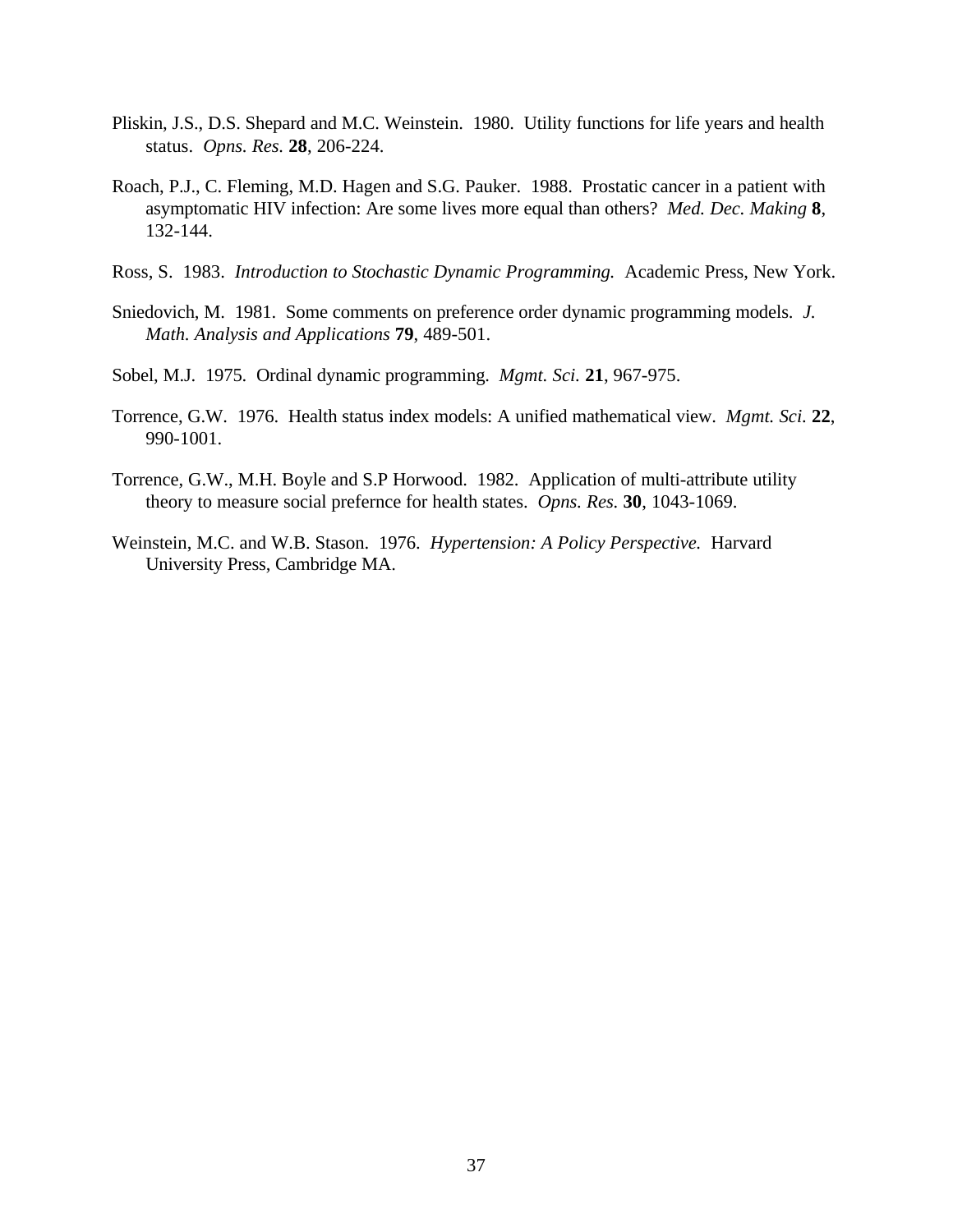## **Appendix**

## *Proof of Theorem 2.1*

For fixed  $\mathbf{x}^{\lambda}$  and  $y^{\mu}$ , the utility functions  $U(h|\mathbf{x}^{\lambda} y^{\mu})$  and  $U(y^{\mu} h|\mathbf{x}^{\lambda})$  both represent the same preference relation over stochastic trees of the form  $\mathbf{x}^{\lambda}$   $\mathbf{y}^{\mu}$ h. They must therefore be strategically equivalent, that is, there must be constants  $\Delta U(y^{\mu} | \mathbf{x}^{\lambda}) > 0$  and  $a(y^{\mu} | \mathbf{x}^{\lambda})$  such that

$$
U(y^{\mu}h|\mathbf{x}^{\lambda}) = a(y^{\mu}|\mathbf{x}^{\lambda}) + \Delta U(y^{\mu}|\mathbf{x}^{\lambda})U(h|\mathbf{x}^{\lambda}y^{\mu})
$$

Set h =  $\phi$  to conclude that  $a(y^{\mu} | \mathbf{x}^{\lambda}) = U(y^{\mu} | \mathbf{x}^{\lambda})$ , from which the recursive equation (2.7) follows.

To show the affine restriction (2.5), note that by definition we have

$$
U(y^{\mu}h|\mathbf{x}^{\lambda}) = \int_0^{\infty} \left( U(y^s|\mathbf{x}^{\lambda}) + \Delta U(y^s|\mathbf{x}^{\lambda}) U(h|\mathbf{x}^{\lambda}y^s) \right) d\mu(s)
$$
  
= 
$$
U(y^{\mu}|\mathbf{x}^{\lambda}) + \int_0^{\infty} \Delta U(y^s|\mathbf{x}^{\lambda}) U(h|\mathbf{x}^{\lambda}y^s) d\mu(s).
$$

The affine restriction (2.5) is an immediate consequence when the last equation is compared to (2.7).

To show the concatenation restriction (2.6), note first that

$$
\mathbf{x}^{\lambda} y^{\mu} y^{\nu} h = \mathbf{x}^{\lambda} y^{\mu * \nu} h.
$$

The utility of the left side of this expression is, using the recursion (2.7),

$$
U(y^{\mu}y^{\nu}h|\mathbf{x}^{\lambda}) = U(y^{\mu}|\mathbf{x}^{\lambda}) + \Delta U(y^{\mu}|\mathbf{x}^{\lambda})U(y^{\nu}h|\mathbf{x}^{\lambda}y^{\mu})
$$
  
= 
$$
U(y^{\mu}|\mathbf{x}^{\lambda}) + \Delta U(y^{\mu}|\mathbf{x}^{\lambda})\Big(U(y^{\nu}|\mathbf{x}^{\lambda}y^{\mu}) + \Delta U(y^{\nu}|\mathbf{x}^{\lambda}y^{\mu})U(h|\mathbf{x}^{\lambda}y^{\mu}y^{\nu})\Big)
$$

and the utility of the right side is

$$
U(y^{\mu*\nu}h|\boldsymbol{x}^{\lambda})=U(y^{\mu*\nu}|\boldsymbol{x}^{\lambda})+\Delta U(y^{\mu*\nu}|\boldsymbol{x}^{\lambda})U(h|\boldsymbol{x}^{\lambda}y^{\mu*\nu}).
$$

Set  $h = \phi$  in each of these last two equations and equate the results to obtain

$$
U(y^{\mu*\nu}|\mathbf{x}^{\lambda}) = U(y^{\mu}|\mathbf{x}^{\lambda}) + \Delta U(y^{\mu}|\mathbf{x}^{\lambda})U(y^{\nu}|\mathbf{x}^{\lambda}y^{\mu}).
$$

Substitute this into the right side of the preceding equation, equate the result to the right side of its precedecessor, and cancel terms to conclude

$$
\Delta U(y^\mu|\mathbf{x}^\lambda)\Delta U(y^\nu|\mathbf{x}^\lambda y^\mu)U(h|\mathbf{x}^\lambda y^\mu y^\nu) = \Delta U(y^{\mu*\nu}|\mathbf{x}^\lambda)U(h|\mathbf{x}^\lambda y^{\mu*\nu}).
$$

By nontriviality there is a sample path h with  $U(h|x^{\lambda}y^{\mu}y^{\nu}) = U(h|x^{\lambda}y^{\mu*\nu}) \neq 0$ . Therefore this utility term can be cancelled from the last equation, and (2.6) results. QED.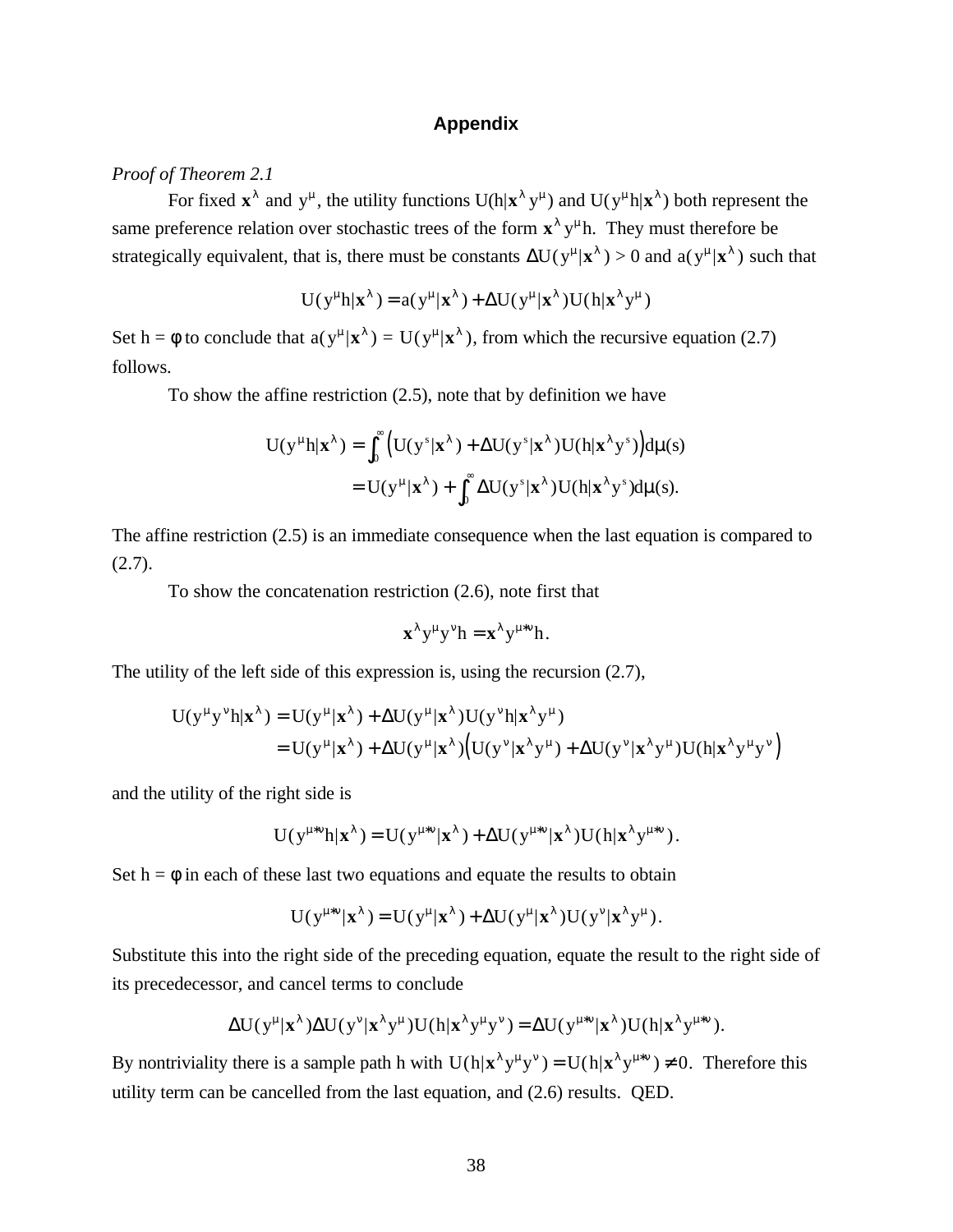## *Proof of Theorem 2.2*

Given a sample path h and preference state q, we define u(h|q) by selecting an arbitrary  $z^{\nu}$ with  $e(z^{\nu}) = q$ , and letting  $u(h|q) = U(h|z^{\nu})$ . If  $e(x^{\lambda}) = q = e(z^{\nu})$ , then because e is a preference summary, conditional preferences given  $\mathbf{x}^{\lambda}$  and given  $\mathbf{z}^{\nu}$  are identical, so U(⋅ | $\mathbf{x}^{\lambda}$ ) ~ U(⋅ | $\mathbf{z}^{\nu}$ ) = u(⋅  $|q\rangle$ , as claimed. In fact, because  $U(\phi|\mathbf{x}^{\lambda}) = 0$  for all  $\mathbf{x}^{\lambda}$ , it follows that

$$
U(\cdot | x^{\lambda}) = a(x^{\lambda})u(\cdot | q)
$$

for some function  $a(\mathbf{x}^{\lambda}) > 0$ . Substitute this equation into (2.1) and use preference updatability to conclude

$$
a(\mathbf{x}^{\lambda})u(y^{\mu}h|q) = a(\mathbf{x}^{\lambda})u(y^{\mu}|q) + \Delta U(y^{\mu}|\mathbf{x}^{\lambda})a(\mathbf{x}^{\lambda}y^{\mu})u(h|\theta(q,y^{\mu})).
$$

Then

$$
\frac{\Delta U(y^{\mu}|\mathbf{x}^{\lambda})a(\mathbf{x}^{\lambda}y^{\mu})}{a(\mathbf{x}^{\lambda})} = \frac{u(y^{\mu}h|q) - u(y^{\mu}|q)}{u(h|\theta(q, y^{\mu}))} \equiv \Delta u(y^{\mu}|q).
$$

Equation (2.10) is an immediate consequence of this definition of  $\Delta u(y^{\mu}|q)$ . To show (2.9), use the definition of  $\Delta u$  and (2.6) to write

$$
\Delta u(y^{\mu}|q)\Delta u(y^{\nu}|\theta(q,y^{\mu})) = \Delta U(y^{\mu}|\mathbf{x}^{\lambda})\Delta U(y^{\nu}|\mathbf{x}^{\lambda}y^{\mu})\frac{a(\mathbf{x}^{\lambda}y^{\mu})}{a(\mathbf{x}^{\lambda})}\frac{a(\mathbf{x}^{\lambda}y^{\mu}y^{\nu})}{a(\mathbf{x}^{\lambda}y^{\mu})}
$$

$$
= \Delta U(y^{\mu*\nu}|\mathbf{x}^{\lambda})\frac{a(\mathbf{x}^{\lambda}y^{\mu}y^{\nu})}{a(\mathbf{x}^{\lambda})}
$$

$$
= \Delta u(y^{\mu*\nu}|q)
$$

which is the desired result. Finally, equation (2.8) follows from (2.10) because

$$
\Delta u(y^{\mu}|q)u(h|\theta(q, y^{\mu})) = u(y^{\mu}|q) - u(y^{\mu}|q)
$$
  
= 
$$
\int_0^{\infty} (u(y^s h|q) - u(y^s|q)) ds
$$
  
= 
$$
\int_0^{\infty} \Delta u(y^s|q)u(h|\theta(q, y^s)) ds
$$

QED

*Proof of Theorems 2.3 and 2.4*

We require the following lemma.

**Lemma A.1:** The only continuous functions  $g(t)$  satisfying

$$
g(s+t) = g(s) + e^{-as}g(t)
$$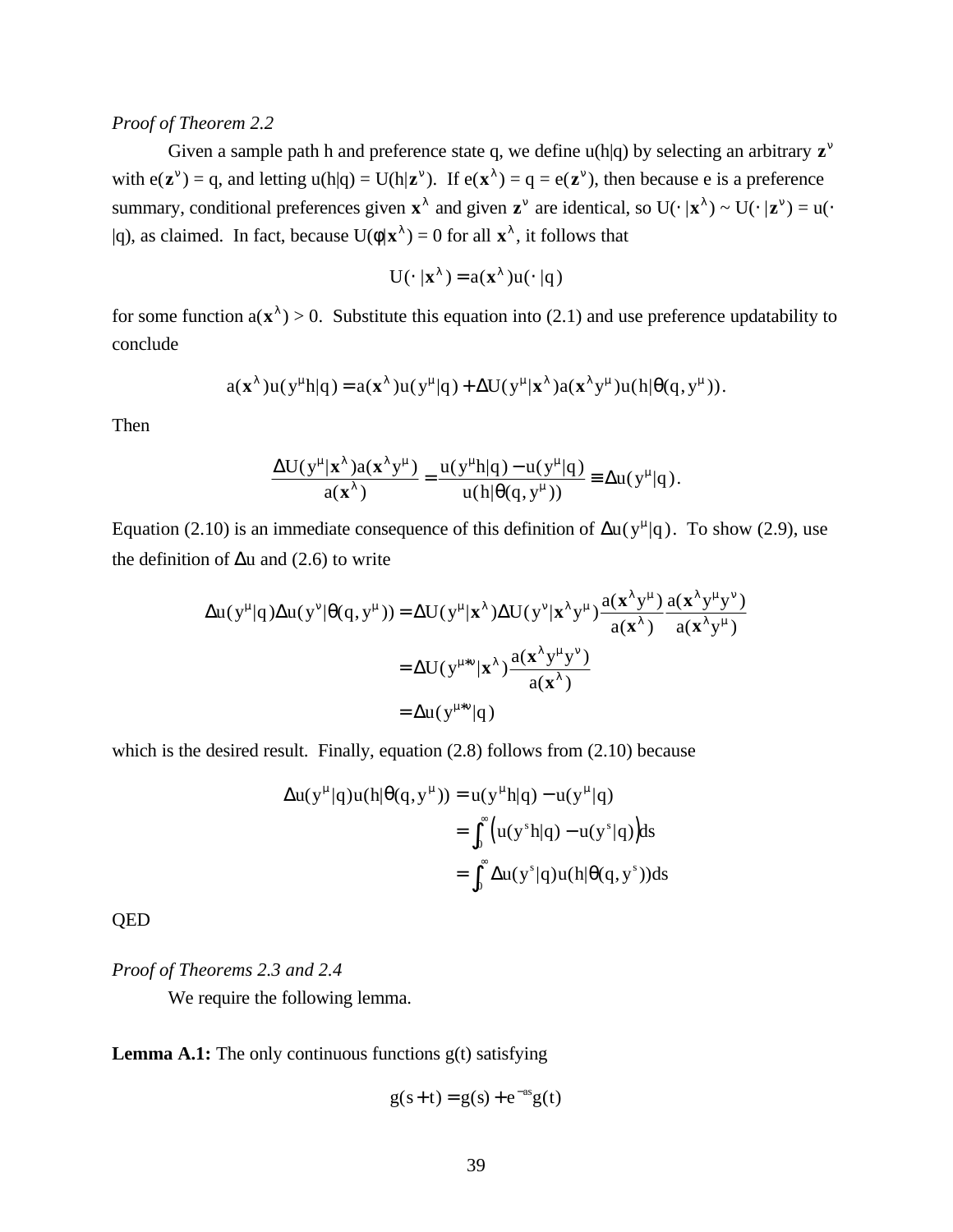in some interval of values t are

$$
g(t) = k \int_0^t e^{-au} du
$$

for real k.

**Proof:** If  $a = 0$ , the functional equation becomes

$$
g(s+t) = g(s) + g(t)
$$

whose only continuous solution is the linear function  $g(t) = kt = k \int_0^t e^{-as} ds$ , as claimed.

Suppose  $a \ne 0$ . Equate  $g(s + t)$  with  $g(t + s)$  to obtain

$$
g(s) + e^{-as}g(t) = g(t) + e^{-at}g(s)
$$

or equivalently

$$
\frac{g(s)}{1 - e^{-as}} = \frac{g(t)}{1 - e^{-at}}
$$

holding for all nonzero s,t. It follows that both sides must be constant, that is,

$$
\frac{g(t)}{1-e^{-at}} = \frac{k}{a}
$$

for all nonzero t (and by continuity, for  $t = 0$  as well, if 0 is in the interval of interest). So

$$
g(t) = \frac{k}{a} \cdot \left(1 - e^{-at}\right) = k \int_0^t e^{-as} ds.
$$

The latter function has the property that

$$
g(s+t) = k \int_0^{s+t} e^{-au} du
$$
  
=  $k \left( \int_0^s e^{-au} du + \int_s^{s+t} e^{-au} du \right)$   
=  $k \left( \int_0^s e^{-au} du + e^{-as} \int_0^t e^{-au} du \right)$   
=  $g(s) + e^{-as} g(t)$ 

as claimed. QED.

To begin the proof of Theorem 2.4, invoke the concatenation restriction (2.9) under memoryless utility to obtain

$$
\Delta u(y^{\mu*\nu}) = \Delta u(y^{\mu}) \Delta u(y^{\nu}).
$$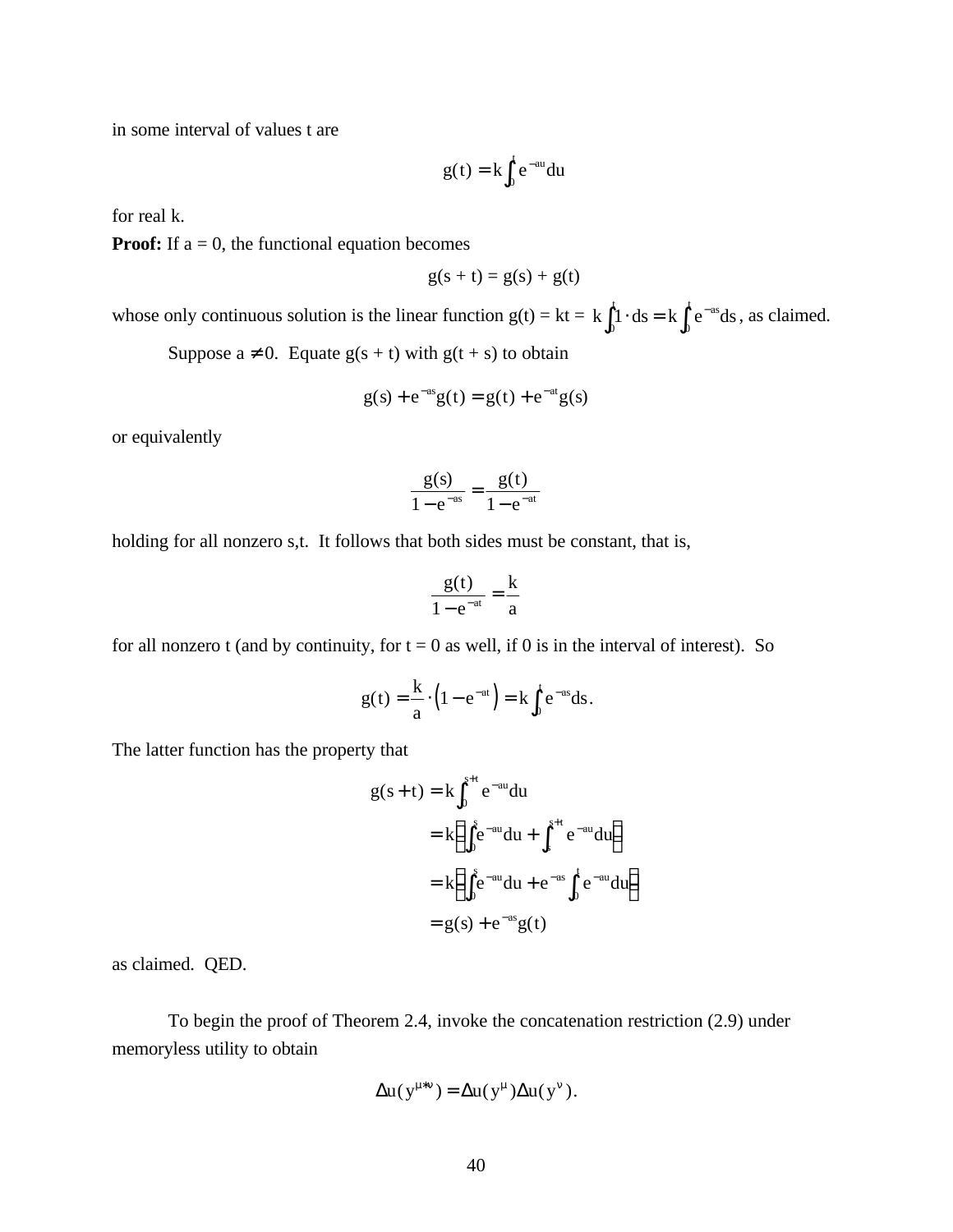Letting  $\mu$  and  $\nu$  be degenerate distributions at s and t, respectively, we conclude that the function  $g(t) = \Delta u(y^t)$  satisfies the functional equation  $g(s+t) = g(s)g(t)$  for all  $s,t > 0$ . Since  $\Delta u$  may be expressed in terms of U, which is continuous in its duration arguments, it follows that the function g is continuous. Therefore  $g(t) = e^{-a(y)t} = \Delta u(y^t)$  for some constant  $a(y)$  which may depend on the state y (e.g., Section 1 in Aczel 1987).

Next, invoke the recursive equation (2.10) under memoryless utility to obtain

$$
u(y^{\mu * v}) = u(y^{\mu}) + \Delta u(y^{\mu})u(y^{\nu}).
$$

Let  $\mu$  and  $\nu$  be degenerate respectively at s and t to obtain

$$
u(y^{s+t}) = u(y^s) + \Delta u(y^s)u(y^t) = u(y^s) + e^{-a(y)s}u(y^t).
$$

The function  $g(t) = u(y^t)$  therefore satisfies the functional equation of Lemma A.1 and is continuous in t. Therefore

$$
u(y^t) = v(y) \int_0^t e^{-a(y)s} ds
$$

as the theorem claims.

Finally, invoke the affine restriction (2.8) under memoryless utility to obtain

$$
\Delta u(y^{\mu})u(h) = \int_0^{\infty} \Delta u(y^s)u(h)d\mu(s)
$$

Cancel u(h) to obtain the last claim of the theorem.

Next we turn to Theorem 2.3. By Theorem 2.2 under memoryless utility,  $U(\cdot) \sim u(\cdot | \varnothing)$  =  $u(\cdot)$ . To show necessity, invoke the recursive equation (2.10) for memoryless utility to obtain

$$
u(xt ys) = u(xt) + \Delta u(xt)u(ys)
$$

$$
= \begin{bmatrix} u(xt) \\ \Delta u(xt) \end{bmatrix} u(ys)
$$

Now apply the same procedure to  $u(y^s)$ , and so on, to obtain the claim of the theorem.

To show sufficiency it must be demonstrated that U has a memoryless preference summary. As a preliminary step, note that

$$
U(\mathbf{x}^{\lambda} y^s) = E[U(\mathbf{x}^T y^s)]
$$
  
=  $a + b \cdot E\left[\begin{bmatrix} u(x_1^{T_1}) \\ \Delta u(x_1^{T_1}) \end{bmatrix} \circ \cdots \circ \begin{bmatrix} u(x_n^{T_n}) \\ \Delta u(x_n^{T_n}) \end{bmatrix} (u(y^s))\right]$   
=  $a + b \cdot \begin{bmatrix} u(x_1^{\lambda_1}) \\ \Delta u(x_1^{\lambda_1}) \end{bmatrix} \circ \cdots \circ \begin{bmatrix} u(x_n^{\lambda_n}) \\ \Delta u(x_n^{\lambda_n}) \end{bmatrix} (u(y^s))$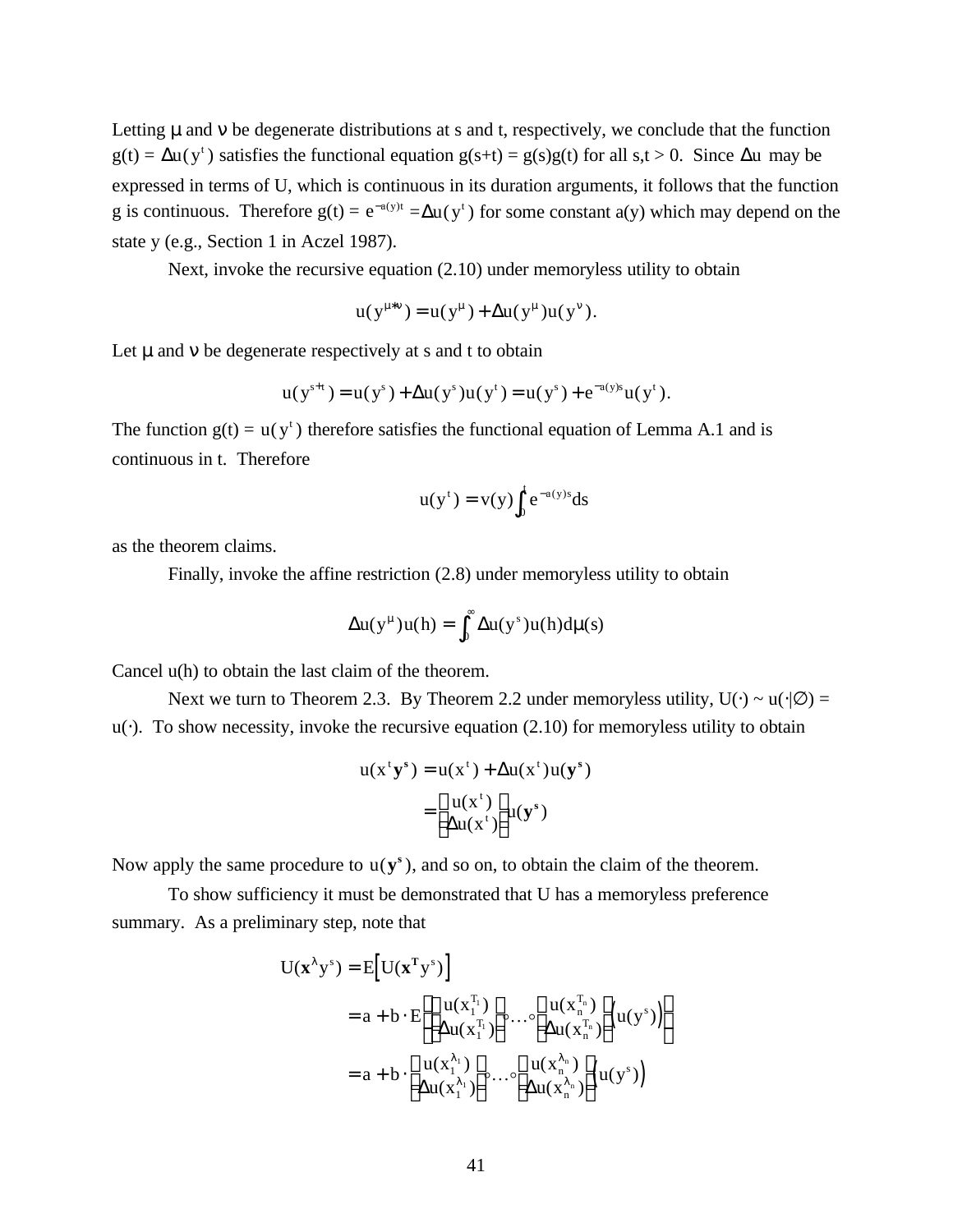for some constants  $b > 0$ , a. In the same way

$$
U(\mathbf{x}^{\lambda}) = a + b \cdot \left[ \begin{array}{c} u(x_1^{\lambda_1}) \\ \Delta u(x_1^{\lambda_1}) \end{array} \right] \circ \dots \circ \left[ \begin{array}{c} u(x_n^{\lambda_n}) \\ \Delta u(x_n^{\lambda_n}) \end{array} \right] \hspace{-0.05cm}(0) \; .
$$

Then

$$
U(y^s|\mathbf{x}^{\lambda}) = c \cdot (U(\mathbf{x}^{\lambda}y^s) - U(\mathbf{x}^{\lambda})) \qquad c > 0
$$

$$
= c \cdot b \cdot \Delta u(x_1^{\lambda_1}) \dots \Delta u(x_n^{\lambda_n}) u(y^s)
$$

which is strategically equivalent (as a function of  $y^s$ ) to  $u(y^s)$ . The associated preference summary therefore does not depend on  $\mathbf{x}^{\lambda}$ , hence is memoryless. QED.

*Proof of Theorems 2.5 and 2.6*

We require the following extension of Lemma A1. **Lemma A.2:** The only continuous functions  $g(t)$ ,  $f(t)$  satisfying

$$
g(s + t) = g(s) + e^{-as}f(t)
$$
 (A.1)

for  $s,t > 0$  are

$$
f(t) = k \int_0^t e^{-au} du
$$

$$
g(t) = c + k \int_0^t e^{-au} du
$$

for real k,c.

**Proof:** Set  $s = 1$  in  $(A.1)$  to get

$$
g(1+t) = g(1) + e^{-a}f(t)
$$
  
f(t) = e<sup>a</sup>(g(t+1) - g(1)).

Resubstitute into (A.1) to get

$$
g(s+t) = g(s) + e^{-a(s-1)}(g(t+1) - g(1)).
$$

Replace s by  $s + 1$  and subtract  $g(1)$  to get

$$
g(s+t+1) - g(1) = g(s+1) - g(1) + e^{-as} (g(t+1) - g(1)).
$$

Now apply Lemma A.1 to the function  $g(t + 1) - g(1)$  to conclude

$$
g(t+1) = g(1) + k_1 \int_0^t e^{-au} du
$$

and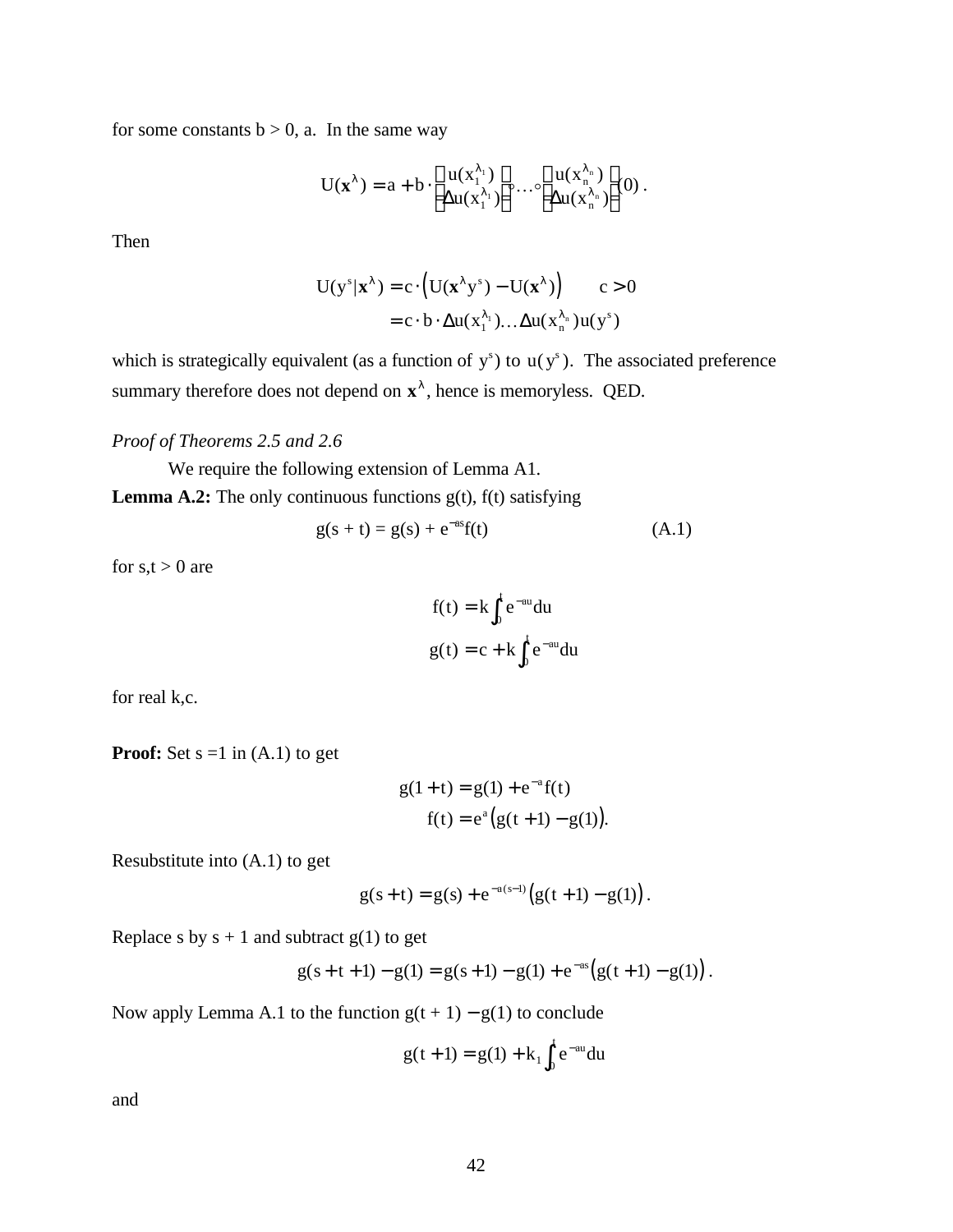$$
f(t) = e^a (g(t+1) - g(1)) = k \int_0^t e^{-au} du.
$$

where  $k = k_1 e^a$ . Replace t by t – 1 in the penultimate equation to get

$$
g(t) = g(1) + k_1 \int_0^{t-1} e^{-au} du = g(1) + k_1 \int_1^t e^{-a(v-1)} dv = k_1 e^a \int_1^t e^{-av} dv
$$
  
=  $g(1) + k_1 e^a \left(-\int_0^1 e^{-av} dv + \int_0^t e^{-av} dv\right)$   
=  $c + k \int_0^t e^{-av} dv$ 

as claimed. This pair  $g(t)$ ,  $f(t)$  does satisfy A.1:

$$
g(s+t) = c + k \int_0^{s+t} e^{-au} du
$$
  
= c + k \left( \int\_0^s e^{-au} du + \int\_s^{s+t} e^{-au} du \right)  
= c + k \left( \int\_0^s e^{-au} du + e^{-as} \int\_0^t e^{-au} du \right)  
= g(s) + e^{-as} f(t)

as desired. QED

We now turn to Theorem 2.6. From the concatenation restriction (2.9) we get

$$
\Delta u(y^{s+t} | x) = \Delta u(y^s | x) \Delta u(y^t | y).
$$

Take natural logs and apply Lemma A.2 with  $a = 0$  to get

$$
\Delta u(y^s|x) = \exp(k_{xy}s + c_{xy})
$$

$$
\Delta u(y^t|y) = \exp(k_{xy}t).
$$

The last equation forces k<sub>xy</sub> to be independent of x. So let k<sub>xy</sub> = -a(y),  $\Delta w(y|x) = exp(c_{xy})$  for  $x \neq$ y and  $\Delta w(y|y) = 1$  to get

$$
\Delta u(y^{t} | x) = \Delta w(y | x) e^{-a(y)t}
$$

for all x,y, as desired.

According to the recursive equation (2.10) we have

$$
u(y^{s+t}|x) = u(y^s|x) + \Delta u(y^s|x)u(y^t|y)
$$
  
= 
$$
u(y^s|x) + \Delta w(y|x)e^{-a(y)s}u(y^t|y).
$$

Invoking Lemma A.2 we obtain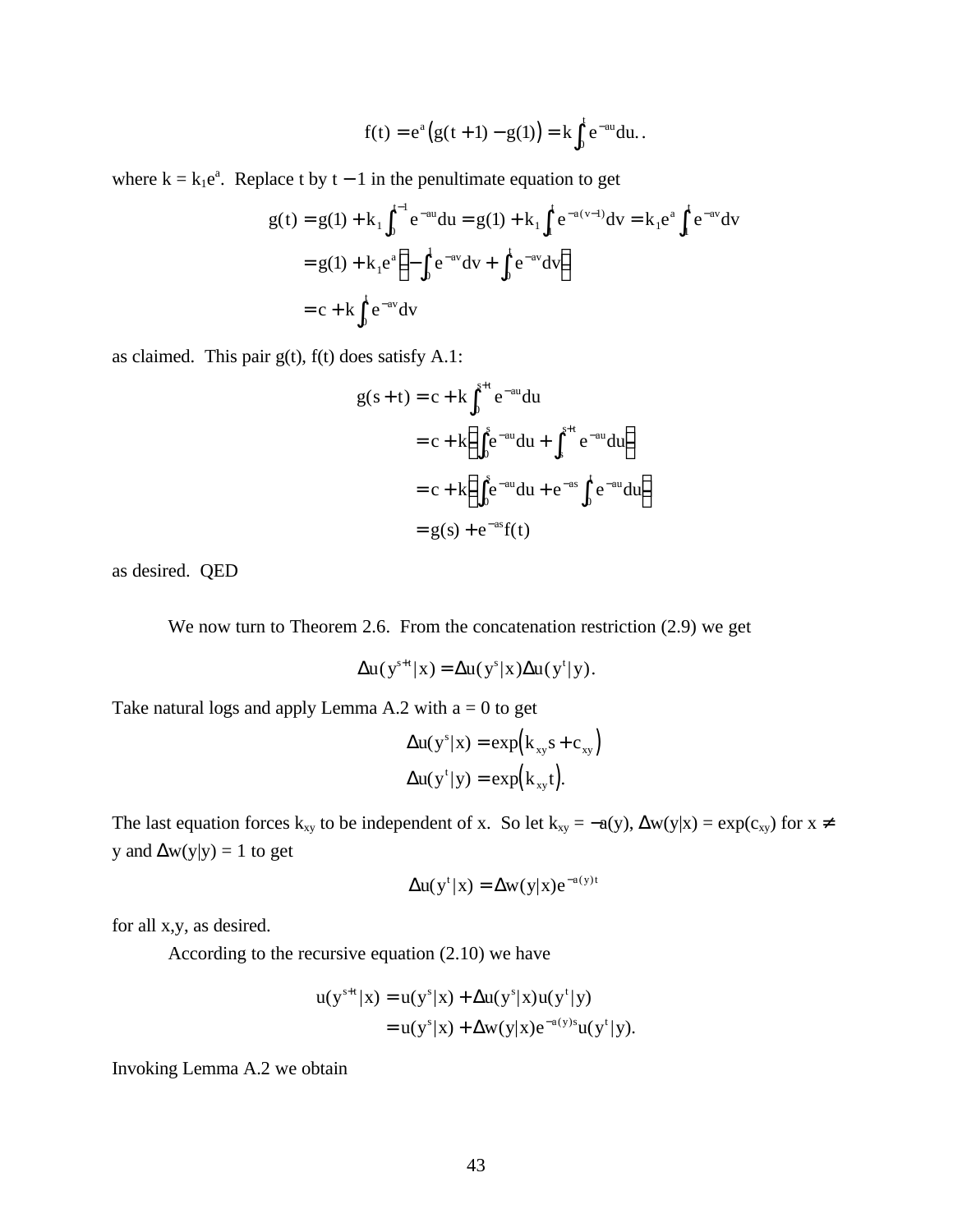$$
\Delta w(y|x)u(yt|y) = k_{xy} \int_0^t e^{-a(y)s} ds
$$
 (A.2)

$$
u(y^{t} | x) = c_{xy} + k_{xy} \int_{0}^{t} e^{-a(y)s} ds
$$
 (A.3)

for new constants  $k_{xy}$  and  $c_{xy}$ . Set  $x = y$  in (A.2) and define  $v(y) = k_{yy}$  to get

$$
u(yt|y) = v(y)\int_0^t e^{-a(y)s} ds.
$$

Resubstitute into (A.2) to get

$$
\Delta w(y|x)v(y) = k_{xy}.
$$

Letting  $w(y|x) = c_{xy}$ , we have according to (A.3)

$$
u(y^t|x) = w(y|x) + \Delta w(y|x)v(y)\int_0^t e^{-a(y)s} ds.
$$

Substitute  $x = y$  here and compare to the equation for  $u(y<sup>t</sup>|y)$  to conclude that  $w(y|y) = 0$ .

This establishes all but the last claim of Theorem 2.6. To derive that, substitute the Markovian summary into the affine restriction (2.8) to get

$$
\Delta u(y^\mu|x)u(h|y)=\int_0^\infty \Delta u(y^s|x)u(h|y)d\mu(s)
$$

and cancel the factor u(h|y).

To show necessity in Theorem 2.5, invoke the recursive equation (2.10) to obtain

$$
u(\mathbf{x}^{t}|\varnothing) = u(x_1^{t_1}|\varnothing) + \Delta u(x_1^{t_1}|\varnothing)u(x_2^{t_2}...x_n^{t_n}|x_1)
$$
  
= 
$$
\begin{bmatrix} u(x_1^{t_1}|\varnothing) \\ \Delta u(x_1^{t_1}|\varnothing) \end{bmatrix} (u(x_2^{t_2}...x_n^{t_n}|x_1))
$$

Apply (2.10) again to obtain

$$
u(\mathbf{x}^{t}|\varnothing) = \begin{bmatrix} u(x_1^{t_1}|\varnothing) \\ \Delta u(x_1^{t_1}|\varnothing) \end{bmatrix} \left(u(x_2^{t_2}|\mathbf{x}_1) + \Delta u(x_2^{t_2}|\mathbf{x}_1)u(x_3^{t_3}...x_n^{t_n}|\mathbf{x}_2)\right) \\ = \begin{bmatrix} u(x_1^{t_1}|\varnothing) \\ \Delta u(x_1^{t_1}|\varnothing) \end{bmatrix} \circ \begin{bmatrix} u(x_2^{t_2}|\mathbf{x}_1) \\ \Delta u(x_2^{t_2}|\mathbf{x}_1) \end{bmatrix} \left(u(x_3^{t_3}...x_n^{t_n}|\mathbf{x}_2)\right).
$$

Repeat until one obtains

$$
u(\mathbf{x}^{t}|\varnothing) = \begin{bmatrix} u(x_1^{t_1}|\varnothing) \\ \Delta u(x_1^{t_1}|\varnothing) \end{bmatrix} \circ \begin{bmatrix} u(x_2^{t_2}|\mathbf{x}_1) \\ \Delta u(x_2^{t_2}|\mathbf{x}_1) \end{bmatrix} \circ \dots \circ \begin{bmatrix} u(x_n^{t_n}|\mathbf{x}_{n-1}) \\ \Delta u(x_n^{t_n}|\mathbf{x}_{n-1}) \end{bmatrix} (0).
$$

Because  $U(x^t) \sim u(x^t | \phi)$ , the conclusion of the theorem follows.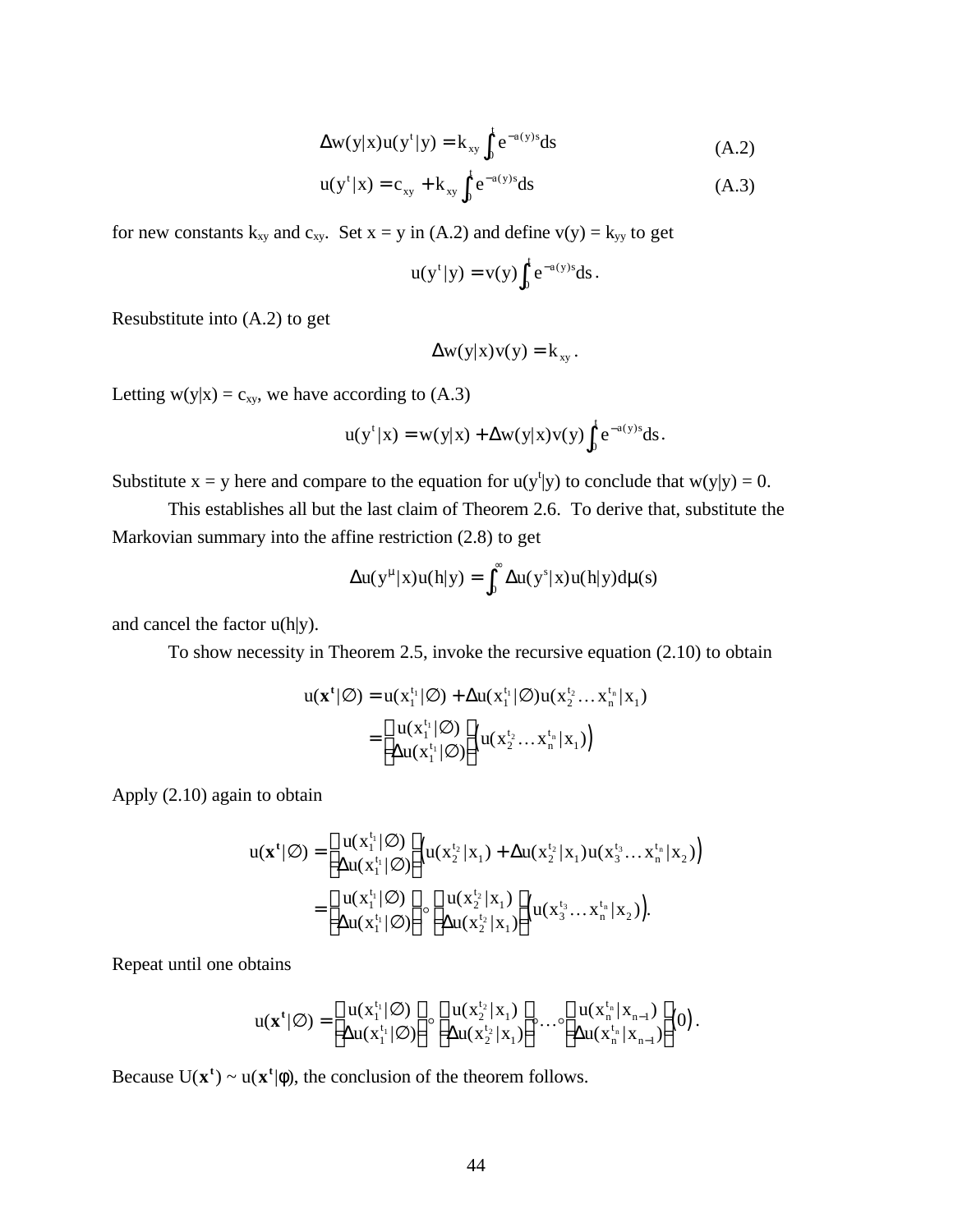To show sufficiency in Theorem 2.5, we must show that the given U has a Markovian preference summary. We have

$$
U(\mathbf{x}^{\lambda} y^s) = E[U(\mathbf{x}^T y^s)]
$$
  
\n
$$
= E\left[\begin{bmatrix}u(x_1^{T_1}|\varnothing)\\ \Delta u(x_1^{T_1}|\varnothing)\end{bmatrix} \circ \begin{bmatrix}u(x_2^{T_2} | x_1)\\ \Delta u(x_2^{T_2} | x_1)\end{bmatrix} \circ \cdots \circ \begin{bmatrix}u(x_n^{T_n} | x_{n-1})\\ \Delta u(x_n^{T_n} | x_{n-1})\end{bmatrix} (u(y^s | x_n))\right]
$$
  
\n
$$
= \begin{bmatrix}u(x_1^{\lambda_1}|\varnothing)\\ \Delta u(x_1^{\lambda_1}|\varnothing)\end{bmatrix} \circ \begin{bmatrix}u(x_2^{\lambda_2} | x_1)\\ \Delta u(x_2^{\lambda_2} | x_1)\end{bmatrix} \circ \cdots \circ \begin{bmatrix}u(x_n^{\lambda_n} | x_{n-1})\\ \Delta u(x_n^{\lambda_n} | x_{n-1})\end{bmatrix} (u(y^s | x_n))
$$

and similarly

$$
U(\mathbf{x}^{\lambda}) = \begin{bmatrix} u(x_1^{\lambda_1}|\varnothing) \\ \Delta u(x_1^{\lambda_1}|\varnothing) \end{bmatrix} \circ \begin{bmatrix} u(x_2^{\lambda_2}|x_1) \\ \Delta u(x_2^{\lambda_2}|x_1) \end{bmatrix} \circ \dots \circ \begin{bmatrix} u(x_n^{\lambda_n}|x_{n-1}) \\ \Delta u(x_n^{\lambda_n}|x_{n-1}) \end{bmatrix} (0) .
$$

Therefore

$$
U(y^s|\mathbf{x}^{\lambda}) = U(\mathbf{x}^{\lambda}y^s) - U(\mathbf{x}^{\lambda})
$$
  
=  $\Delta u(x_1^{t_1}|\emptyset) \Delta u(x_2^{t_2}|\mathbf{x}_1) \dots \Delta u(x_n^{t_n}|\mathbf{x}_{n-1}) u(y^s|\mathbf{x}_n).$ 

from which it may be seen that  $U(y^s|x^{\lambda})$  is strategically equivalent (as a function of y<sup>*s*</sup>) to  $u(y^s|x)$  $(y^{s} | x_{n})$ . Thus U has a Markovian preference summary. QED.

# *Proof of Theorems 2.7 and 2.8*

Invoke the concatenation equations (2.9) under the semi-Markov preference summary to obtain

$$
\Delta u(y^{\mu *v} | y^{\lambda}) = \Delta u(y^{\mu} | y^{\lambda}) \Delta u(y^v | y^{\lambda * \mu})
$$
 (A.4)

and for  $y \neq x$ 

$$
\Delta u(y^{\mu*\nu}|x^{\lambda}) = \Delta u(y^{\mu}|x^{\lambda})\Delta u(y^{\nu}|y^{\mu}). \tag{A.5}
$$

The last equation when  $x^{\lambda}$  is the null preference summary is

$$
\Delta u(y^{\mu*\nu}|\varnothing) = \Delta u(y^\mu|\varnothing)\Delta u(y^\nu|y^\mu) \ .
$$

Define  $\Delta w(y^{\mu}) = \Delta u(y^{\mu}|\varnothing)$ , and solve the last equation for  $\Delta u(y^{\nu}|y^{\mu})$  to get

$$
\Delta u(y^{\nu} | y^{\mu}) = \frac{\Delta w(y^{\mu \nu})}{\Delta w(y^{\mu})}.
$$
 (A.6)

Substitute this back into (A.5) to get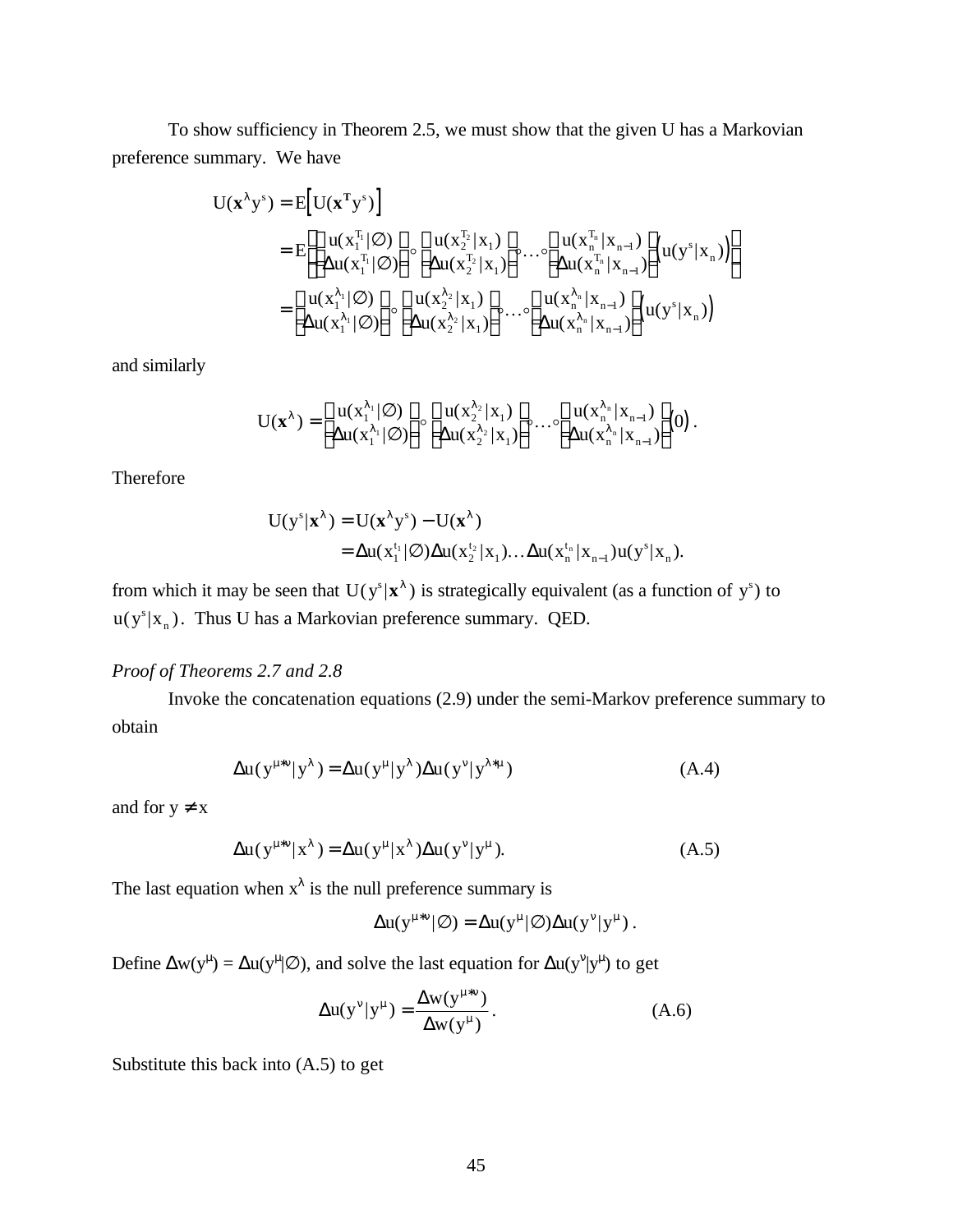$$
\frac{\Delta u(y^{\mu*\nu}|x^{\lambda})}{\Delta w(y^{\mu*\nu})} = \frac{\Delta u(y^{\mu}|x^{\lambda})}{\Delta w(y^{\mu})}
$$
  $x \neq y$ .

Replace  $\mu * v$  and  $\mu$  by constant durations s > 0, t > 0 to conclude that the ratio  $\Delta u(y^s|x^{\lambda})/\Delta w(y^s)$ does not depend on s. Let  $\Delta w(y|x^{\lambda})$  be this ratio. We therefore have

$$
\Delta u(y^s|x^{\lambda}) = \Delta w(y|x^{\lambda}) \Delta w(y^s). \tag{A.7}
$$

Note that

$$
\Delta w(y|\varnothing) = \frac{\Delta u(y^s|\varnothing)}{\Delta w(y^s)} = \frac{\Delta u(y^s|\varnothing)}{\Delta u(y^s|\varnothing)} = 1.
$$

We show that  $(A.7)$  remains valid when a distribution  $\mu$  replaces s. Invoke the affine restriction (2.8) under the semi-Markov preference summary to get for  $x \neq y$ 

$$
\Delta u(y^{\mu} | x^{\lambda}) u(h|y^{\mu}) = \int \Delta u(y^s | x^{\lambda}) u(h|y^s) d\mu(s).
$$

When  $x^{\lambda}$  is the null summary this becomes

$$
\Delta w(y^{\mu})u(h|y^{\mu}) = \int \Delta w(y^s)u(h|y^s)d\mu(s).
$$

Use (A.7) in the penultimate equation to get

$$
\Delta u(y^{\mu} | x^{\lambda}) u(h|y^{\mu}) = \int_0^{\infty} \Delta w(y | x^{\lambda}) \Delta w(y^s) u(h|y^s) d\mu(s)
$$
  
=  $\Delta w(y | x^{\lambda}) \int_0^{\infty} \Delta w(y^s) u(h|y^s) d\mu(s)$   
=  $\Delta w(y | x^{\lambda}) \Delta w(y^{\mu}) u(h|y^{\mu})$ 

Cancel the factor  $u(h|y^{\mu})$ , which by nontriviality can be considered nonzero, to obtain

$$
\Delta u(y^{\mu}|x^{\lambda}) = \Delta w(y|x^{\lambda}) \Delta w(y^{\mu})
$$
 (A.8)

the desired analog of (A.7). (A.6) and (A.8) together establish the second equation (2.17) of Theorem 2.8.

Now consider the recursive equation (2.10), which becomes under a semi-Markov preference summary:

$$
u(y^{\mu}h|y^{\lambda}) = u(y^{\mu}|y^{\lambda}) + \Delta u(y^{\mu}|y^{\lambda})u(h|y^{\lambda*\mu})
$$
  
= 
$$
u(y^{\mu}|y^{\lambda}) + \frac{\Delta w(y^{\lambda*\mu})}{\Delta w(y^{\lambda})}u(h|y^{\lambda*\mu})
$$

and for  $y \neq x$ ,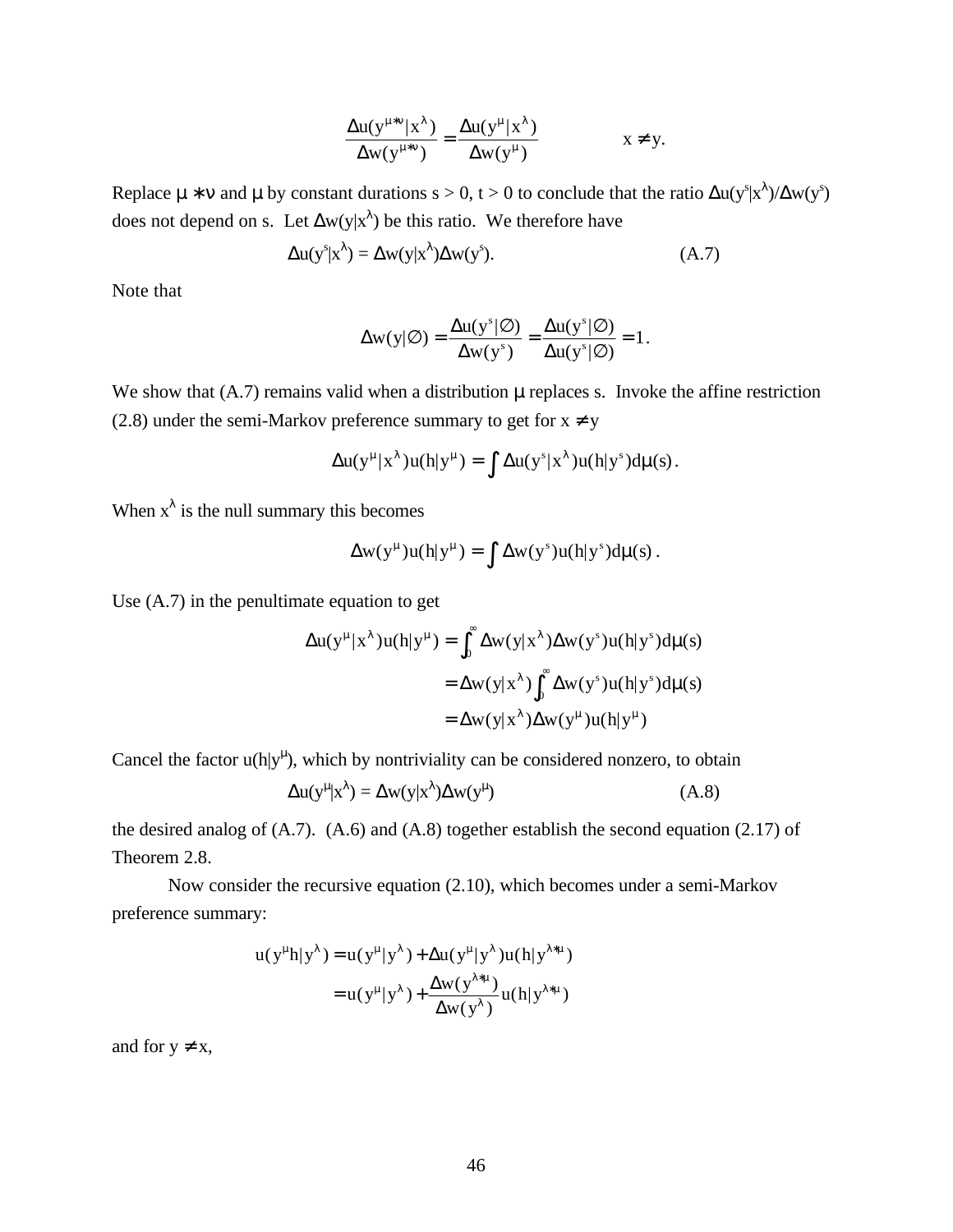$$
u(y^{\mu}h|x^{\lambda}) = u(y^{\mu}|x^{\lambda}) + \Delta u(y^{\mu}|x^{\lambda})u(h|y^{\mu})
$$
  
= 
$$
u(y^{\mu}|x^{\lambda}) + \Delta w(y|x^{\lambda})\Delta w(y^{\mu})u(h|y^{\mu}).
$$

Set h =  $y<sup>T</sup>$  in the last two equations, where T has distribution v, and then take expectations to get

$$
u(y^{\mu*\nu}|y^{\lambda}) = u(y^{\mu}|y^{\lambda}) + \frac{\Delta w(y^{\lambda*\mu})}{\Delta w(y^{\lambda})} u(y^{\nu}|y^{\lambda*\mu})
$$
 (A.9)

and for  $y \neq x$ 

$$
u(y^{\mu*\nu}|x^{\lambda}) = u(y^{\mu}|x^{\lambda}) + \Delta w(y|x^{\lambda})\Delta w(y^{\mu})u(y^{\nu}|y^{\mu}). \tag{A.10}
$$

When  $x^{\lambda}$  is the null summary, the last equation becomes

$$
w(y^{\mu*\nu})=w(y^\mu)+\Delta w(y^\mu)u(y^\nu|y^\mu)
$$

where we define  $w(y^{\mu}) = u(y^{\mu} | \emptyset)$ . Then w is affine in  $\mu$  because  $u(\cdot | y^0)$  is a utility function, so the first affine restriction (2.12) holds. Solve to obtain

$$
u(y^{v}|y^{u}) = \frac{w(y^{u+v}) - w(y^{u})}{\Delta w(y^{u})}
$$

and substitute back into (A.10) to get

$$
u(y^{\mu*\nu}|x^{\lambda}) = u(y^{\mu}|x^{\lambda}) + \Delta w(y|x^{\lambda}) \Big(w(y^{\mu*\nu}) - w(y^{\mu})\Big).
$$

The constant-duration version of this last equation

$$
u(y^{s+t}|\mathbf{x}^{\lambda}) - u(y^t|\mathbf{x}^{\lambda}) = \Delta w(y|\mathbf{x}^{\lambda}) \Big( w(y^{s+t}) - w(y^t) \Big)
$$

implies that  $u(y^t|x^{\lambda})$  and  $w(y^t)$  are related by an affine transformation with slope  $\Delta w(y|x^{\lambda})$ . Letting  $w(y|x^{\lambda})$  be the intercept, we have

$$
u(y^{t} | x^{\lambda}) = w(y | x^{\lambda}) + \Delta w(y | x^{\lambda}) w(y^{t}).
$$

Let t have distribution  $v$  and take expectations to get

$$
u(y^{\nu}|x^{\lambda}) = w(y|x^{\lambda}) + \Delta w(y|x^{\lambda})w(y^{\nu}).
$$

This establishes (2.16) and therefore completes the proof of Theorem 2.8.

Turning to the remaining necessary conditions in Theorem 2.7, note first that the affine restriction (2.8) requires that  $\Delta u(y^{\mu}|q)u(h|\theta(q, y^{\mu}))$  be an affine function of the measure  $\mu$ . For the semi-Markov preference summary, this restriction forces

$$
\Delta u(y^{\mu}|x^{\lambda})u(h|y^{\mu}) \text{ affine in } \mu
$$
  

$$
\Delta u(y^{\mu}|y^{\lambda})u(h|y^{\lambda*\mu}) \text{ affine in } \mu.
$$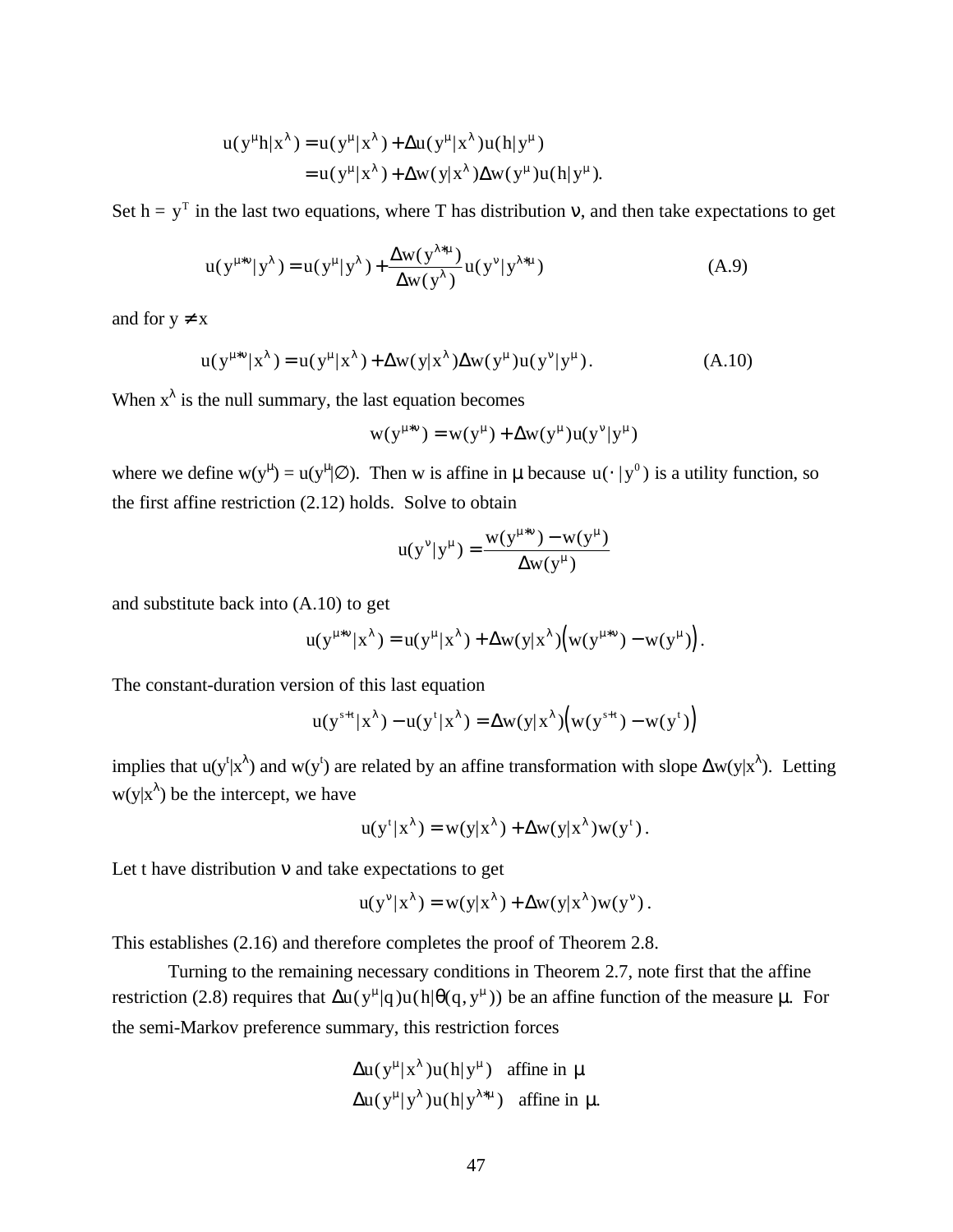Using (A.8) we conclude

$$
\Delta w(y^{\mu})u(h|y^{\mu}) \quad \text{affine in }\mu.
$$

For  $z \neq y$ , set  $h = z^{\gamma} \phi$  and then  $h = z^{\gamma} k$ , where (by nontriviality)  $w(z^{\gamma}) \neq w(z^{\gamma} k)$ , to conclude using Theorem 2.8

$$
\Delta w(y^{\mu}) (w(z|y^{\mu}) + \Delta w(z|y^{\mu})w(z^{\nu})) \text{ affine in } \mu \text{ ;}
$$
  
 
$$
\Delta w(y^{\mu}) (w(z|y^{\mu}) + \Delta w(z|y^{\mu})w(z^{\nu}k)) \text{ affine in } \mu \text{ .}
$$

The difference of these two expressions

$$
\Delta w(y^{\mu}) \Delta w(z|y^{\mu}) \Big( w(z^{\nu}k) - w(z^{\nu}) \Big)
$$

is affine in  $\mu$ , and is proportional to  $\Delta w(y^{\mu})\Delta w(z|y^{\mu})$ , so the latter is affine in  $\mu$  as well. Subtract the affine  $\Delta w(y^{\mu})\Delta w(z|y^{\mu})w(z^{\nu})$  from the first affine expression to conclude that the result  $\Delta w(y^{\mu})w(z|y^{\mu})$  is also affine in  $\mu$ . This establishes the affine restrictions (2.13), (2.14).

Finally, to establish (2.15), suppose  $x_1 \neq x_2 \neq \cdots \neq x_n$ , and let  $\mathbf{x}_k = (x_k, ..., x_n)$ ,  $t_k = (t_k,...,t_n)$ . According to Theorem 2.8 and the recursive equations (2.10), we have

$$
u(\mathbf{x}^{\mathsf{t}}|\varnothing) = u(\mathbf{x}_1^{\mathsf{t}_1}|\varnothing) = u(\mathbf{x}_1^{\mathsf{t}_1}|\varnothing) + \Delta u(\mathbf{x}_1^{\mathsf{t}_1}|\varnothing)u(\mathbf{x}_2^{\mathsf{t}_2}|\mathbf{x}_1^{\mathsf{t}_1}).
$$
  
= 
$$
\begin{bmatrix} w(\mathbf{x}_1|\varnothing) \\ \Delta w(\mathbf{x}_1|\varnothing) \end{bmatrix} \circ \begin{bmatrix} w(\mathbf{x}_1^{\mathsf{t}_1}) \\ \Delta w(\mathbf{x}_1^{\mathsf{t}_1}) \end{bmatrix} u(\mathbf{x}_2^{\mathsf{t}_2}|\mathbf{x}_1^{\mathsf{t}_1}).
$$

In the same way,

$$
u(\mathbf{x}_{2}^{t_2} | \mathbf{x}_{1}^{t_1}) = \begin{bmatrix} w(\mathbf{x}_{2} | \mathbf{x}_{1}^{t_1}) \\ \Delta w(\mathbf{x}_{2} | \mathbf{x}_{1}^{t_1}) \end{bmatrix} \circ \begin{bmatrix} w(\mathbf{x}_{2}^{t_2}) \\ \Delta w(\mathbf{x}_{2}^{t_2}) \end{bmatrix} u(\mathbf{x}_{3}^{t_3} | \mathbf{x}_{2}^{t_2})
$$

and so on until

$$
u(\mathbf{x}_{n}^{t_{n}} | \mathbf{x}_{n-1}^{t_{n-1}}) = \begin{bmatrix} w(x_{n} | \mathbf{x}_{n-1}^{t_{n-1}}) \\ \Delta w(x_{n} | \mathbf{x}_{n-1}^{t_{n-1}}) \end{bmatrix} \circ \begin{bmatrix} w(x_{n}^{t_{n}}) \\ \Delta w(x_{n}^{t_{n}}) \end{bmatrix} u(\phi | \mathbf{x}_{n}^{t_{n}})
$$

$$
= \begin{bmatrix} w(x_{n} | \mathbf{x}_{n-1}^{t_{n-1}}) \\ \Delta w(x_{n} | \mathbf{x}_{n-1}^{t_{n-1}}) \end{bmatrix} \circ \begin{bmatrix} w(x_{n}^{t_{n}}) \\ \Delta w(x_{n}^{t_{n}}) \end{bmatrix} (0).
$$

Combine these to obtain  $u(x^t | \emptyset)$ . Then (2.15) follows because  $U(x^t) \sim u(x^t | \emptyset)$ . This completes the proof of necessity in Theorem 2.7.

To show sufficiency, suppose U is specified by (2.15), where the affine restrictions (2.12) through (2.14) hold. To show U has a semi-Markov preference summary, we examine conditional preference over sample paths h given  $\mathbf{x}'^{\lambda}$ , where  $\mathbf{x}' = (x'_1, \dots, x'_n)$ ,  $\lambda' = (\lambda'_1, \dots, \lambda'_n)$ . If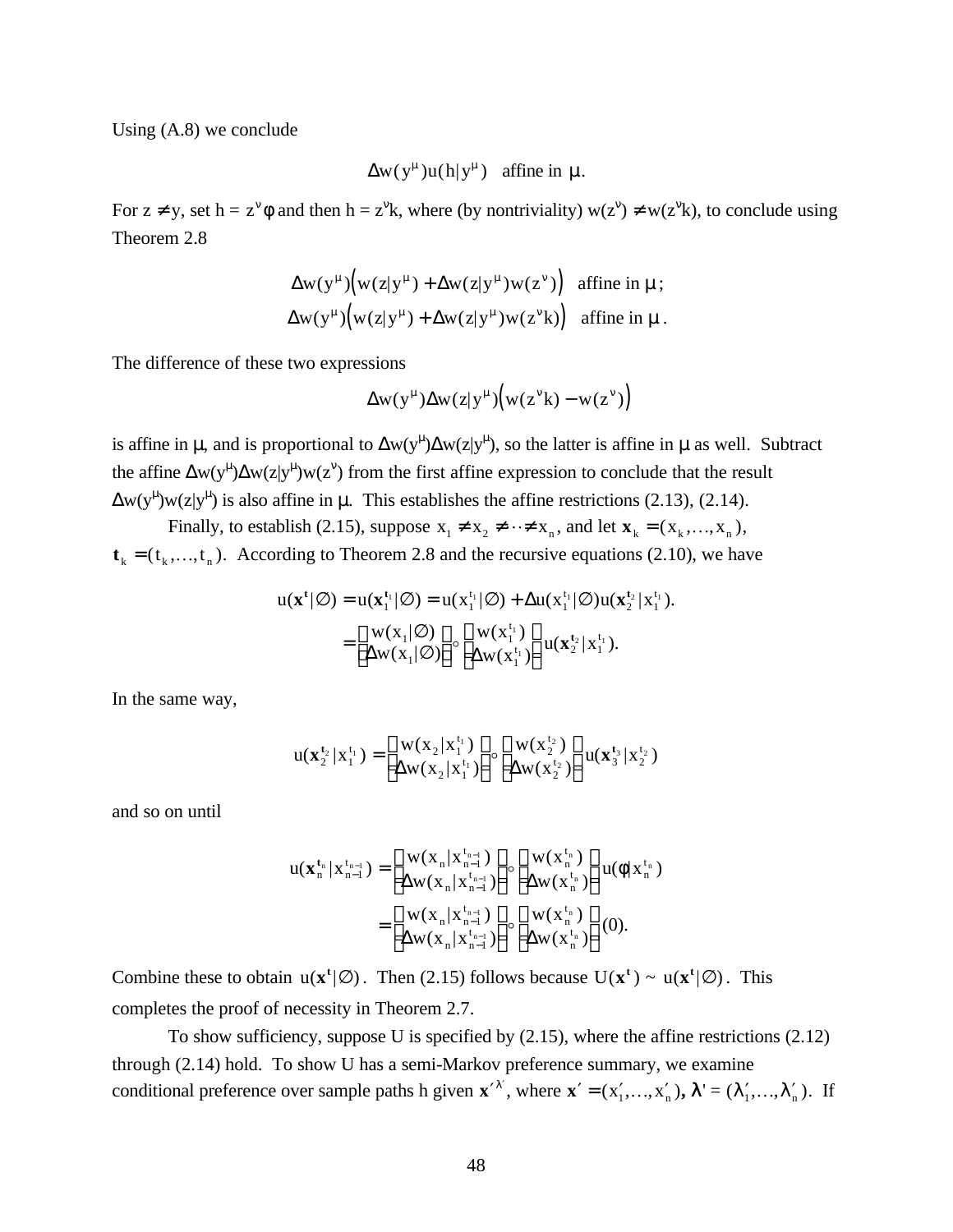**x**' has adjacent states  $x'_{i+1} = x'_i$  which are the same, then we can concatenate  $x'_i^{\lambda'_i} x''_{i+1}$  into  $x'_i^{\lambda'_i * \lambda'_{i+1}}$ , and we may continue concatenation until all adjacent states are distinct. Let  $x^{\lambda}$  denote the result of this concatenation process, in which  $x_1 \neq x_2 \neq \cdots \neq x_n$ . Note that the semi-Markov preference summary  $e(x'^{\lambda'})$  of  $x'^{\lambda'}$  is  $e(x'^{\lambda'}) = x_n^{\lambda_n}$ . We intend to show that under the utility function U of (2.15), conditional preference given  $\mathbf{x}'^{\lambda'}$  depends only on the semi-Markov summary  $x_n^{\lambda_n}$ .

Let h be a sample path which after concatenation of successive identical states, becomes  $\mathbf{y}^s$ , where  $\mathbf{y} = (y_1, \dots, y_m)$ ,  $\mathbf{s} = (s_1, \dots, s_m)$ , and  $y_1 \neq y_2 \neq \dots \neq y_m$ . Consider first the case in which  $x_n \neq y_1$ . According to (2.15), if  $T = (T_1, ..., T_n)$  are independent durations with distributions  $\lambda$ then

$$
U(\mathbf{x}^{\lambda}\mathbf{y}^{s}) = E_{T} [U(\mathbf{x}^{T}\mathbf{y}^{s})]
$$
  
\n
$$
= E_{T} \begin{bmatrix} W(x_{1}|\varnothing) \\ \Delta w(x_{1}|\varnothing) \end{bmatrix} \circ \begin{bmatrix} w(x_{1}^{T_{1}}) \\ \Delta w(x_{1}^{T_{1}}) \end{bmatrix} \circ \cdots \circ \begin{bmatrix} w(x_{n} | x_{n-1}^{T_{n-1}}) \\ \Delta w(x_{n} | x_{n-1}^{T_{n}}) \end{bmatrix} \circ \begin{bmatrix} w(x_{n}^{T_{n}}) \\ \Delta w(x_{n}^{T_{n}}) \end{bmatrix}
$$
  
\n
$$
= E_{T} \begin{bmatrix} W(y_{1} | x_{n}^{T_{n}}) \\ \Delta w(y_{1} | x_{n}^{T_{n}}) \end{bmatrix} \circ \begin{bmatrix} w(y_{1}^{s}) \\ \Delta w(y_{1}^{s}) \end{bmatrix} \circ \cdots \circ \begin{bmatrix} w(y_{m} | y_{m-1}^{s_{m-1}}) \\ \Delta w(y_{m} | y_{m-1}^{s_{m-1}}) \end{bmatrix} \circ \begin{bmatrix} w(y_{m}^{s}) \\ \Delta w(y_{m}^{s}) \end{bmatrix} (0)
$$
  
\n
$$
= \begin{bmatrix} w(x_{1}|\varnothing) \\ \Delta w(x_{1}|\varnothing) \end{bmatrix} \circ \begin{bmatrix} w(x_{1}^{\lambda_{1}}) \\ \Delta w(x_{1}^{\lambda_{1}}) \end{bmatrix} \circ \cdots \circ \begin{bmatrix} w(x_{n} | x_{n-1}^{\lambda_{n-1}}) \\ \Delta w(x_{n} | x_{n-1}^{\lambda_{n}}) \end{bmatrix} \circ \begin{bmatrix} w(x_{n}^{\lambda_{n}}) \\ \Delta w(x_{n}^{\lambda_{n}}) \end{bmatrix}
$$
  
\n
$$
\circ \begin{bmatrix} w(y_{1} | x_{n}^{\lambda_{n}}) \\ \Delta w(y_{1} | x_{n}^{\lambda_{n}}) \end{bmatrix} \circ \begin{bmatrix} w(y_{1}^{s}) \\ \Delta w(y_{1}^{s}) \end{bmatrix} \circ \cdots \circ \begin{bmatrix} w(y_{m} | y_{m-1}^{s_{m-1}}) \\ \Delta w(y_{m} | y_{m-1}^{s_{m-
$$

The last equality results from n applications of the affine restrictions (2.12) - (2.14), which at the ith application looks like

$$
E_{T_i}\left[\dots \circ \left[\begin{array}{c} w(x_i^{T_i}) \\ \Delta w(x_i^{T_i}) \end{array}\right] \circ \left[\begin{array}{c} w(x_{i+1} | x_i^{T_i}) \\ \Delta w(x_{i+1} | x_i^{T_i}) \end{array}\right] \circ \dots\right]
$$
  
\n
$$
= E_{T_i}\left[\dots \left(w(x_i^{T_i}) + \Delta w(x_i^{T_i}) \left(w(x_{i+1} | x_i^{T_i}) + \Delta w(x_{i+1} | x_i^{T_i}) (\dots)\right)\right)\right]
$$
  
\n
$$
= \dots \left(E_{T_i}\left[w(x_i^{T_i})\right] + \left(E_{T_i}\left[\Delta w(x_i^{T_i}) w(x_{i+1} | x_i^{T_i})\right] + E_{T_i}\left[\Delta w(x_i^{T_i}) \Delta w(x_{i+1} | x_i^{T_i}) (\dots)\right]\right)\right]
$$
  
\n
$$
= \dots \left(w(x_i^{\lambda_i}) + \left(\Delta w(x_i^{\lambda_i}) w(x_{i+1} | x_i^{\lambda_i}) + \Delta w(x_i^{\lambda_i}) \Delta w(x_{i+1} | x_i^{\lambda_i}) (\dots)\right)\right)
$$
  
\n
$$
= \dots \left[\begin{array}{c} w(x_i^{\lambda_i}) \\ \Delta w(x_i^{\lambda_i}) \end{array}\right] \circ \left[\begin{array}{c} w(x_{i+1} | x_i^{\lambda_i}) \\ \Delta w(x_{i+1} | x_i^{\lambda_i}) \end{array}\right] \circ \dots
$$

The case where  $x_n = y_1$  is similar. In  $\mathbf{x}^{\lambda} \mathbf{y}^s$ , concatenate  $x_n^{\lambda_n} y_1^s$  $S_1$  into  $x_n^{\lambda_n * s_1}$ . The analog of (A.11) is then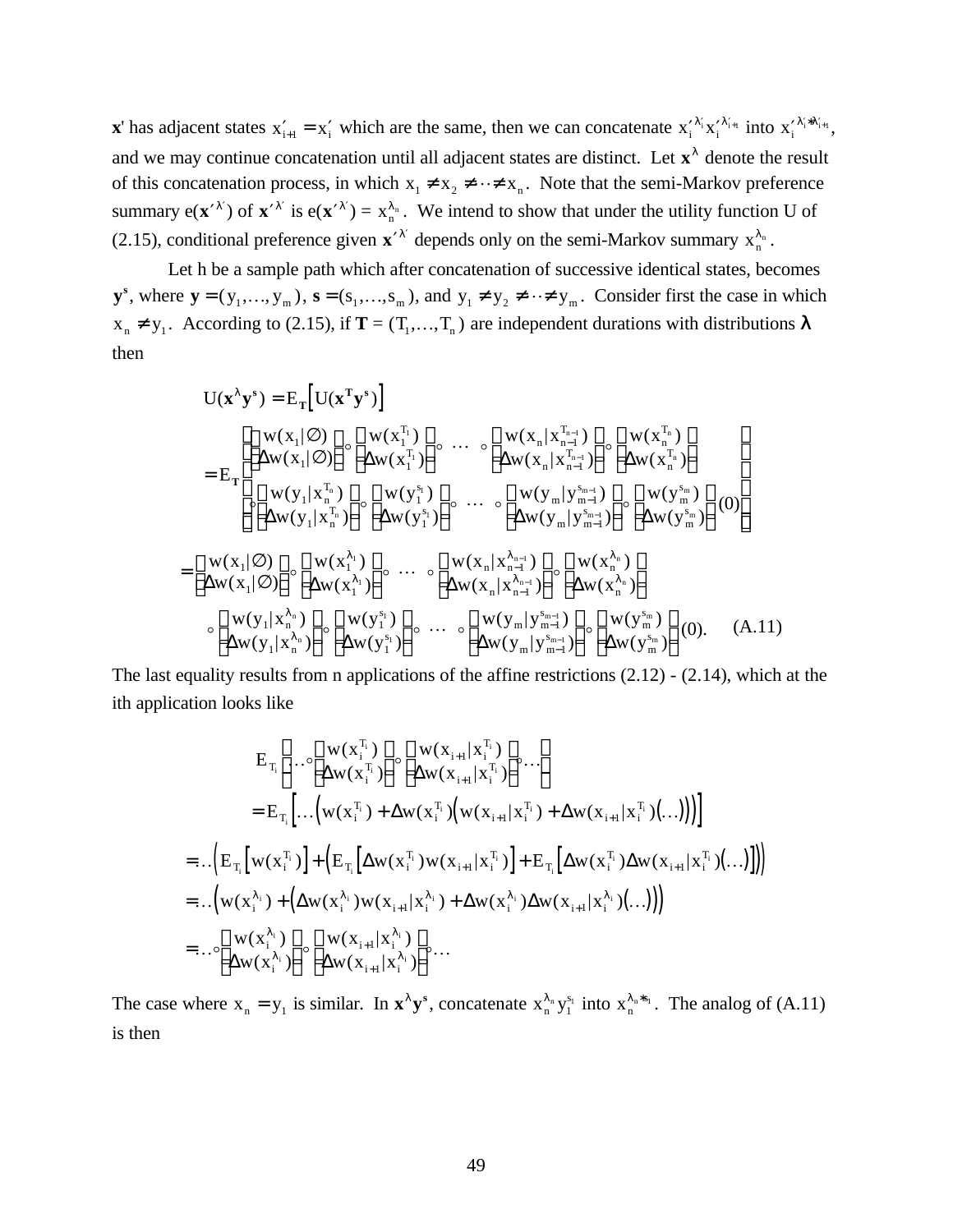$$
U(\mathbf{x}^{\lambda}\mathbf{y}^{s}) = \begin{bmatrix} w(x_{1}|\varnothing) \\ \Delta w(x_{1}|\varnothing) \end{bmatrix} \circ \begin{bmatrix} w(x_{1}^{\lambda_{1}}) \\ \Delta w(x_{1}^{\lambda_{1}}) \end{bmatrix} \circ \cdots \circ \begin{bmatrix} w(x_{n}|\mathbf{x}_{n-1}^{\lambda_{n-1}}) \\ \Delta w(x_{n}|\mathbf{x}_{n-1}^{\lambda_{n-1}}) \end{bmatrix} \circ \begin{bmatrix} w(x_{n}^{\lambda_{n}}\mathbf{y}_{1}^{s}) \\ \Delta w(x_{n}|\mathbf{x}_{n}^{\lambda_{n}}\mathbf{y}_{1}^{s}) \end{bmatrix}
$$

$$
\circ \begin{bmatrix} w(y_{2}|\mathbf{x}_{n}^{\lambda_{n}}\mathbf{y}_{1}^{s}) \\ \Delta w(y_{2}|\mathbf{x}_{n}^{\lambda_{n}}\mathbf{y}_{1}^{s}) \end{bmatrix} \circ \begin{bmatrix} w(y_{2}^{s}) \\ \Delta w(y_{2}^{s}) \end{bmatrix} \circ \cdots \circ \begin{bmatrix} w(y_{m}|\mathbf{y}_{m-1}^{s_{m-1}}) \\ \Delta w(y_{m}|\mathbf{y}_{m-1}^{s_{m}}) \end{bmatrix} \circ \begin{bmatrix} w(y_{m}^{s}) \\ \Delta w(y_{m}^{s}) \end{bmatrix} (0). \quad (A.12)
$$

Now consider  $U(x^{\lambda} y^s)$  as a utility function over  $y^s$  with  $x^{\lambda}$  fixed. Then in (A.11) and (A.12) all terms not involving y<sup>s</sup> are effectively constants. By removing all initial additive constant terms and initial positive constant factors, we see that as a function of **y s**

$$
U(\bm{x}^{\lambda}\bm{y}^s)\sim\\ \left[\begin{matrix}w(x_{n}^{\lambda_{n}})\\ \Delta w(x_{n}^{\lambda_{n}})\end{matrix}\right] \circ\left[\begin{matrix}w(y_{1}|x_{n}^{\lambda_{n}})\\ \Delta w(y_{1}|x_{n}^{\lambda_{n}})\end{matrix}\right] \circ\left[\begin{matrix}w(y_{1}^{s_{1}})\\ \Delta w(y_{1}^{s_{1}})\end{matrix}\right] \circ\cdots\right.\\\left.\left.\begin{matrix}w(y_{m}|y_{m-1}^{s_{m-1}})\\ \Delta w(y_{m}|y_{m-1}^{s_{m-1}})\end{matrix}\right] \circ\left[\begin{matrix}w(y_{1}^{s_{1}})\\ \Delta w(y_{1}^{s_{1}})\end{matrix}\right] \circ\cdots\right.\\\left.\left(\begin{matrix}w(x_{n}^{\lambda_{n}}y_{1}^{s_{1}})\\ \Delta w(y_{1}^{s_{1}})\end{matrix}\right] \circ\left[\begin{matrix}w(y_{2}^{s_{1}})\\ \Delta w(y_{1}^{s_{2}})\end{matrix}\right] \circ\cdots\right.\\\left.\left(\begin{matrix}w(y_{m}|y_{m-1}^{s_{m-1}})\\ \Delta w(y_{m}|y_{m-1}^{s_{m-1}})\end{matrix}\right] \circ\left[\begin{matrix}w(y_{1}^{s_{m}})\\ \Delta w(y_{1}^{s_{m}})\end{matrix}\right] \circ\cdots\right.\\\left.\left(\begin{matrix}w(y_{1}^{s_{1}})\\ \Delta w(y_{1}^{s_{1}})\end{matrix}\right] \circ\left[\begin{matrix}w(y_{1}^{s_{1}})\\ \Delta w(y_{1}^{s_{1}})\end{matrix}\right] \circ\left[\begin{matrix}w(y_{1}^{s_{1}})\\ \Delta w(y_{1}^{s_{1}})\end{matrix}\right] \circ\cdots\right] \circ\left[\begin{matrix}w(y_{1}^{s_{1}})\\ \Delta w(y_{1}^{s_{1}})\end{matrix}\right] \circ\left[\begin{matrix}w(y_{1}^{s_{1}})\\ \Delta w(y_{1}^{s_{1}})\end{matrix}\right] \circ\cdots\right] \circ\left[\begin{matrix}w(y_{1}^{s_{1}})\\ \Delta w(y_{1}^{s_{1}})\end{matrix}\right] \circ\left[\begin{matrix}w(y_{1}^{s_{1}})\\ \Delta w(y_{1}^{s_{1}})\end{matrix}\right] \
$$

It follows that conditional preference given  $x^{\lambda}$  depends only on the semi-Markov summary  $e(x^{\lambda})$  $= x_n^{\lambda_n}$ , as claimed. QED.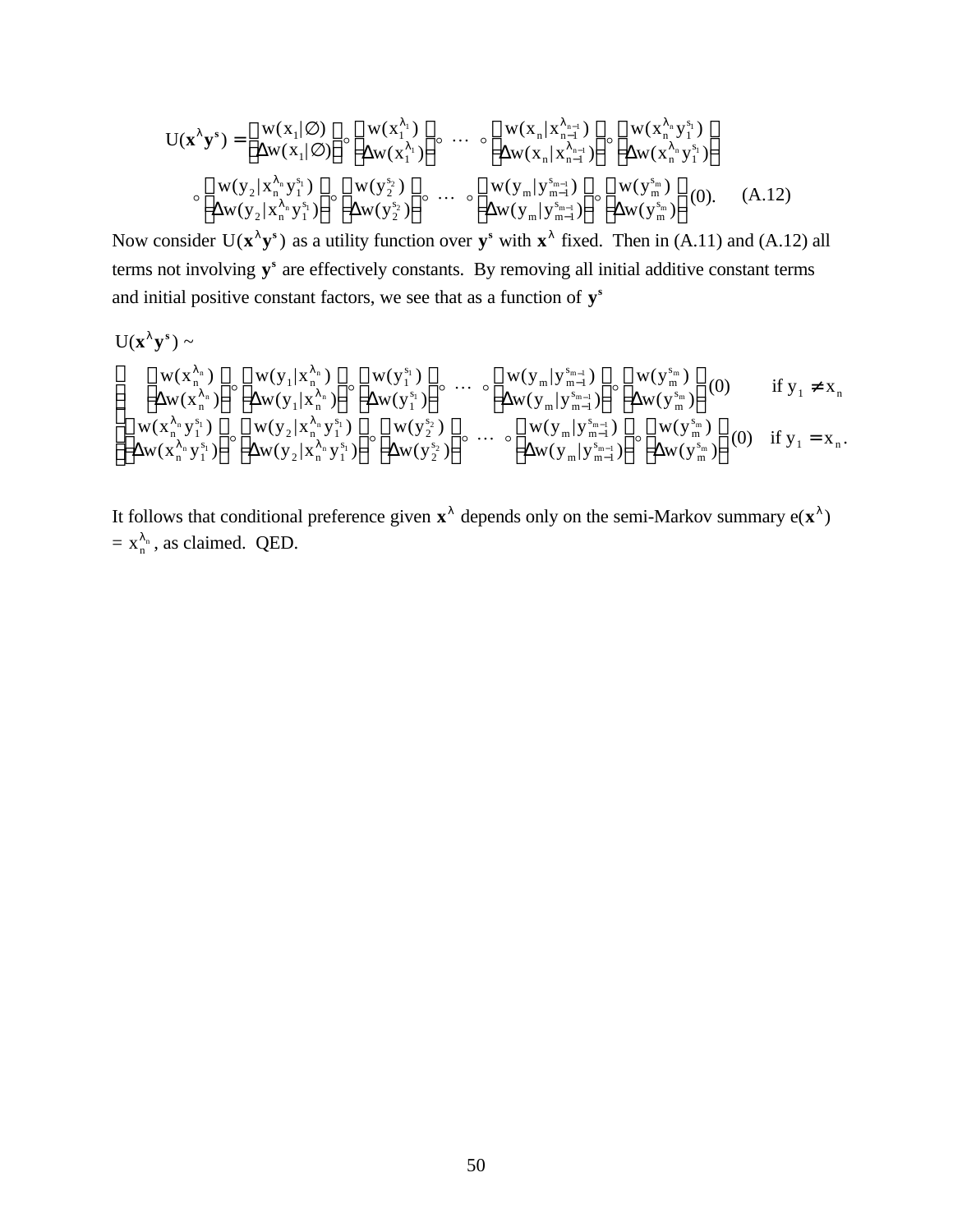## *Fragments deleted from the paper*

For example, consider the stochastic tree  $\mathbf{H} = y^{\lambda_1}y^{\lambda_2}y^{\lambda_3} = y^{\lambda_1 * \lambda_2 * \lambda_3}$ . The utility  $u(y^{\lambda_1 * \lambda_2 * \lambda_3})$  may be calculated directly, and the utility  $u(y^{\lambda_1}y^{\lambda_2}y^{\lambda_3})$  can be calculated by recursion. The results should be identical, and it is not difficult to see that they are: The direct calculation is

$$
u(y^{\lambda_1 * \lambda_2 * \lambda_3}) = u(y^{\lambda_1 * \lambda_2 * \lambda_3}|\phi)
$$
  
= 
$$
\begin{pmatrix} \overrightarrow{\omega_1} (y|\phi) & \overrightarrow{\omega_2} (y^{\lambda_1 * \lambda_2 * \lambda_3}) \\ \overrightarrow{\omega_3} (y|\phi) & \overrightarrow{\omega_4} (y^{\lambda_1 * \lambda_2 * \lambda_3}) \end{pmatrix}
$$
  
= 
$$
w(y|\phi) + \Delta w(y|\phi) w(y^{\lambda_1 * \lambda_2 * \lambda_3}).
$$

The recursive calculation is

$$
u(y^{\lambda_1}y^{\lambda_2}y^{\lambda_3}) = u(y^{\lambda_1}y^{\lambda_2}y^{\lambda_3})\phi
$$
\n
$$
= \oint_{\mathbf{X}^N} (y|\phi) \oint_{\mathbf{X}^N} (y^{\lambda_1}) \oint_{\mathbf{X}^N} (y^{\lambda_1}) \oint_{\mathbf{X}^N} (y^{\lambda_1}) \oint_{\mathbf{X}^N} (y^{\lambda_1}) \oint_{\mathbf{X}^N} (y^{\lambda_1}) \oint_{\mathbf{X}^N} (y^{\lambda_1}) \oint_{\mathbf{X}^N} (y^{\lambda_1}) \oint_{\mathbf{X}^N} (y^{\lambda_1}) \oint_{\mathbf{X}^N} (y^{\lambda_1}) \oint_{\mathbf{X}^N} (y^{\lambda_1}) \oint_{\mathbf{X}^N} (y^{\lambda_1}) \oint_{\mathbf{X}^N} (y^{\lambda_1}) \oint_{\mathbf{X}^N} (y^{\lambda_1}) \oint_{\mathbf{X}^N} (y^{\lambda_1}) \oint_{\mathbf{X}^N} (y^{\lambda_1}) \oint_{\mathbf{X}^N} (y^{\lambda_1}) \oint_{\mathbf{X}^N} (y^{\lambda_1}) \oint_{\mathbf{X}^N} (y^{\lambda_1}) \oint_{\mathbf{X}^N} (y^{\lambda_1}) \oint_{\mathbf{X}^N} (y^{\lambda_1}) \oint_{\mathbf{X}^N} (y^{\lambda_1}) \oint_{\mathbf{X}^N} (y^{\lambda_1}) \oint_{\mathbf{X}^N} (y^{\lambda_1}) \oint_{\mathbf{X}^N} (y^{\lambda_1}) \oint_{\mathbf{X}^N} (y^{\lambda_1}) \oint_{\mathbf{X}^N} (y^{\lambda_1}) \oint_{\mathbf{X}^N} (y^{\lambda_1}) \oint_{\mathbf{X}^N} (y^{\lambda_1}) \oint_{\mathbf{X}^N} (y^{\lambda_1}) \oint_{\mathbf{X}^N} (y^{\lambda_1}) \oint_{\mathbf{X}^N} (y^{\lambda_1}) \oint_{\mathbf{X}^N} (y^{\lambda_1}) \oint_{\mathbf{X}^N} (y^{\lambda_1}) \oint_{\mathbf{X}^N} (y^{\lambda_1}) \oint_{\
$$

The recursive and the direct calculations therefore give the same results. However, the direct calculation is obviously more economical. Whenever possible, it is preferable to concatenate rather than use the recursion.

## *A parameterized family of semi-Markovian utility functions*

Consider the family of semi-Markovian utility functions for which  $w(y<sup>t</sup>)$  has risk aversion function